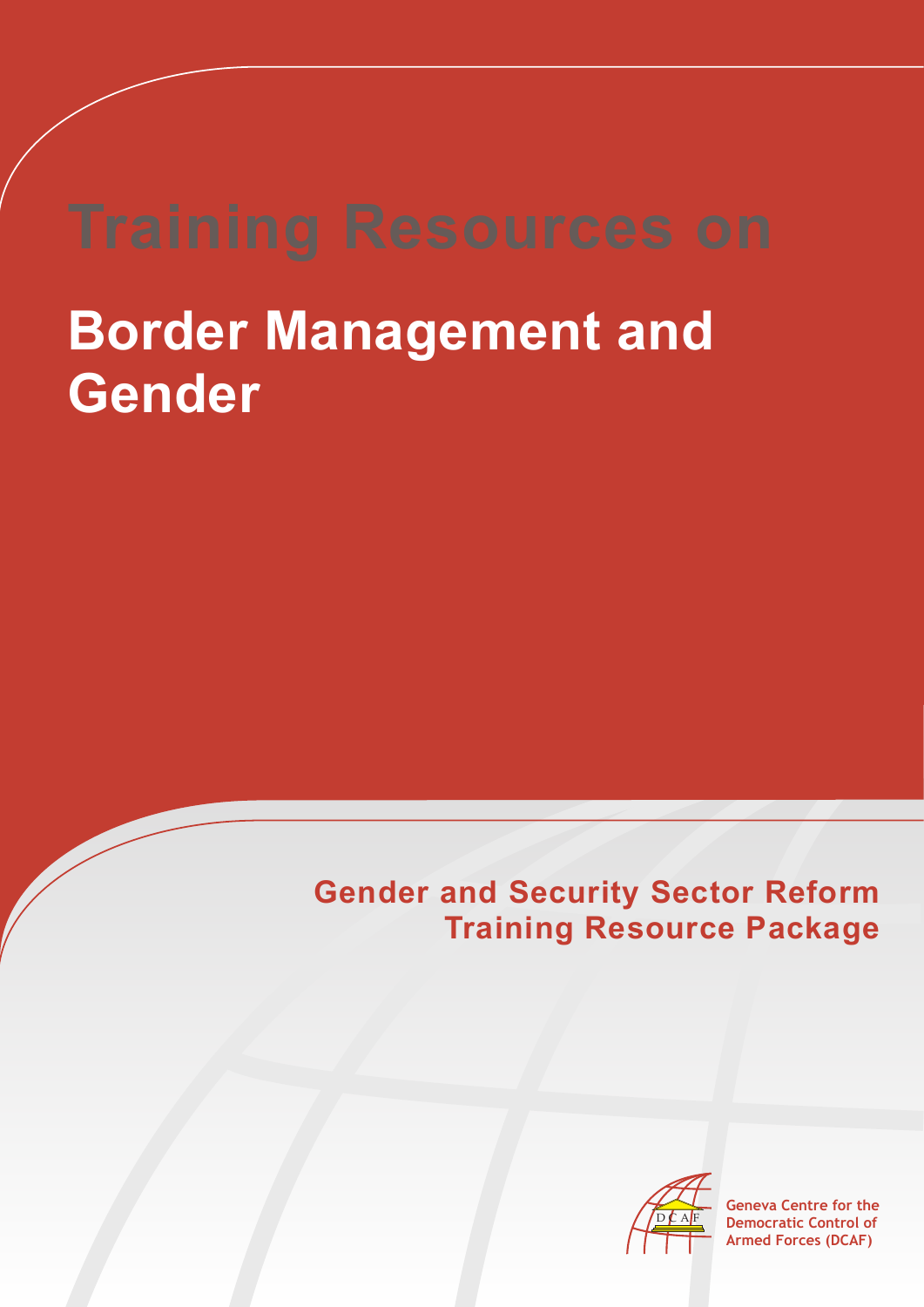#### **Authors and Editor**

The Training Exercises and Topics for Discussion were developed by Agneta M. Johannsen. Agneta M. Johannsen has extensive experience in peacebuilding, gender and post-conflict transition. Agneta worked as advisor, staff and consultant with several international organisations, including the United Nations Development Programme, the United Nations High Commissioner for Refugees, the United Nations Population Fund, the United Nations Human Settlements Programme and the Japan International Cooperation Agency. She was Deputy to the Director of the War-torn Societies Project at the United Nations Research Institute for Social Development and led a research, training and evaluation team for the project's successor organisation, WSP International. She has also worked for several non-governmental organisations.

Agneta has also been Faculty Member at Webster University in Geneva and is a psychological counsellor. Combining her interests in international relations, psychology and anthropology, Agneta's professional orientation has recently focused on cross-cultural communication, learning/training and trauma response.

The Examples from the Ground were compiled by Beatrice Mosello of DCAF.

This part of the *Gender and SSR Training Resource Package* was edited by Megan Bastick.

#### **Acknowledgements**

DCAF would like to thank the following members of the Gender and SSR Training Resource Package Project Advisory Board for their contributions to these training resources: Corey Barr, Kristen Cordell, Angela Mackay, Aleksandar Prvulović, Kathrin Quesada, Daniel de Torres and Kristin Valasek.

In addition, we would like to thank Beverly Youmans, Audrey Reeves and Anca Sterie for editing assistance.

#### **[The Gender and Security Sector Reform Training Resource Package](http://www.dcaf.ch/gssrtraining)**

The *Gender and Security Sector Reform Training Resource Package* is a companion to the *Gender and SSR Toolkit* (DCAF, OSCE/ODIHR and UN-INSTRAW, 2008). Copies of the *Gender and SSR Toolkit* can be downloaded or ordered at [http://www.dcaf.ch/gssrtoolki](http://www.dcaf.ch/gssrtoolkit)t

The *Gender and SSR Training Resource Package* is a series of practical training materials to help trainers integrate gender in SSR training, and to deliver effective gender training to SSR audiences.

The first part of the Training Package is a "[Guide to Integrating Gender in SSR Training"](http://www.dcaf.ch/publications/kms/details.cfm?ord279=title&q279=guide+to+integrating+gender+in+SSR+training&lng=en&id=100128&nav1=5), which provides useful information on how to take into account gender issues throughout the SSR training cycle.

The rest of the Training Resource Package is focused on particular SSR topics:

- [Security Sector Reform and Gender](http://www.dcaf.ch/publications/kms/details.cfm?lng=en&id=100131&nav1=5)
- [Police Reform and Gender](http://www.dcaf.ch/publications/kms/details.cfm?lng=en&id=100133&nav1=5)
- [Defence Reform and Gender](http://www.dcaf.ch/publications/kms/details.cfm?lng=en&id=100135&nav1=5)
- [Parliamentary Oversight of the Security Sector and Gender](http://www.dcaf.ch/publications/kms/details.cfm?lng=en&id=100137&nav1=5)
- [Civil Society Oversight of the Security Sector and Gender](http://www.dcaf.ch/publications/kms/details.cfm?lng=en&id=100139&nav1=5)
- [National Security Policy-Making and Gende](http://www.dcaf.ch/publications/kms/details.cfm?lng=en&id=103393&nav1=5)r
- [Justice Reform and Gender](http://www.dcaf.ch/publications/kms/details.cfm?lng=en&id=105370&nav1=5)
- **Border Management and Gender**
- Penal Reform and Gender
	- [SSR Assessment, Monitoring and Evaluation and Gender](http://www.dcaf.ch/publications/kms/details.cfm?lng=en&id=109619&nav1=5 )

DCAF gratefully acknowledges the support of the Norwegian Ministry of Foreign Affairs for the production of the *Gender and SSR Training Resource Package*.

#### **DCAF**

The Geneva Centre for the Democratic Control of Armed Forces (DCAF) promotes good governance and reform of the security sector. The Centre conducts research on good practices, encourages the development of appropriate norms at the national and international levels, makes policy recommendations and provides in-country advice and assistance programmes. DCAF's partners include governments, parliaments, civil society, international organisations and security sector actors such as police, judiciary, intelligence agencies, border security services and the military.



 © DCAF, 2010. All rights reserved. ISBN 978-92-9222-100-3

Cite as: Agneta M. Johannsen. "Training Resources on Border Management and Gender." In *Gender and Security Sector Reform Training Resource Package,* edited by Megan Bastick. Geneva: DCAF, 2010.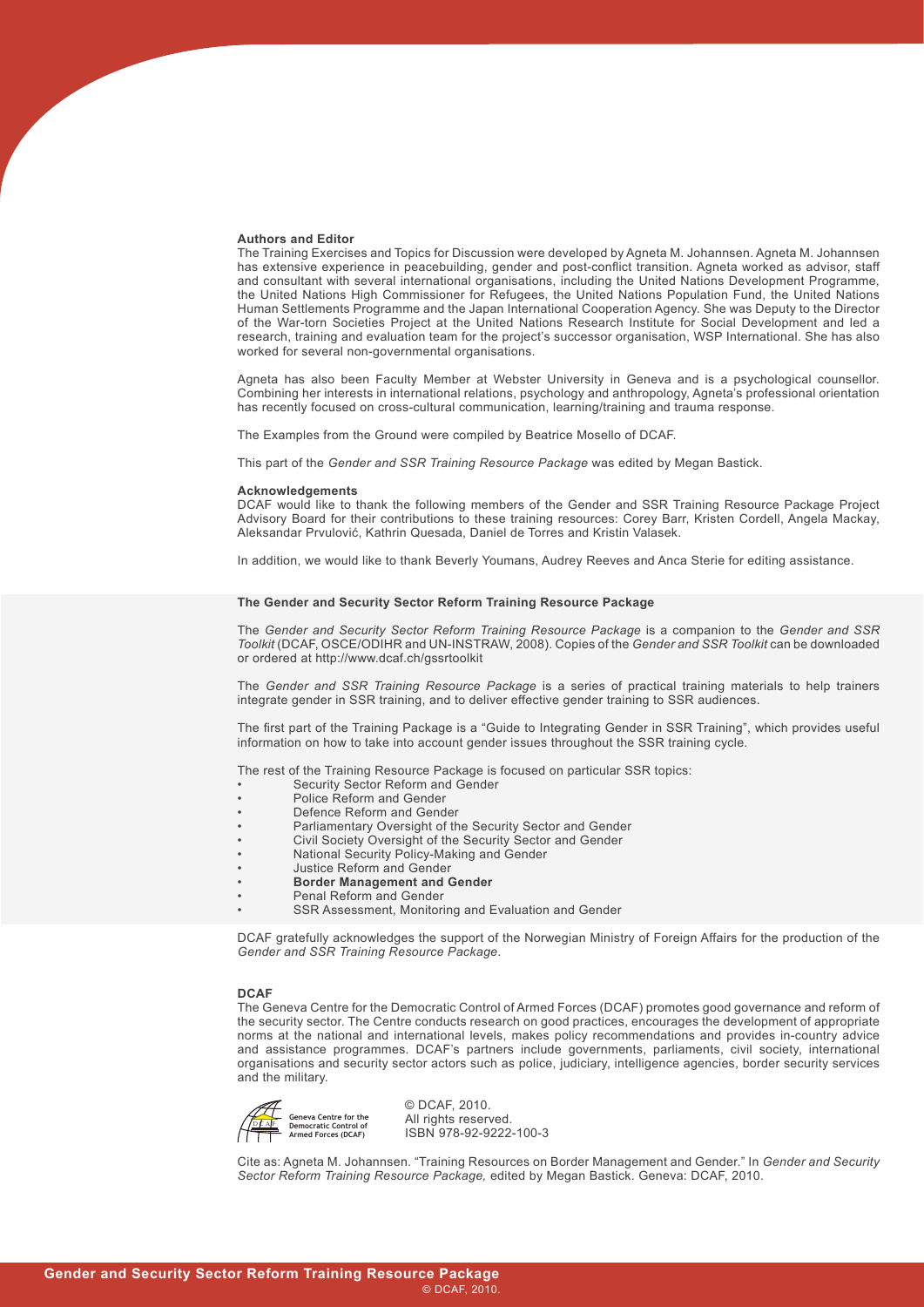

## **Contents**

| USING THE GENDER AND SSR TRAINING RESOURCE PACKAGE 1 |                                                                                     |  |
|------------------------------------------------------|-------------------------------------------------------------------------------------|--|
|                                                      |                                                                                     |  |
|                                                      |                                                                                     |  |
| Exercise 1                                           |                                                                                     |  |
| Exercise 2                                           |                                                                                     |  |
| Exercise 3                                           |                                                                                     |  |
| Exercise 4                                           |                                                                                     |  |
| Exercise 5                                           | Moving circles: why gender is important to border management 12                     |  |
| Exercise 6                                           | Competition brainstorm: appropriate facilities for detained migrants 14             |  |
| Exercise 7                                           |                                                                                     |  |
| Exercise 8                                           | Short scenarios: human rights violations at borders 17                              |  |
| Exercise 9                                           | Gender-responsive guidelines on informal trade at borders 24                        |  |
|                                                      |                                                                                     |  |
|                                                      |                                                                                     |  |
|                                                      | Exercise 12 Case study: Supporting gender-responsive reform of border management 39 |  |
|                                                      |                                                                                     |  |
|                                                      |                                                                                     |  |
|                                                      |                                                                                     |  |
|                                                      |                                                                                     |  |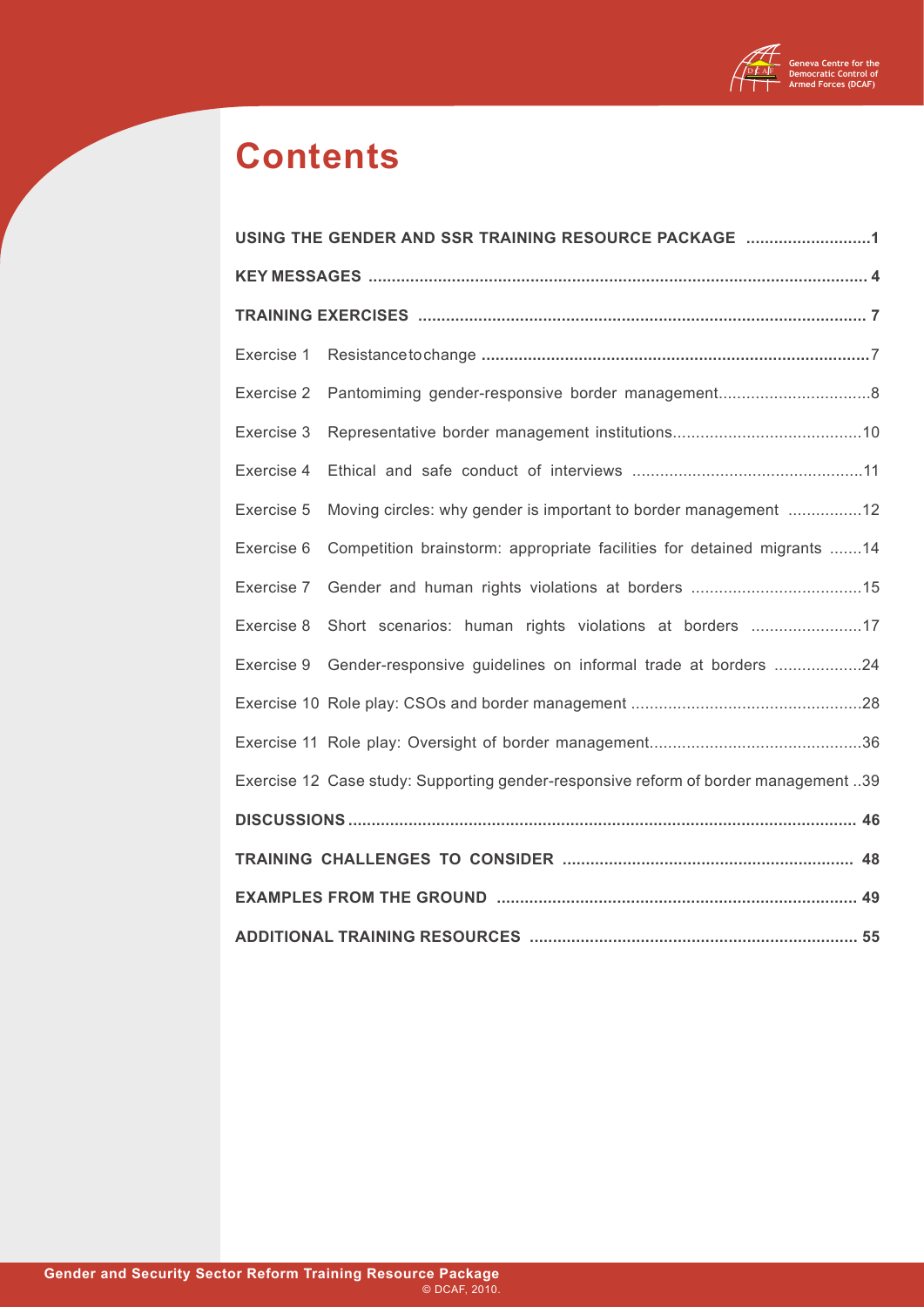

## <span id="page-3-0"></span>**Using the Gender and SSR Training Resource Package**

A gender-responsive border management reform process seeks to:

- » Strengthen the protection of human rights for all by addressing the specific insecurities of men, women, girls and boys at borders
- » Improve prevention and detection of and responses to human trafficking and smuggling
- » Create more representative border institutions by promoting the participation of women
- » Enhance local ownership of border management processes by improving oversight and collaboration with civil society

Security sector reform (SSR) transforms security policies, institutions and programmes. The integration of gender issues in SSR—by taking into consideration the different security and justice needs of women, men, boys and girls and strengthening the participation of women and men in security decision-making—is increasingly being recognised as key to operational effectiveness, local ownership and oversight. As a result, countries undergoing SSR, as well as donor nations and international organisations supporting SSR processes, have committed to implementing SSR in a gender-responsive way.

In order to support gender-responsive SSR, DCAF, OSCE/ODIHR and UN-INSTRAW published, in 2008, the **Gender and Security Sector Reform Toolkit**.\* The Toolkit is a practical introduction to gender and SSR issues for policymakers and practitioners. It sets out why gender is important to SSR processes and gives concrete recommendations and examples. The Toolkit is composed of 12 Tools and 12 Practice Notes on different SSR topics, such as police reform, defence reform, parliamentary oversight and civil society oversight.

The publication of the *Gender and SSR Toolkit* prompted a strong demand for materials to support training on gender and SSR issues. This **Gender and SSR Training Resource Package** has thus been developed as a companion to the *Gender and SSR Toolkit*. The *Training Resource Package* is a series of practical training materials to help trainers integrate gender in SSR training, and deliver effective gender training to SSR audiences.

#### **The Training Resource Package**

The first part of the *Gender and SSR Training Resource Package* is the **Guide to Integrating Gender in SSR Training**. This Guide provides useful information on how to take into account gender issues throughout the SSR training cycle: in training needs assessment, learning objectives, design and development of training, implementation, monitoring, evaluation and follow up.

The rest of the *Gender and SSR Training Resource Package* is divided into sets of resources focused on particular SSR topics:

- **• Security Sector Reform and Gender**
- **• Police Reform and Gender**
- **Defence Reform and Gender**
- **• Parliamentary Oversight of the Security Sector and Gender**
- **Civil Society Oversight of the Security Sector and Gender**
- **National Security Policy-Making and Gender**
- **Justice Reform and Gender**
- **Border Management and Gender**
- **Penal Reform and Gender** 
	- **SSR Assessment, Monitoring and Evaluation and Gender**

Copies of the *Gender and SSR Toolkit* can be downloaded or ordered, on CD ROM or in print, at: [http://www.dcaf.ch/](http://www.dcaf.ch/gssrtoolkit) [gssrtoolki](http://www.dcaf.ch/gssrtoolkit)t

\* DCAF is the Geneva Centre for the Democratic Control of Armed Forces

\* OSCE/ODIHR is the Organization for Security and Co-operation in Europe Office for Democratic Institutions and Human **Rights** 

\* UN-INSTRAW is the United Nations International Research and Training Institution for the Advancement of Women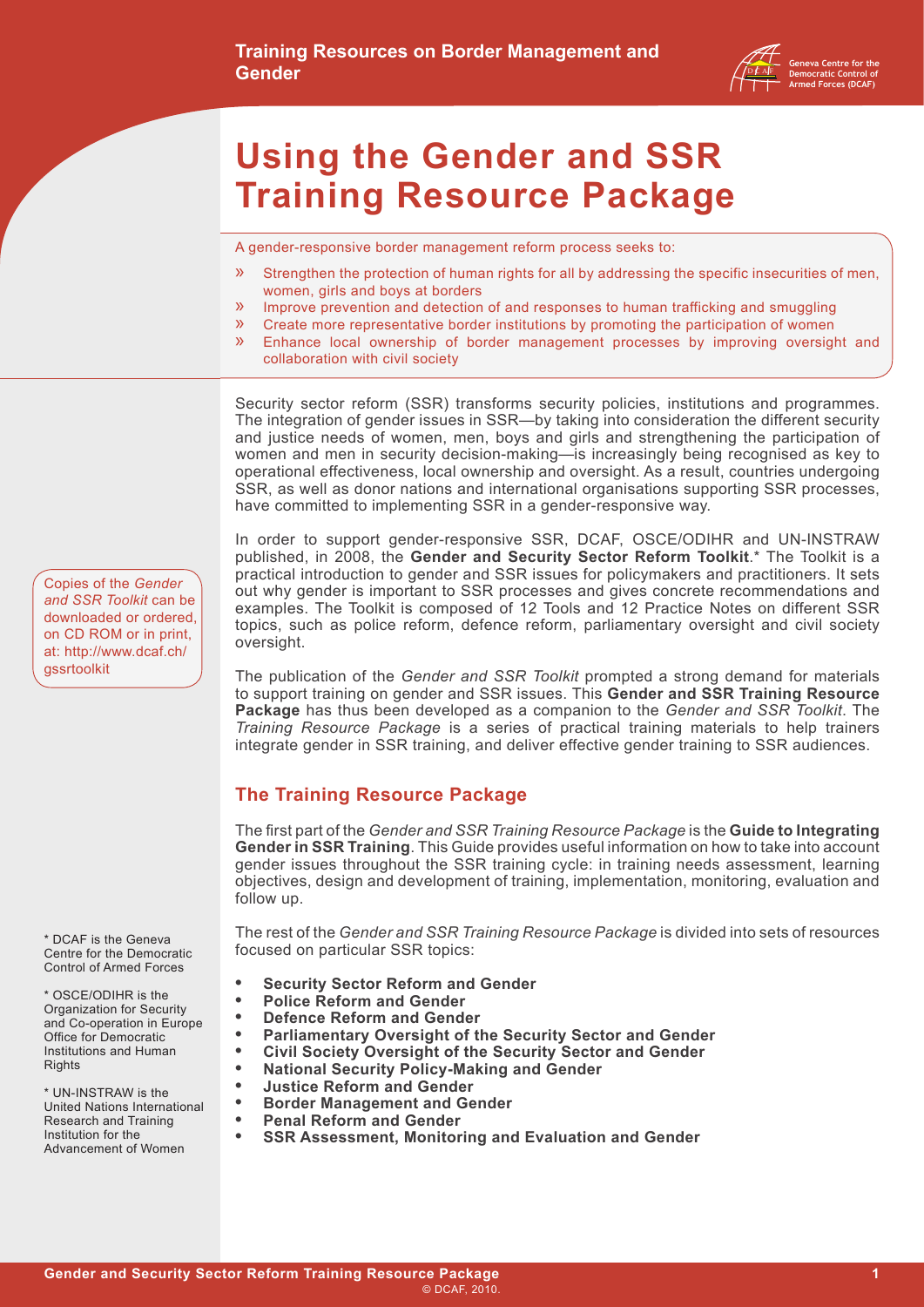

#### **Using the Gender and SSR Training Resource Package**

Each set of training resources contains the following:

**Key messages:** taken from the companion tool in the *Gender and SSR Toolkit.*

**Training exercises:** 10–19 exercises covering a range of possible subjects, methodologies, audiences and durations. Each exercise is organised under the following headings:

- *Type of exercise*
- *• Audience*
- *• Time required*
- *• Intended group size*
- *• Supplies*
- *• Guidance to trainers*
- *Learning objectives*
- *Exercise instructions*
- *• Handouts, worksheets and trainer's cheat sheets (if applicable)*
- *Possible variations (if applicable)*

**Discussions:** possible gender and SSR discussion topics, and tips on how to make discussions effective.

**Training challenges to consider:** additional challenges to those discussed in the *Guide to Integrating Gender in SSR Training*.

**Examples from the ground:** short case studies that can be used as a resource for training.

**Additional training resources.**

#### **The trainees**

These training resources take into account the many different types of audiences for SSR training. Your trainees might be from a country undergoing SSR or a donor country supporting SSR, or from different countries. They may be from the same institution or from many. They may be experienced in SSR or not.

Your SSR trainees might include, for example, representatives of:

- Ministries of Defence, Justice, Interior or Foreign Affairs
- Security sector institutions, e.g., police services, armed forces, border management services, justice and penal institutions
- Parliaments, including both parliamentarians and parliamentary staff
- Security sector oversight bodies, e.g., office of the ombudsperson and national security advisory bodies
- Civil society organisations (CSOs), including international, national and local organisations and research institutions that focus on security sector oversight and/or gender, including women's organisations
- Donors, international and regional organisations such as the United Nations, Organization for Security and Co-operation in Europe, European Union or African Union

Each set of training resources contains exercises suitable for different types of audience. Many of the training exercises can also be adapted to fit your specific group of trainees.

#### **Using the training exercises**

The greater part of the *Gender and SSR Training Resource Package* is made up of training exercises. These exercises are designed to help you to deliver training on gender and SSR issues in an engaging and interactive manner. You will find exercises in the form of action planning, role plays, stakeholder analysis, SWOT analysis, case studies, gaps identification, mapping, and many other formats. Icebreakers, energisers and introductory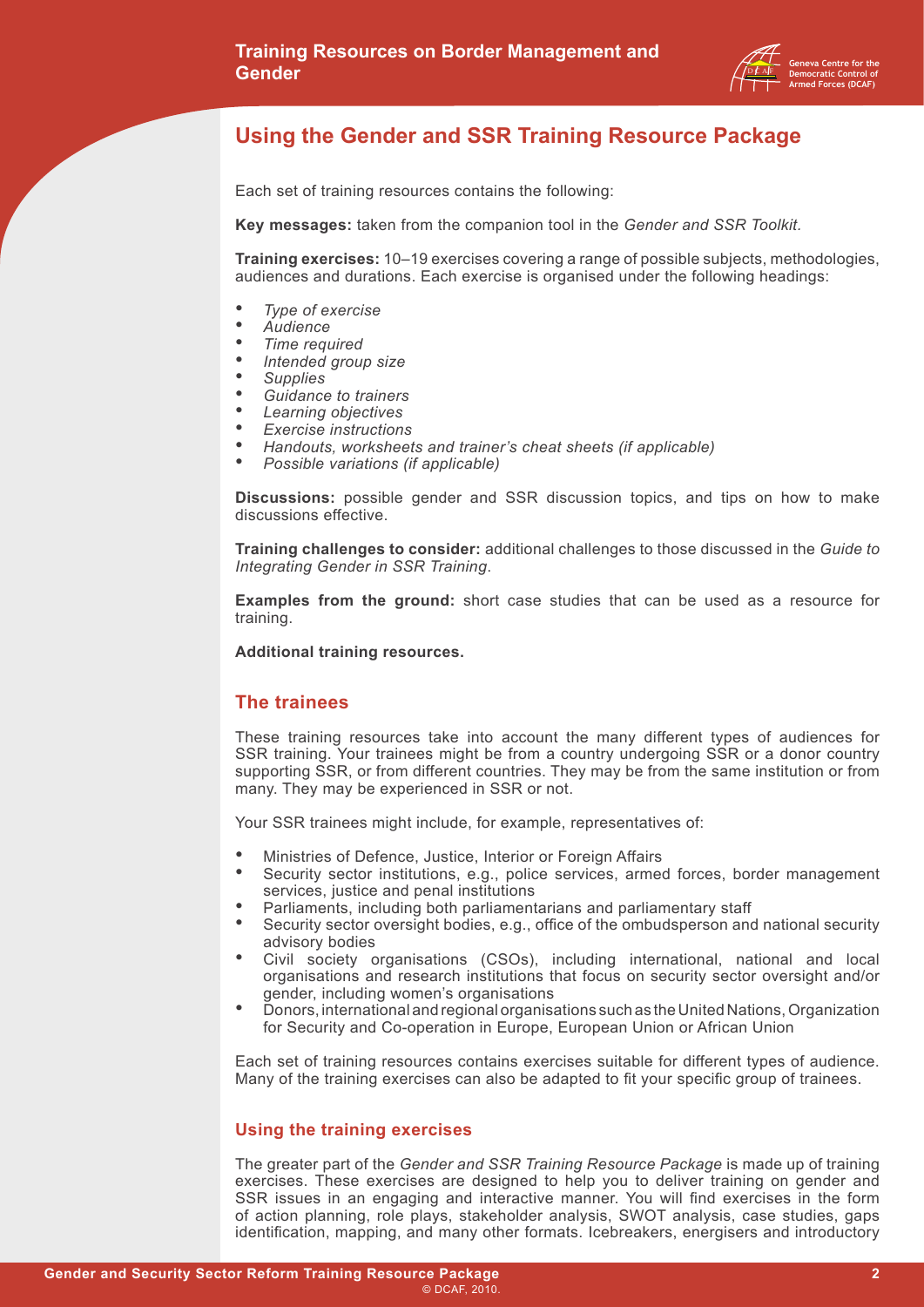

#### **Using the Gender and SSR Training Resource Package**

exercises on gender are in the *Training Resources on SSR and Gender*.

The exercises focus on either one or a number of SSR issues. Some focus on particular gender issues (such as recruitment of women or addressing gender-based violence). Others are on general SSR issues in which skills to integrate gender are needed (such as consultation or project planning). The exercises can therefore be used either in a:

- Gender and SSR training session, e.g., Police Reform & Gender, Parliamentary Oversight of the Security Sector & Gender; or
- SSR training session not explicitly focused on gender.

A sample outline of a gender and SSR session and a sample schedule for a two day gender and SSR training are included in the *Guide to Integrating Gender in SSR Training.*

The exercise formats are not designed to be prescriptive but to spark your creativity as a trainer. We encourage you to adapt them to meet your training objectives, audience, subject matter emphasis, available time and your own needs. You can use the *Gender and SSR Toolkit* to provide background information on a wide range of gender and SSR-related topics.

The exercises are not designed to be used "in order" or as a "module." Instead, the *Training Resource Package* is designed to provide you with a diverse set of exercises that you can combine and adapt to suit your particular training needs.

When selecting an exercise, keep in mind:

- What are your learning objectives? Which exercise best meets these objectives?
- Who are your trainees? How many are there? Is this exercise appropriate for their level of experience?
- Does this exercise fit your timeframe?
- How could you modify the exercise to better fit your learning objectives, trainees and available time?

The exercises are organised in three categories: (1) application-in-context, (2) conceptual and (3) topic-specific.

- *• Application-in-context exercises* are designed to allow trainees to apply the principles of SSR and gender to their own real world organisations, or to real or simulated cases that are used as learning aids. In general, these exercises are best suited to audiences with broad policy-level responsibilities and experience; however, depending on the subject matter and training needs and objectives, any audience could benefit from participation in these exercise formats. From a pedagogical viewpoint they are probably the most effective exercises (fastest learning), as the primary goal of each exercise is to allow trainees to explore and internalise key concepts by applying them to their own contexts.
- *Conceptual exercises* focus on wider concepts and theories, aiming for a broad understanding of the key message being pursued. These exercises are best suited to audiences with detailed programme-level responsibilities and experience (in order to broaden their perspective), or those with more senior-level policy responsibilities.
- *Topic-specific exercises* focus on a particular key point which requires training. These types of exercises would be best suited to an audience that has a specific training need or is composed largely of trainees who are new to the concepts of gender and SSR.

The point of this *Training Resource Package* is to help you to improve your gender and SSR training while being creative with the materials presented. Used together with the *Gender and SSR Toolkit*, we hope that it will encourage you to include gender as a key aspect of all your SSR training.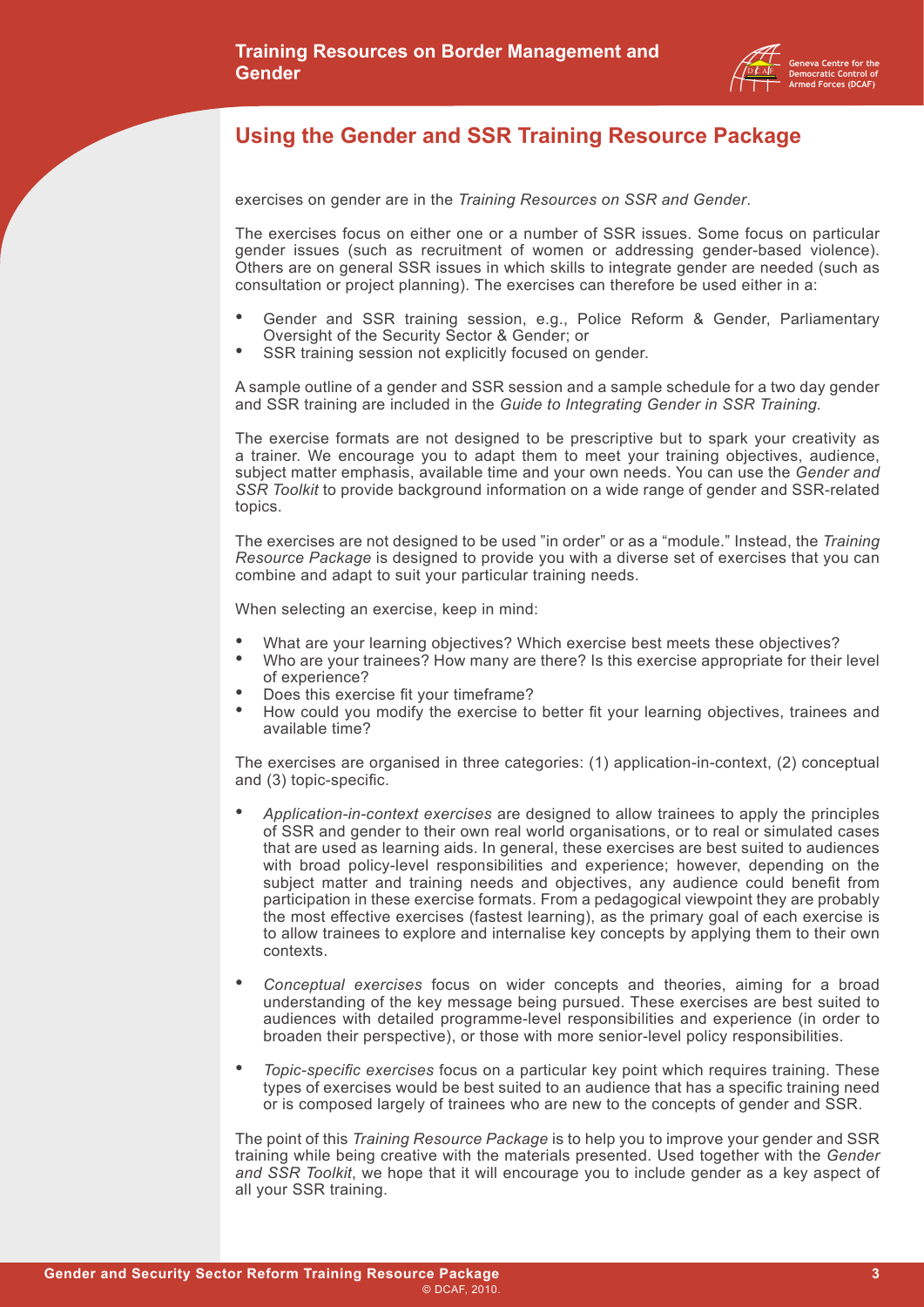

## <span id="page-6-0"></span>**Key Messages**

As a trainer you must consider how best to provide essential content to your audience. Any training exercise will generally need to be preceded by a brief lecture conveying key points and ensuring that all in your audience share the required knowledge base. Refer to the sample session outlines in the *[Guide to Integrating Gender in SSR Training.](http://www.dcaf.ch/publications/kms/details.cfm?ord279=title&q279=gender&lng=en&id=47396&nav1=4)*

The following key messages are drawn from the *Border Management and Gender Tool*. In planning your session, consider selecting a few key messages and re-phrasing and shortening them to PowerPoint slides or some other form of learning aid.

These key messages are designed to help you formulate training content. They do not substitute for reading the companion tool itself. Each trainee must be encouraged to read the *Border Management and Gender Too*l and/or *Practice Note* before the training.

#### **Border management**

Border management usually concerns the rules, techniques and procedures that regulate activities and traffic across defined border areas or zones. Effective border management aims to achieve open, well-controlled and secure borders that ensure the unhampered flow of persons, goods and services.

Border guards, immigration personnel and customs officers are the main actors responsible for managing the movement of people and goods across borders.

#### **Gender and border management**

A gender-responsive approach to border management helps to:

- Protect and promote the human rights of all groups of society (e.g. through appropriate questioning, interview and search procedures)
- Detect and prevent human rights violations of men, women, girls and boys at borders (such as sexual harassment and forced prostitution)
- Enhance the capacity of border management personnel to detect and prevent human trafficking and human smuggling
- Make border management institutions more representative of the society they serve
- Raise public trust in border management institutions and personnel
- Improve collaboration between civil society, including women's organisations, and border management institutions
- Improve oversight of border management and reform processes through the participation of women's organisations and representatives of border communities
- Comply with obligations under international, regional and national laws and instruments, including the *Protocol to Prevent, Suppress and Punish Trafficking in Persons, Especially Women and Children* (The Palermo Protocol)
- Enhance national reputation through welcoming visitors in ways that are more genderresponsive and respectful of human rights

#### **Strategies to integrate gender into border management**

Strategies to integrate gender into border management may include:

- Adapting national legislation to implement obligations under international and regional laws, such as the recognition of human trafficking
- Establishing policies, protocols and procedures (e.g. identification and investigation procedures) that take into account the different needs of women and men at borders
- Collecting, analysing and distributing accurate sex-disaggregated data on migration flows, human trafficking, human smuggling, informal cross-border trading and crossborder prostitution

See section 3 of the *[Border](http://www.dcaf.ch/publications/kms/details.cfm?lng=en&id=47401&nav1=5) [Management and Gender](http://www.dcaf.ch/publications/kms/details.cfm?lng=en&id=47401&nav1=5) [Tool.](http://www.dcaf.ch/publications/kms/details.cfm?lng=en&id=47401&nav1=5)*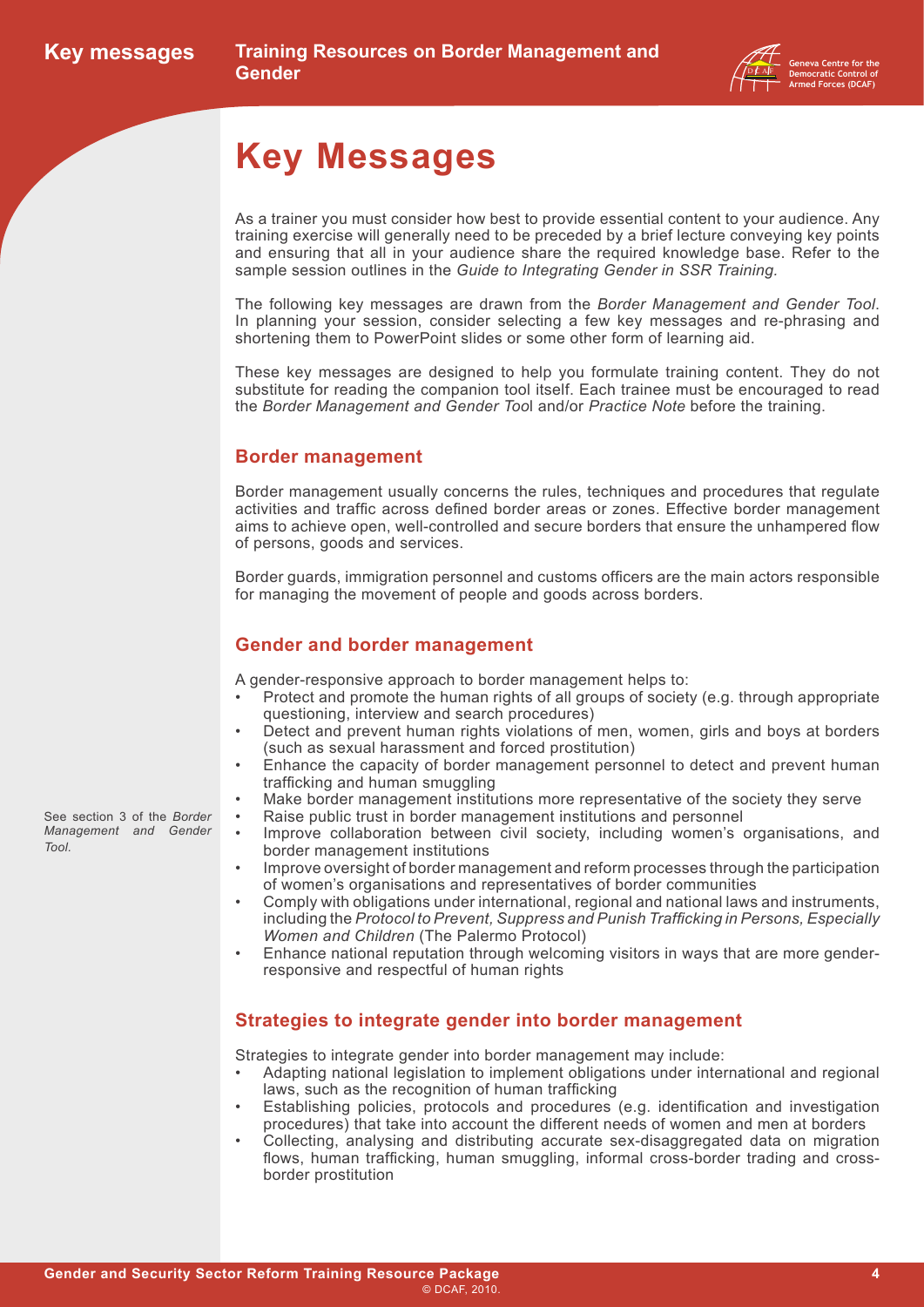

#### **Key Messages**

- Providing adequate and appropriate facilities for men, women and children at border crossings, including cross-border public transport services
- Training all border management personnel to recognise and respond appropriately to gender issues at borders (including building their capacity to identify and protect victims of human trafficking)
- Identifying and implementing border procedures that are both gender-responsive and appropriate to the cultural habits and values in the region (e.g. taking into account the needs of Muslim women concerning wearing *hijab*, *niqab*, *burqa*, *chador*, *carsaf* or *parda*), while making clear that culture does not prohibit gender-responsiveness
- Instituting mechanisms to monitor and support the integration of gender issues, e.g. gender focal points and/or working groups
	- Increasing recruitment, retention and advancement of female border management personnel, e.g. through
		- o recruitment campaigns that target female applicants
			-
		- o revision of selection and promotion criteria female staff associations that provide mentoring and support
		- o deployments of all-female units
		- o gender-responsive and family-friendly human resources policies, such as flexible working hours, maternity and paternity leave
- Establishing codes of conduct that address gender-based violence, complaints, investigation and disciplinary procedures and external conduct and review processes
- Collaborating with civil society organisations (CSOs), including women's organisations and representatives of border communities, to provide training and services and do assessment, design, implementation and monitoring and evaluation of reform processes
- Including CSOs, women and gender experts in formal oversight bodies, such as border review commissions and human rights commissions, to ensure gender issues are examined
- Monitoring and evaluating experiences and perceptions of border security issues and services, e.g. through consultations with the public and women who are working in border agencies
- Raising public awareness of border procedures and human rights
- Establishing peer-learning activities, exchanges of best practices and effective cooperation in the region

#### **In post-conflict contexts**

In post-conflict contexts, the following challenges and opportunities for the integration of gender in border management may exist:

#### *Challenges*:

- Post-conflict environments are generally characterised by high rates of gender-based violence, prostitution and human trafficking.
- Borders often remain uncontrolled and volatile, with little oversight and impunity for corruption, exploitation and abuse.
- Women and girls associated with fighting forces and female refugees often lack personal documentation and are particularly vulnerable to abuse at borders.

#### *Opportunities for gender-responsive reform of border management:*

- In a post-conflict context, border management may be prioritised as a conflict prevention measure, for example in places where the conflict had included a regional aspect. Under such circumstances, the international community and newly-established governments may have the political will to invest in the reform of border management systems and may also support new measures to integrate gender concerns and issues in the process.
- The process of re-establishing border management systems can be an opportunity to set targets for female recruitment and to integrate gender issues into policies and protocols, operational programming and recruitment and training practices.

See section 4 of the *[Border](http://www.dcaf.ch/publications/kms/details.cfm?lng=en&id=47401&nav1=5) [Management and Gender](http://www.dcaf.ch/publications/kms/details.cfm?lng=en&id=47401&nav1=5) [Tool.](http://www.dcaf.ch/publications/kms/details.cfm?lng=en&id=47401&nav1=5)*

See section 5 of the *[Border](http://www.dcaf.ch/publications/kms/details.cfm?lng=en&id=47401&nav1=5) [Management and Gender](http://www.dcaf.ch/publications/kms/details.cfm?lng=en&id=47401&nav1=5) [Tool.](http://www.dcaf.ch/publications/kms/details.cfm?lng=en&id=47401&nav1=5)*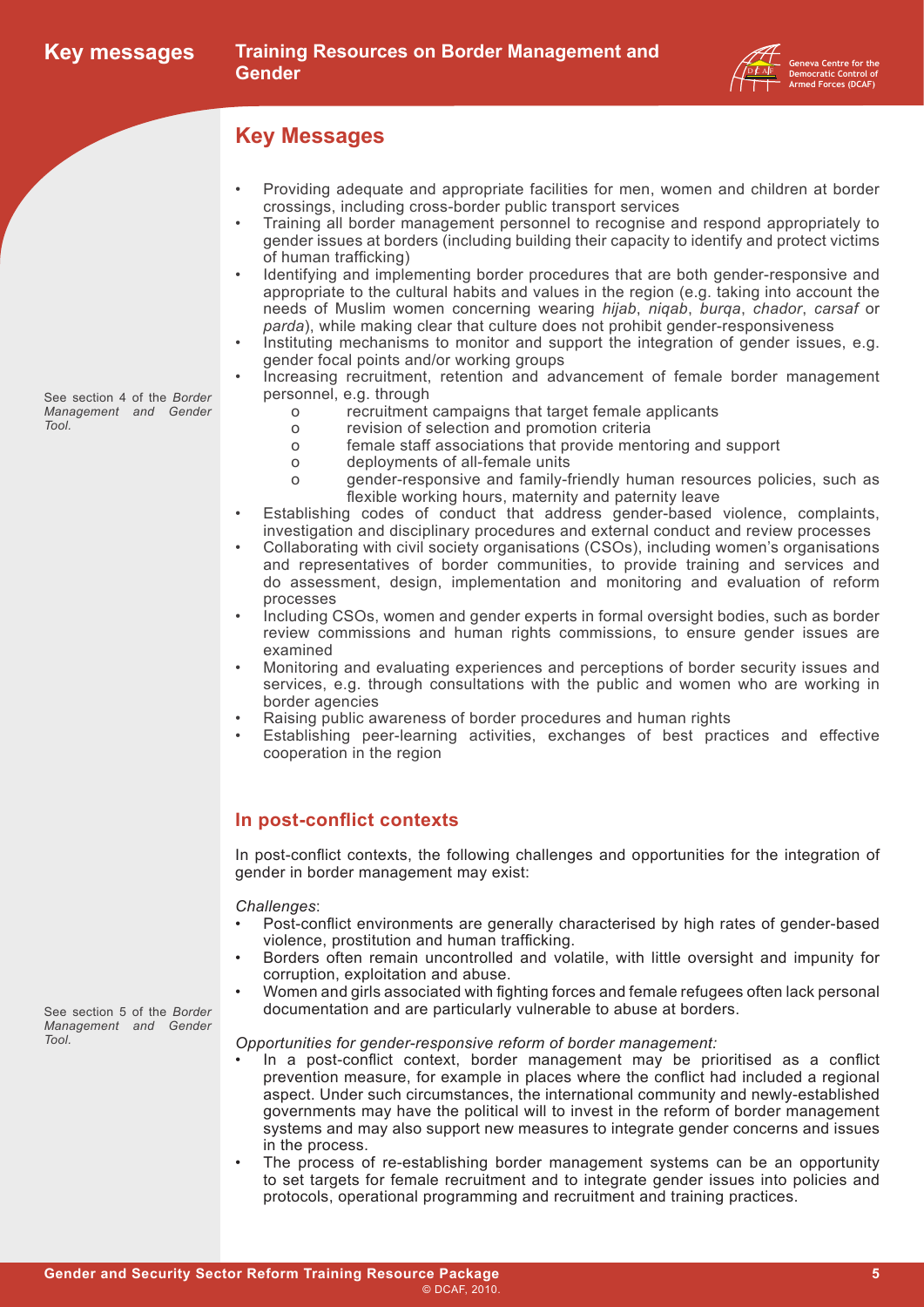

#### **Key Messages**

- New and existing personnel can be vetted for human rights abuses, including genderbased violence.
- Shifts in gender roles and social structures (such as women's experience as combatants or as heads of household) may facilitate female recruitment.
- Availability of gender advisors in international organisations and state institutions may provide support to gender mainstreaming initiatives in border management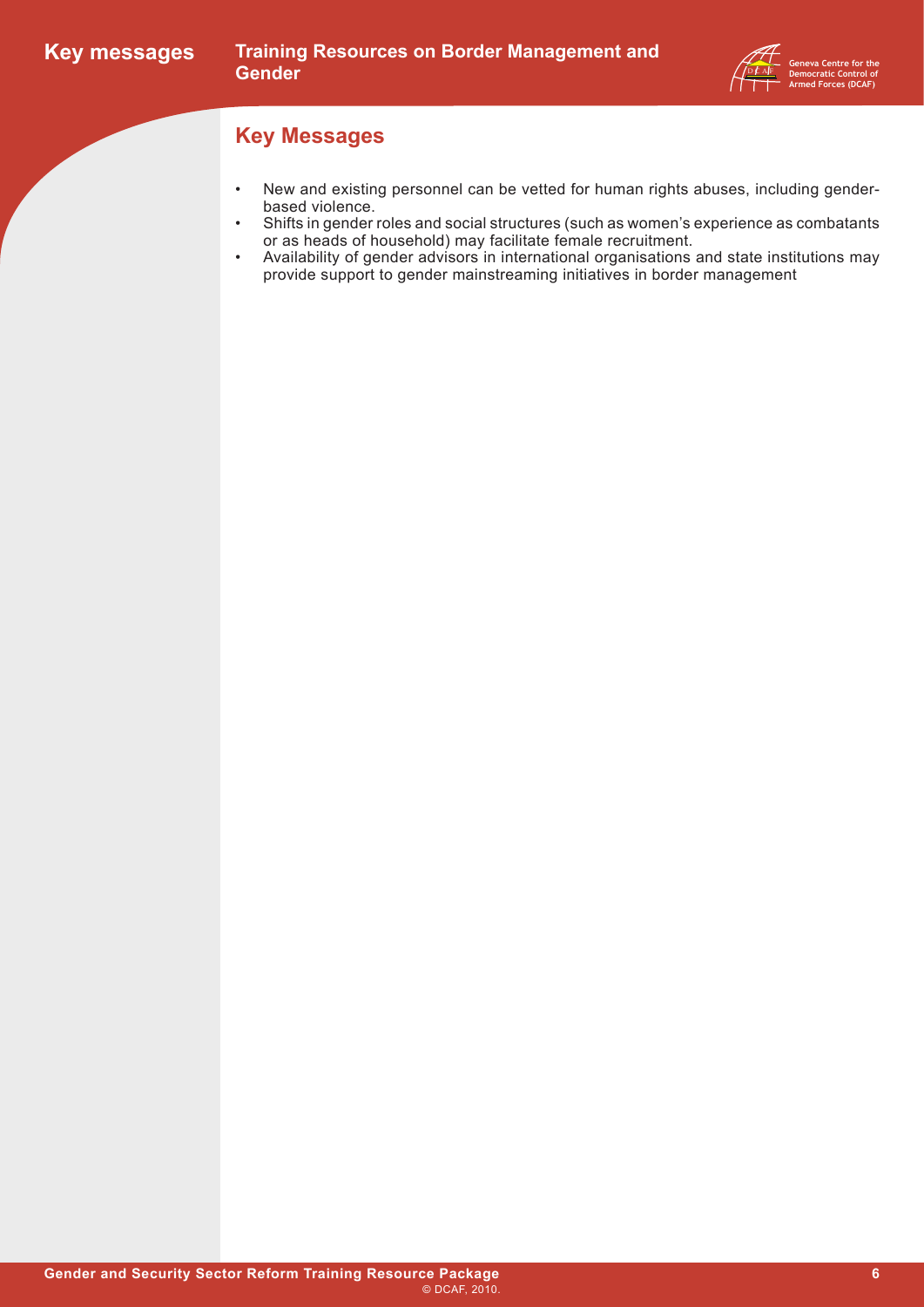

<span id="page-9-0"></span>**1**

## **Resistance to change**

| <b>Type of exercise:</b><br>Audience:<br>Time required: | Application-in-context<br>Any<br>About 5 minutes                                                                                                                                                                                                                                                                                                                                                                                                                                                                                                                                                                                     |
|---------------------------------------------------------|--------------------------------------------------------------------------------------------------------------------------------------------------------------------------------------------------------------------------------------------------------------------------------------------------------------------------------------------------------------------------------------------------------------------------------------------------------------------------------------------------------------------------------------------------------------------------------------------------------------------------------------|
| Intended group size                                     | Any                                                                                                                                                                                                                                                                                                                                                                                                                                                                                                                                                                                                                                  |
| <b>Supplies</b>                                         | None                                                                                                                                                                                                                                                                                                                                                                                                                                                                                                                                                                                                                                 |
| <b>Guidance to trainers</b>                             | This short exercise uses bodily postures as an entry point into a discussion about resistance<br>to change. Many people relate well to the exercise, because they can relate to the entry<br>point. Since focusing on bodily postures is unexpected, the exercise may also serve as an<br>icebreaker.                                                                                                                                                                                                                                                                                                                                |
| <b>Learning objectives</b>                              | After completing this exercise, trainees will be able to:<br>Identify with feeling a resistance to change<br>$\bullet$<br>Name some techniques for reducing such resistance<br>$\bullet$                                                                                                                                                                                                                                                                                                                                                                                                                                             |
| <b>Exercise instructions</b>                            | Ask everybody in your audience to cross their legs. Point out that some people will<br>instinctively cross the right leg over the left leg and some will do the opposite. Now invite<br>people to change legs, i.e. to cross the left leg over the right, if they had done it the other<br>way first and vice versa. Invite comments on whether the second way they crossed their<br>legs was as comfortable as the first. Most people, but not all, will have one favourite way<br>of doing this.                                                                                                                                   |
|                                                         | Now invite comments on how we feel when we are requested to make a change to our<br>habits, and what kind of resistance we may have built up towards changing our habits.<br>Draw a parallel to the same kind of resistance we may have built up towards thinking in new<br>ways, and how this may affect learning during the coming training event. Explain also that<br>we have a lot of deeply held beliefs and habits regarding gender and it may feel strange<br>to examine and consider changing them. How do we normally overcome such resistance?<br>What might be the benefits of changing our habits and ways of thinking? |
|                                                         | List strategies people name for overcoming resistance to changing beliefs and habits on<br>a large flipchart paper and invite people to reflect on these throughout the training event,<br>especially when they are feeling challenged by change. (You could start the list off by<br>mentioning three strategies: (1) acknowledging and thus expelling negative emotions, (2)<br>engaging in positive self-talk and (3) focusing on goals rather than hindrances.)                                                                                                                                                                  |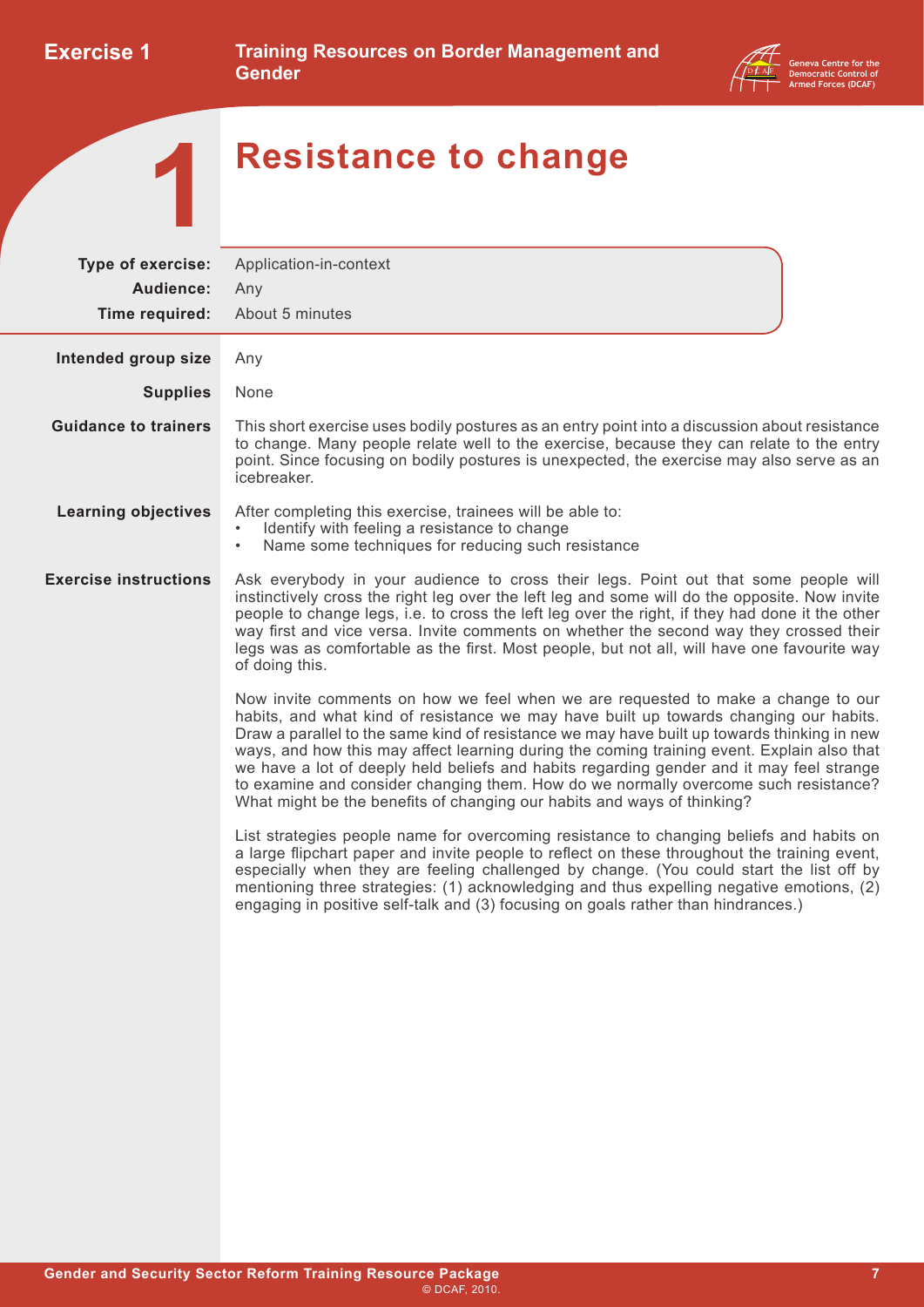

<span id="page-10-0"></span>

## **Pantomiming gender-responsive border management**

| <b>Type of exercise:</b>     | <b>Topical</b>                                                                                                                                                                                                                                                                                                                                                                                                                                                                                                                    |  |  |  |
|------------------------------|-----------------------------------------------------------------------------------------------------------------------------------------------------------------------------------------------------------------------------------------------------------------------------------------------------------------------------------------------------------------------------------------------------------------------------------------------------------------------------------------------------------------------------------|--|--|--|
| Audience:                    | Personnel involved in investigation of human trafficking                                                                                                                                                                                                                                                                                                                                                                                                                                                                          |  |  |  |
| Time required:               | About 35 minutes (depending on the size of the audience)                                                                                                                                                                                                                                                                                                                                                                                                                                                                          |  |  |  |
| Intended group size          | Up to 15 (if the group is too large not all trainees will get a chance to pantomime an<br>activity)                                                                                                                                                                                                                                                                                                                                                                                                                               |  |  |  |
| <b>Supplies</b>              | <b>Border Management and Gender Tool</b>                                                                                                                                                                                                                                                                                                                                                                                                                                                                                          |  |  |  |
| <b>Guidance to trainers</b>  | This exercise is reminiscent of a party or theatre game; thus it is likely to generate a lot of<br>enthusiasm among your trainees. For this reason it works well as an ice-breaker. (However,<br>exercise judgement - an immature group or a group that is not well-formed is likely to<br>become silly during the exercise.)                                                                                                                                                                                                     |  |  |  |
|                              | This exercise helps trainees to understand in a holistic fashion what gender responsiveness<br>in border management means. Using the whole body and acting out activities can anchor<br>understanding and commitment more thoroughly than reading through instructions. Help<br>to underscore this by fully participating in the exercise (e.g. be the first to pantomime an<br>activity) and encourage those who might be reticent by explaining that the exercise is<br>meant to invoke laughter.                               |  |  |  |
| <b>Learning objectives</b>   | After completing this exercise, trainees will be able to:<br>Explore the activities of a border management officer with the awareness of gender-<br>responsiveness<br>Commit more fully to gender-responsive investigation procedures                                                                                                                                                                                                                                                                                             |  |  |  |
| <b>Exercise instructions</b> | Invite your audience to familiarise itself with gender-responsive border management<br>procedures regarding victims of trafficking. Refer to Boxes 3 and 4 and the tips in Section<br>4.1 of the Border Management and Gender Tool. Allocate 5 minutes for independent<br>reading and thinking. Ask each person to write down three gender-responsive activities<br>that could be performed by a border management officer. This will give them activities they<br>can remember and use to pantomime in front of the group later. |  |  |  |
|                              | Explain that a pantomime tells a story using facial expressions and gestures instead of<br>words. Tell all the trainees to form a large circle. Invite one trainee to enter the circle to<br>pantomime an activity that could be performed by a gender-responsive border management<br>officer dealing with human trafficking. Tell the person to first announce what she/he is doing:<br>for example, "I am interviewing a woman." Then let her/him silently act out the activity in<br>detail.                                  |  |  |  |
|                              | After the first person has been pantomiming for about one minute, a second person enters<br>the circle asking "What are you doing?" The first person stops pantomiming and answers<br>with a new activity, such as "I am doing a body search". The second person then pantomimes<br>the new activity. The first person leaves the circle.                                                                                                                                                                                         |  |  |  |
|                              | People enter the circle to pantomime as they feel ready and willing. If there is a lull, you can<br>jump in and pantomime an activity. Let this continue for up to 15 minutes, during which time<br>all the trainees will hopefully have had the chance to pantomime an activity.                                                                                                                                                                                                                                                 |  |  |  |
|                              | To conclude, ask trainees to comment on what the pantomime achieved, what kinds of<br>resistance they encountered (or could foresee others encountering while experiencing<br>gender-responsive procedures) and anything else they experienced or observed during the<br>activity (15 minutes).                                                                                                                                                                                                                                   |  |  |  |
|                              |                                                                                                                                                                                                                                                                                                                                                                                                                                                                                                                                   |  |  |  |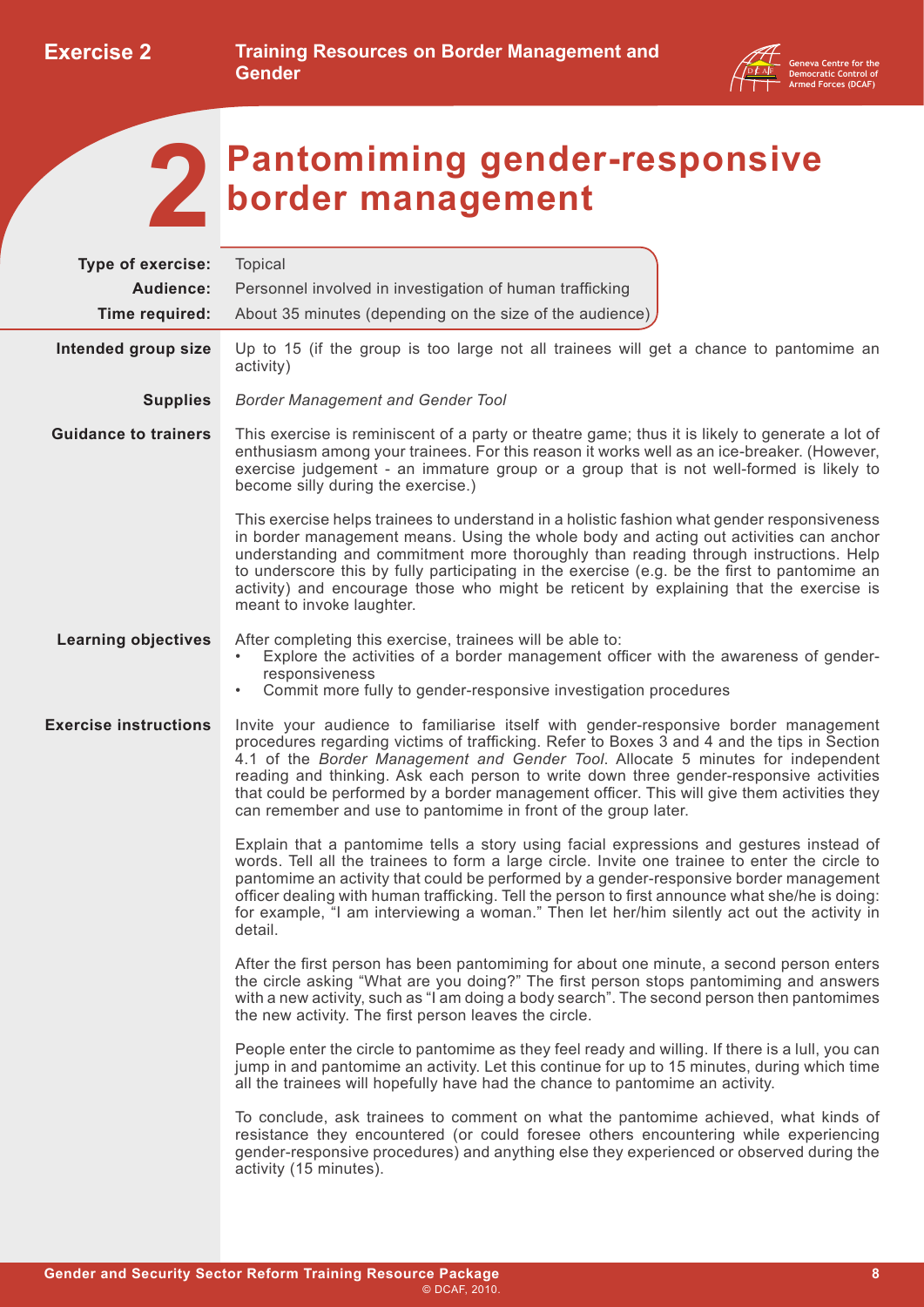

**Possible variations**

If you want to do the pantomime activity more slowly, you can allow different trainees to pantomime the same activity several times. It may be interesting to explore different possible approaches to the same activity (e.g. interviewing a woman), and/or the different beliefs trainees may have about how a respective situation can be handled in a genderresponsive manner.

You can use this exercise with different topics, but make sure you are able to identify a set of activities for the topic that can easily be pantomimed.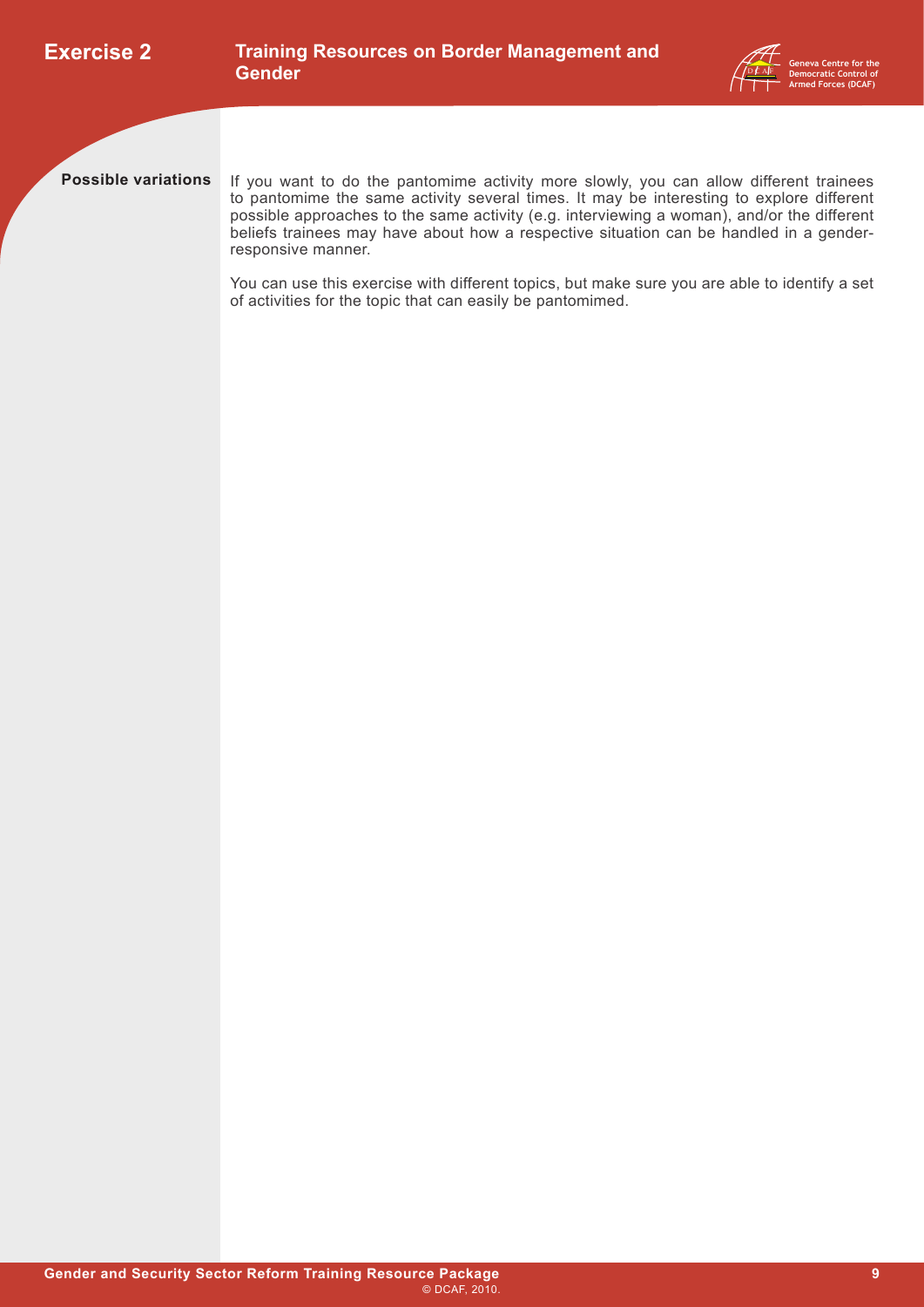

## **Representative border management institutions**

<span id="page-12-0"></span>

|                              | <b>Representative border</b>                                                                                                                                                                                                                                                                                                                                                                                                                                                                                                                                                                                                                                                                                                                     |
|------------------------------|--------------------------------------------------------------------------------------------------------------------------------------------------------------------------------------------------------------------------------------------------------------------------------------------------------------------------------------------------------------------------------------------------------------------------------------------------------------------------------------------------------------------------------------------------------------------------------------------------------------------------------------------------------------------------------------------------------------------------------------------------|
|                              | management institutions                                                                                                                                                                                                                                                                                                                                                                                                                                                                                                                                                                                                                                                                                                                          |
|                              |                                                                                                                                                                                                                                                                                                                                                                                                                                                                                                                                                                                                                                                                                                                                                  |
| Type of exercise:            | Conceptual                                                                                                                                                                                                                                                                                                                                                                                                                                                                                                                                                                                                                                                                                                                                       |
| Audience:                    | Introductory                                                                                                                                                                                                                                                                                                                                                                                                                                                                                                                                                                                                                                                                                                                                     |
| Time required:               | About 25 minutes                                                                                                                                                                                                                                                                                                                                                                                                                                                                                                                                                                                                                                                                                                                                 |
| Intended group size          | Up to $15$                                                                                                                                                                                                                                                                                                                                                                                                                                                                                                                                                                                                                                                                                                                                       |
| <b>Supplies</b>              | A large bowl<br><b>Border Management and Gender Tool</b>                                                                                                                                                                                                                                                                                                                                                                                                                                                                                                                                                                                                                                                                                         |
| <b>Guidance to trainers</b>  | This is an introductory exercise that helps trainees reflect on policies in a self-directed<br>manner. Be prepared to answer questions concerning representation; for example, you<br>could review Section 3.3 of the Border Management and Gender Tool in advance.                                                                                                                                                                                                                                                                                                                                                                                                                                                                              |
|                              | In some cultural contexts your audience may find it difficult to identify the advantages of<br>female recruitment because of their limited experience with it, or because advantages are<br>often contested or simply unknown. In such a case, challenge your audience to think in a<br>visionary manner: they could develop some basic arguments after reviewing Section 3.3 of<br>the Border Management and Gender Tool.                                                                                                                                                                                                                                                                                                                       |
| <b>Learning objectives</b>   | After completing this exercise, trainees will be able to:<br>Identify the advantages for border management institutions of hiring and retaining<br>personnel who are representative of the communities they serve in terms of sex,<br>ethnicity, language and religion<br>Argue why these advantages are important                                                                                                                                                                                                                                                                                                                                                                                                                               |
| <b>Exercise instructions</b> | If data is available, you could start the exercise by presenting trainees with actual statistics<br>and facts on national border personnel ratios disaggregated by sex, ethnicity, language and<br>religion.                                                                                                                                                                                                                                                                                                                                                                                                                                                                                                                                     |
|                              | Pose the question: Why should border management institutions hire and retain personnel<br>that are representative of the communities they serve in terms of sex, ethnicity, language<br>and religion? You could write this question in large letters on a flipchart for all to see.                                                                                                                                                                                                                                                                                                                                                                                                                                                              |
|                              | Ask each trainee to write down one answer to the above question on a piece of paper,<br>fold it and put it into a large bowl in the middle of the room (5 minutes). Invite them to take<br>turns retrieving a paper from the bowl, reading the statement on the paper out loud and<br>adding their own explanation or personal experience to support why the statement is true.<br>If appropriate, allow listeners to ask the speaker a few clarification questions. It is likely that<br>several trainees will write down the same answer, but this doesn't matter, especially if it<br>generates additional, supportive information. Depending on the size of your audience this<br>exercise should take about 15 minutes.                     |
|                              | Make sure to address the need for the representation of women and men, if necessary by<br>interjecting points.                                                                                                                                                                                                                                                                                                                                                                                                                                                                                                                                                                                                                                   |
|                              | If the reader disagrees with the answer written on the paper, or has another point of<br>contention, she/he should state why and then you should put the paper aside until the<br>end. At the end of the process ask the person who wrote the answer to explain her/his<br>reasoning, and if necessary, you can facilitate a group discussion to clarify and/or resolve<br>differing points of view. You may find that trainees' responses draw on stereotypes that you<br>would like them to question (e.g. "It is important to include women in border management<br>because they are more empathetic". Or, "Men of x race are better fighters".) You can identify<br>such stereotypes for further reflection and discussion here (5 minutes). |
|                              |                                                                                                                                                                                                                                                                                                                                                                                                                                                                                                                                                                                                                                                                                                                                                  |

**Possible variations** You can use this exercise format to discuss other subject matters.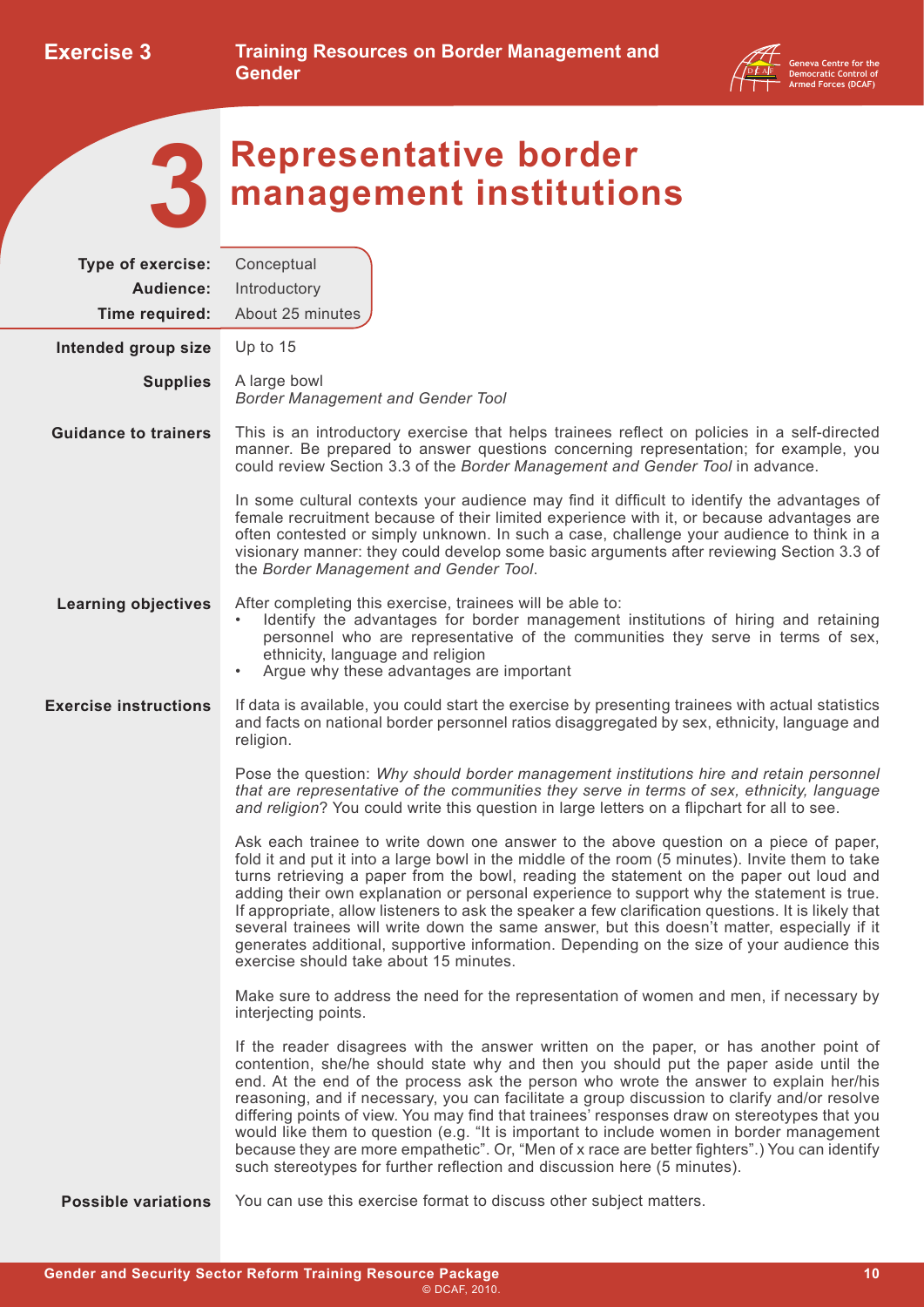

<span id="page-13-0"></span>**4**

## **Ethical and safe conduct of interviews**

| Type of exercise:<br>Audience:<br>Time required:                                                                                                                                                                                    | <b>Topical</b><br>Any<br>About 20 minutes                                                                                                                                                                                                                                                                                                                                                                                                                                                                                                                                                                                                                                                    |  |  |  |  |
|-------------------------------------------------------------------------------------------------------------------------------------------------------------------------------------------------------------------------------------|----------------------------------------------------------------------------------------------------------------------------------------------------------------------------------------------------------------------------------------------------------------------------------------------------------------------------------------------------------------------------------------------------------------------------------------------------------------------------------------------------------------------------------------------------------------------------------------------------------------------------------------------------------------------------------------------|--|--|--|--|
| Intended group size                                                                                                                                                                                                                 | Up to 20                                                                                                                                                                                                                                                                                                                                                                                                                                                                                                                                                                                                                                                                                     |  |  |  |  |
| <b>Supplies</b>                                                                                                                                                                                                                     | <b>Border Management and Gender Tool</b>                                                                                                                                                                                                                                                                                                                                                                                                                                                                                                                                                                                                                                                     |  |  |  |  |
| <b>Guidance to trainers</b>                                                                                                                                                                                                         | This can be a great warm-up exercise as it invokes laughter, focuses concentration and<br>clears trainees' minds of unwanted thoughts they may have brought to the training. The<br>exercise can also create a good 'team spirit' which you can build on in other exercises. In<br>addition, it exercises the intrinsic abilities for learning in each trainee.                                                                                                                                                                                                                                                                                                                              |  |  |  |  |
| <b>Learning objectives</b>                                                                                                                                                                                                          | After completing this exercise, trainees will be able to:<br>Enumerate the ten guiding principles for the ethical and safe conduct of interviews                                                                                                                                                                                                                                                                                                                                                                                                                                                                                                                                             |  |  |  |  |
| <b>Exercise instructions</b><br>Briefly discuss the ten guiding principles for the ethical and safe conduct of interviews with<br>people who have been trafficked (Box 4 in the Border Management and Gender Tool) (10<br>minutes). |                                                                                                                                                                                                                                                                                                                                                                                                                                                                                                                                                                                                                                                                                              |  |  |  |  |
|                                                                                                                                                                                                                                     | Invite your audience to form a large circle by standing and facing outward so that nobody<br>can make eye-contact with anyone else. Explain that in a moment the group will begin<br>counting from 1 to 15, one person at a time and in no particular order. The rules are as<br>follows: no one will speak at the same time, each person will say at least one number and<br>no person will count immediately after a person next to them. Each time a person violates a<br>rule, the whole group must start over again. If they manage to exceed 15 they should keep<br>counting.                                                                                                          |  |  |  |  |
|                                                                                                                                                                                                                                     | Let the counting begin. The task is more difficult than one might expect. Often, a group will<br>spend several rounds unable to count past 3 or 4. Then, after the laughter subsides and as<br>the group's dynamic grows stronger, the group can often count far beyond the set goal.                                                                                                                                                                                                                                                                                                                                                                                                        |  |  |  |  |
|                                                                                                                                                                                                                                     | Once the group dynamic is established, invite your audience to enumerate keywords of the<br>guiding principles for ethical and safe conduct of interviews, instead of numbers, according<br>to the same rules. End the exercise when all 10 principles have been mentioned (they do not<br>have to be enumerated in full length or in the same order as listed in the tool.) Congratulate<br>your group! Conclude by inviting the audience to comment on some of the learning points<br>in this exercise and how they relate to the skills needed in border management, e.g.<br>stronger listening abilities, improved concentration and focus, heightened sensibility vis-<br>à-vis others. |  |  |  |  |
| <b>Possible variations</b>                                                                                                                                                                                                          | You can do this exercise sitting in class-room style if your audience is reluctant to get up<br>and form a circle, but it is imperative that people do not have eye-contact.                                                                                                                                                                                                                                                                                                                                                                                                                                                                                                                 |  |  |  |  |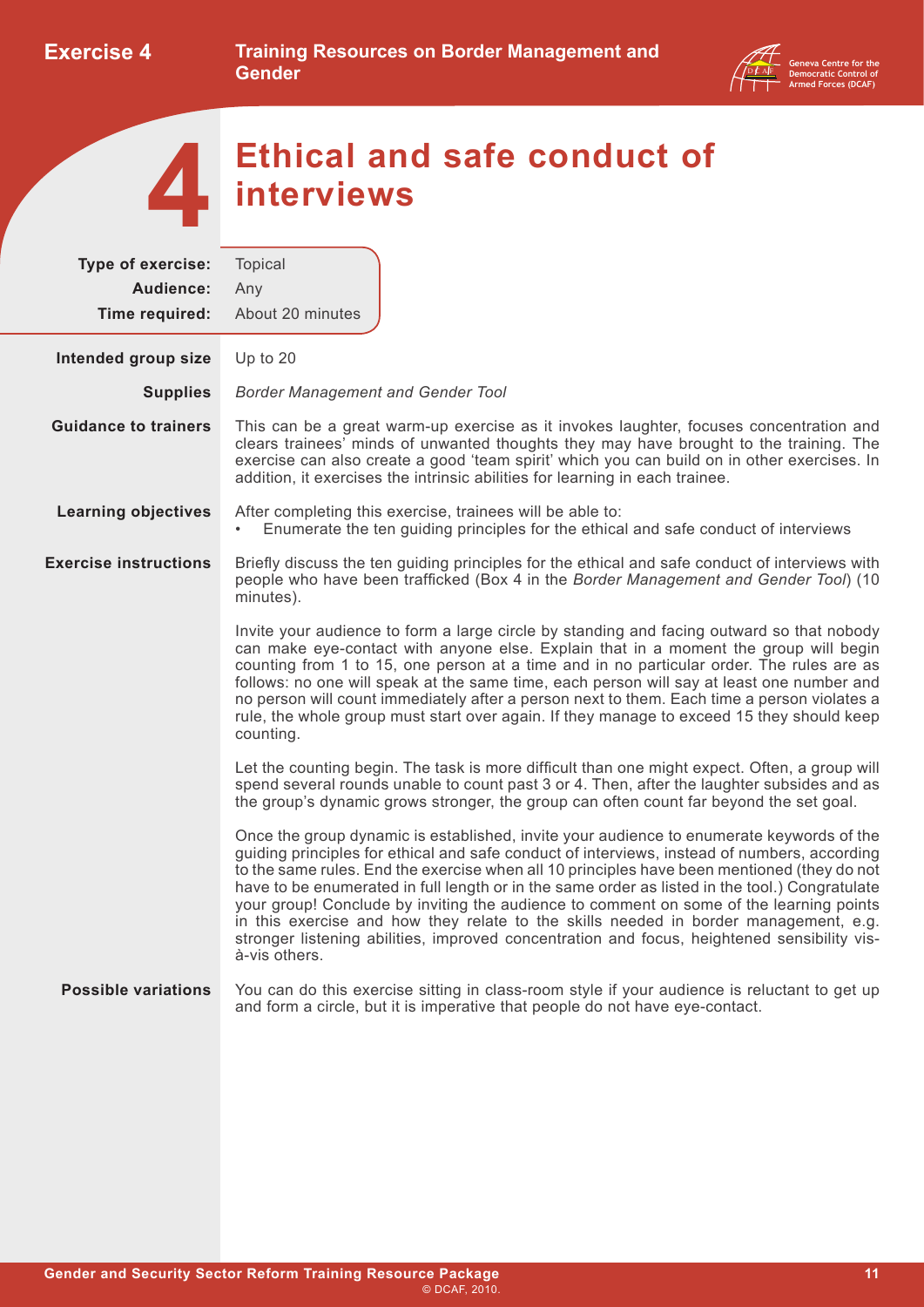

<span id="page-14-0"></span>**5**

## **Moving circles: why gender is important to border management**

| <b>Type of exercise:</b>     | Conceptual                                                                                                                                                                                                                                                                                                                                                                                                                                                                                                                                                                            |  |  |  |
|------------------------------|---------------------------------------------------------------------------------------------------------------------------------------------------------------------------------------------------------------------------------------------------------------------------------------------------------------------------------------------------------------------------------------------------------------------------------------------------------------------------------------------------------------------------------------------------------------------------------------|--|--|--|
| Audience:                    | Any                                                                                                                                                                                                                                                                                                                                                                                                                                                                                                                                                                                   |  |  |  |
| Time required:               | 45-65 minutes                                                                                                                                                                                                                                                                                                                                                                                                                                                                                                                                                                         |  |  |  |
| Intended group size          | 10 or 20 trainees (You need an even number of people. If your group size is an odd number<br>and/or falls in-between 10 or 20 people, adapt the exercise, for example, by yourself taking<br>part, recruiting additional resource people and/or eliminating one of the suggested roles.)                                                                                                                                                                                                                                                                                              |  |  |  |
| <b>Supplies</b>              | <b>Border Management and Gender Tool</b><br>Bell or whistle (optional)<br>Name tag stickers                                                                                                                                                                                                                                                                                                                                                                                                                                                                                           |  |  |  |
| <b>Guidance to trainers</b>  | This exercise provides a good overview of border management and gender issues. Make<br>sure that your audience is familiar with the information in section 3 of the Border Management<br>and Gender Tool before the exercise.                                                                                                                                                                                                                                                                                                                                                         |  |  |  |
|                              | You may want to practice in advance how you will effectively move people in the right<br>direction and keep time. You could use a bell, whistle or a clap of your hands to move<br>people from one position to the next.                                                                                                                                                                                                                                                                                                                                                              |  |  |  |
| <b>Learning objectives</b>   | After completing this exercise, trainees will be able to:<br>Argue the importance of including gender in border management<br>$\bullet$<br>Demonstrate the understanding that including gender will improve the operational<br>$\bullet$<br>effectiveness of border management.                                                                                                                                                                                                                                                                                                       |  |  |  |
| <b>Exercise instructions</b> | Split your audience into groups of five people. Direct your groups to form pairs of concentric<br>circles (that is, one circle inside the other, with both circles sharing a common centre). If<br>you have two groups of five people, you will have only one pair of concentric circles. If you<br>have four groups of five people, you will have two pairs of concentric circles. Individuals in<br>the inner and outer circles should be facing each other (i.e. the people in the outer circle are<br>looking inwards while the people in the inner circle are looking outwards). |  |  |  |
|                              | Assign each of the five people of the inner circle(s) one of the following roles to play (give<br>them name tags to denote their roles):<br>A border guard<br>1.<br>2.<br>A human resources officer in the Bureau of Border Management<br>3.<br>A woman crossing a border for (legal) work<br>A male victim of human trafficking<br>4.<br>A member of a civil society organisation representing border communities<br>5.                                                                                                                                                              |  |  |  |
|                              | Assign each of the five people on the outer circle(s) the role of a journalist or a researcher<br>(depending on the trainee's context, one role might work better than the other) and give her/<br>him one of the following questions to investigate:                                                                                                                                                                                                                                                                                                                                 |  |  |  |
|                              | 1. Why is gender important to border management?<br>2. How is gender important for the prevention and detection of human trafficking and<br>smuggling?<br>3. How is gender important for the protection and promotion of human rights?<br>4. What is the appropriate representation of women in border management institutions?<br>5. How can we encourage collaboration involving women between border authorities and<br>local communities?                                                                                                                                         |  |  |  |
|                              | Begin the discussion: individuals facing each other in the circle form a pair and begin<br>discussing the question from the perspective of the person in the inner circle. Allow five<br>minutes for this discussion. Then, ask each person in the outer circle to move to the left by                                                                                                                                                                                                                                                                                                |  |  |  |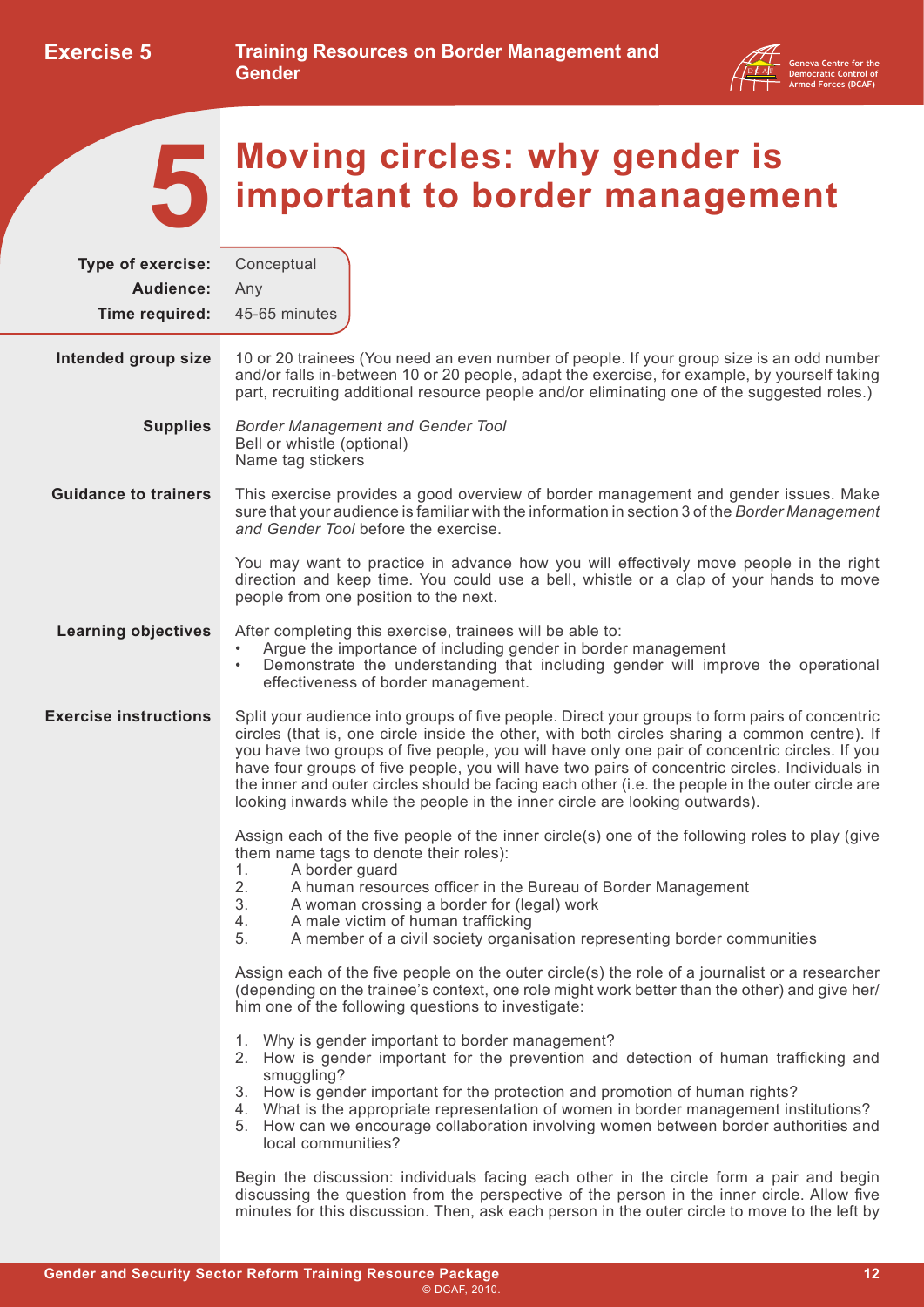



one person and begin a new round of discussions. After 5 minutes the outer circle moves again to the left and so on. After 25 minutes all questions should have been discussed with each role player.

Invite trainees to go back to their seats, and debrief by requesting that each trainee mention one key insight she/he has gained from this exercise (10-20 minutes depending on group size). You can also invite trainees to comment on what they thought of their respective roles, and whether they discovered new perspectives from playing a role they might otherwise never have filled.

**Possible variations** You can use this exercise to explore different roles and discussion themes, as appropriate to your audience.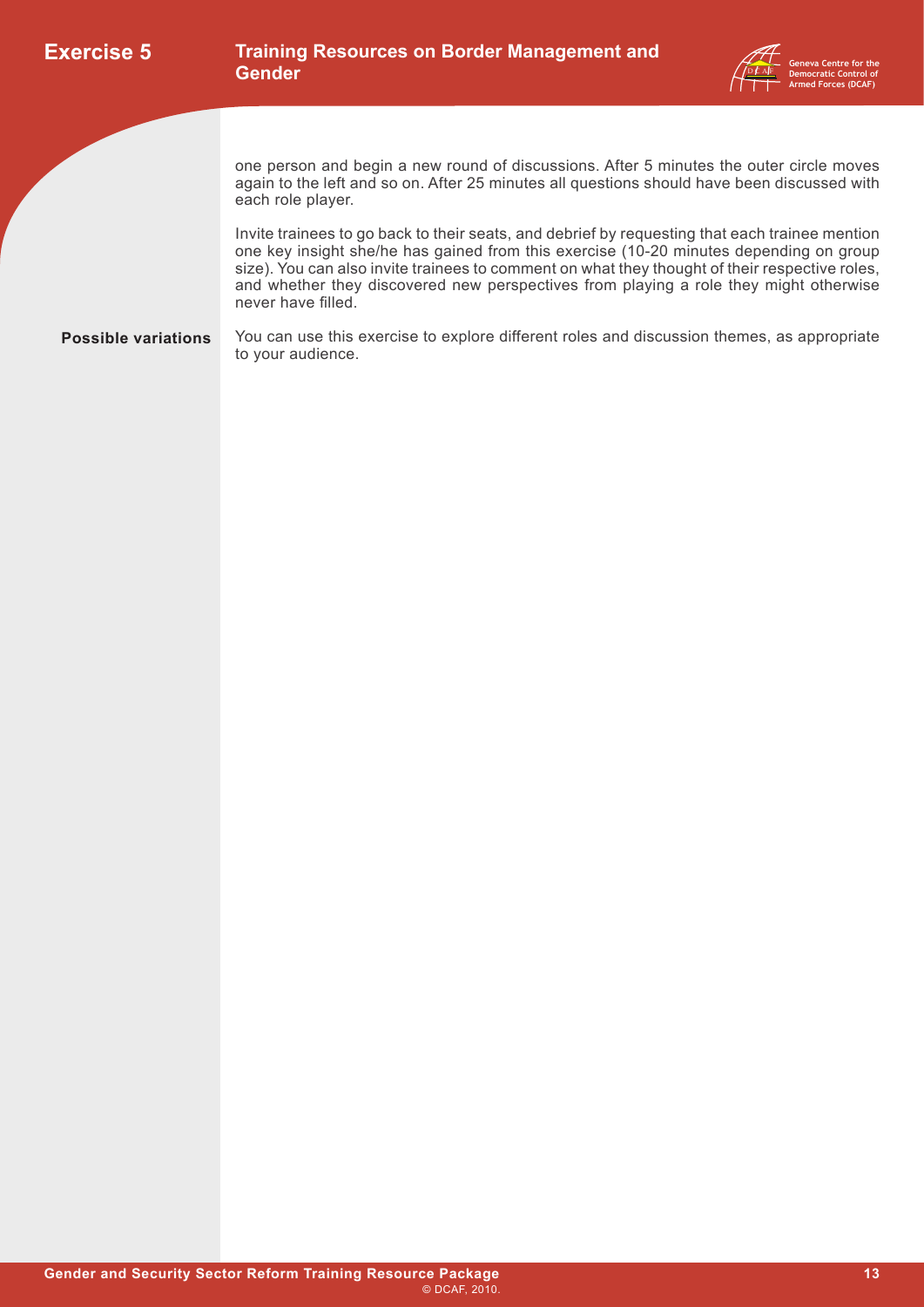

<span id="page-16-0"></span>**6**

## **Competition brainstorm: appropriate facilities for detained migrants**

| Type of exercise:<br>Audience:<br>Time required: | Conceptual<br>Any<br>About 8 minutes                                                                                                                                                                                                                                                                                                                                                                                                                                                                                                                                   |  |  |  |  |
|--------------------------------------------------|------------------------------------------------------------------------------------------------------------------------------------------------------------------------------------------------------------------------------------------------------------------------------------------------------------------------------------------------------------------------------------------------------------------------------------------------------------------------------------------------------------------------------------------------------------------------|--|--|--|--|
| Intended group size                              | Any                                                                                                                                                                                                                                                                                                                                                                                                                                                                                                                                                                    |  |  |  |  |
| <b>Supplies</b>                                  | Two large flipcharts<br><b>Border Management and Gender Tool</b><br>Prize (optional)                                                                                                                                                                                                                                                                                                                                                                                                                                                                                   |  |  |  |  |
| <b>Guidance to trainers</b>                      | This is a quick, participatory exercise. It engages trainees in gender analysis by having<br>them think about the particular needs of different groups of migrants in detention. You<br>should also make trainees aware that there are human rights standards governing the<br>rights of people in immigration detention.                                                                                                                                                                                                                                              |  |  |  |  |
|                                                  | Ensure that each group works quietly so that the competing teams do not disturb each<br>other. Have a small prize ready for the winning group, if appropriate.                                                                                                                                                                                                                                                                                                                                                                                                         |  |  |  |  |
| <b>Learning objectives</b>                       | After completing this exercise, trainees will be able to:<br>Enumerate some facilities that are necessary to meet the needs of men, women, boys<br>and girls in immigration detention                                                                                                                                                                                                                                                                                                                                                                                  |  |  |  |  |
| <b>Exercise instructions</b>                     | Split your audience into two groups. Have each group line up in front of a flipchart. Describe<br>the following scenario:                                                                                                                                                                                                                                                                                                                                                                                                                                              |  |  |  |  |
|                                                  | A woman and her infant son are travelling on a bus, trying to cross a border. At the border<br>crossing, border guards make them get off the bus. The woman is told that their documents<br>are not in order and they are being detained while their case is investigated. They are taken<br>to a detention centre not far from the border crossing.                                                                                                                                                                                                                   |  |  |  |  |
|                                                  | The woman and her son have nothing with them. Other people in the detention centre<br>tell them they can expect to be there for weeks, before they are transferred to another<br>detention centre or - if they are lucky - released.                                                                                                                                                                                                                                                                                                                                   |  |  |  |  |
|                                                  | Pose the question "What are necessary facilities for the different groups of people in<br>immigration detention, such as the woman and her son?" Instruct each group of trainees to<br>write down their ideas silently on the flipchart before them, each person writing a facility of<br>some type then quickly passing the pen to the person in line behind them. Tell them to stop<br>writing after 6 minutes. Whichever group has the most (correct or appropriate) terms on<br>their flipchart wins. If you like, you can give a small prize to the winning team. |  |  |  |  |
|                                                  | Give a short debriefing of the activity and emphasise that there are international human<br>rights standards that address the rights of people in immigration detention. Draw out from<br>the trainees the gender dimensions in the facilities that were written on the two flipcharts.                                                                                                                                                                                                                                                                                |  |  |  |  |
| <b>Possible variations</b>                       | You can do this exercise using a more traditional brainstorming format, such as by keeping<br>the group in plenary, requesting that each person call out an idea and recording the<br>ideas on a flipchart as they are called out (see Exercise 6 in the Training Resources on<br>SSR Assessment, Monitoring and Evaluation and for a more detailed explanation of this<br>format).                                                                                                                                                                                    |  |  |  |  |
|                                                  | You could adapt this exercise to examine the human rights standards concerning people in<br>immigration detention.                                                                                                                                                                                                                                                                                                                                                                                                                                                     |  |  |  |  |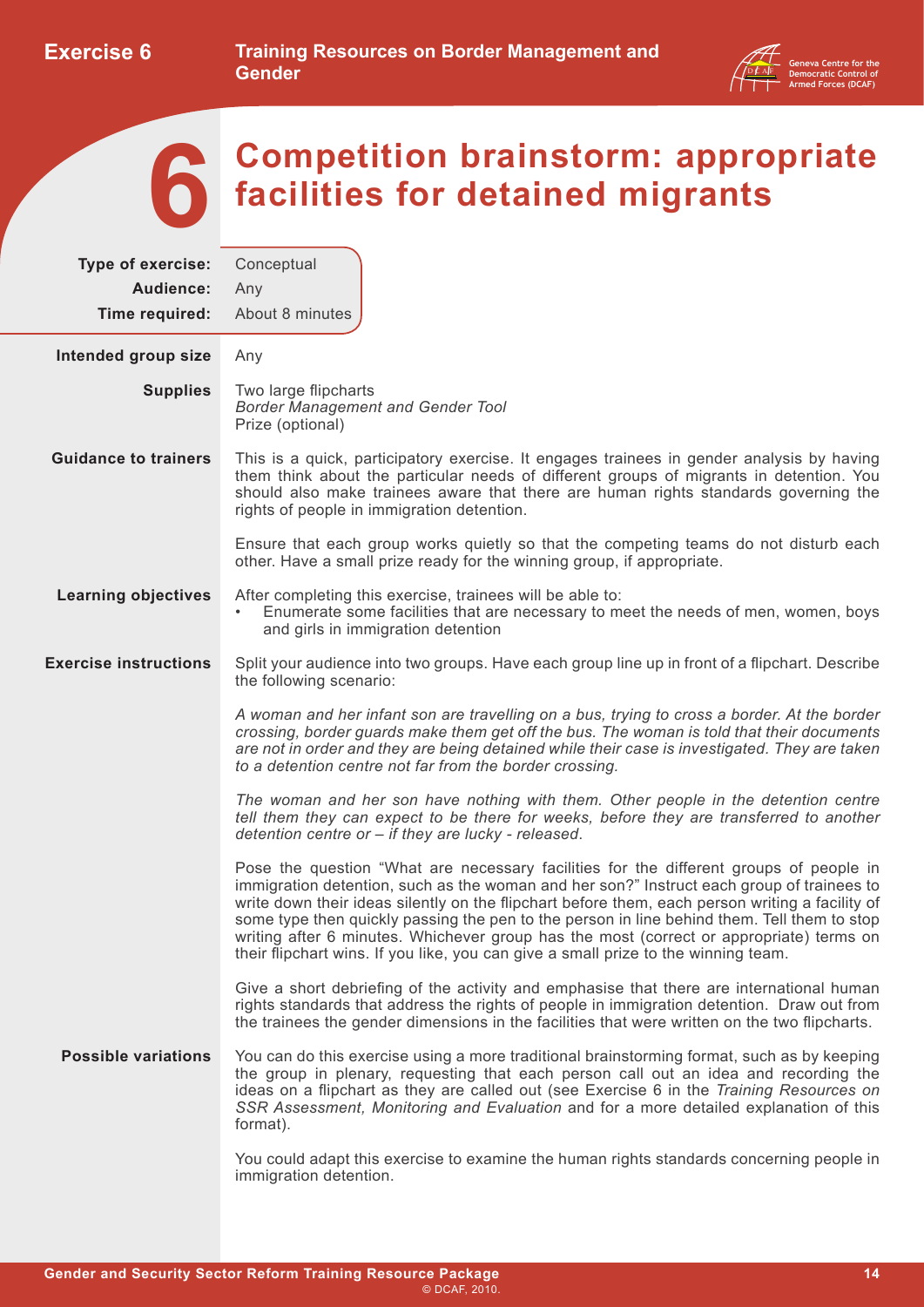

## **Gender and human rights violations at borders**

<span id="page-17-0"></span>

| <b>Gender and human rights</b><br>violations at borders                                                                                                                                                                                                                                                                                                                                                                                                                                                       |  |  |
|---------------------------------------------------------------------------------------------------------------------------------------------------------------------------------------------------------------------------------------------------------------------------------------------------------------------------------------------------------------------------------------------------------------------------------------------------------------------------------------------------------------|--|--|
| Conceptual                                                                                                                                                                                                                                                                                                                                                                                                                                                                                                    |  |  |
| Any<br>About 40 minutes                                                                                                                                                                                                                                                                                                                                                                                                                                                                                       |  |  |
| Up to 20 (must be divisible by 2)                                                                                                                                                                                                                                                                                                                                                                                                                                                                             |  |  |
| <b>Border Management and Gender Tool</b>                                                                                                                                                                                                                                                                                                                                                                                                                                                                      |  |  |
| This is an introductory exercise to encourage your audience to think about the gender<br>dimensions of human rights violations at borders. It can easily be used as a warm-up or<br>team-building exercise. You can prepare by reading section 3.2 of the Border Management<br>and Gender Tool. In addition, look at the items on the attached trainer's cheat sheet.                                                                                                                                         |  |  |
| After completing this exercise, trainees will be able to:<br>Identify human rights violations at borders and their gender dimensions<br>$\bullet$                                                                                                                                                                                                                                                                                                                                                             |  |  |
| Everyone stands in a circle facing in. You say "heads down" and everyone looks down at<br>the floor. Then you say "heads up" and everyone looks up directly at one other person in<br>the circle. If two people happen to be making eye contact, they step out of the circle as a<br>pair and the circle gets a little bit smaller. The game continues until only two people are left<br>standing. Now everyone has found a partner to work with. This will take about 10 minutes<br>depending on group size. |  |  |
| Each pair now discusses the question "When you hear the phrase 'human rights violations<br>at border crossings' what do you think about?" Instruct that first one partner takes five<br>minutes to share her/his thoughts, then the other.                                                                                                                                                                                                                                                                    |  |  |
| After 10 minutes collect information in plenary. Do this by first inviting five people to volunteer<br>their thoughts (10 minutes). Then conclude (10 minutes) by using human rights violations<br>that have been mentioned to draw out what the gender differences would be with such<br>experiences.                                                                                                                                                                                                        |  |  |
| You can use a different (quicker) method to form pairs, such as the simple counting method.<br>(The method suggested above works well because it can help some trainees feel more<br>comfortable in sharing information about sensitive topics).                                                                                                                                                                                                                                                              |  |  |
|                                                                                                                                                                                                                                                                                                                                                                                                                                                                                                               |  |  |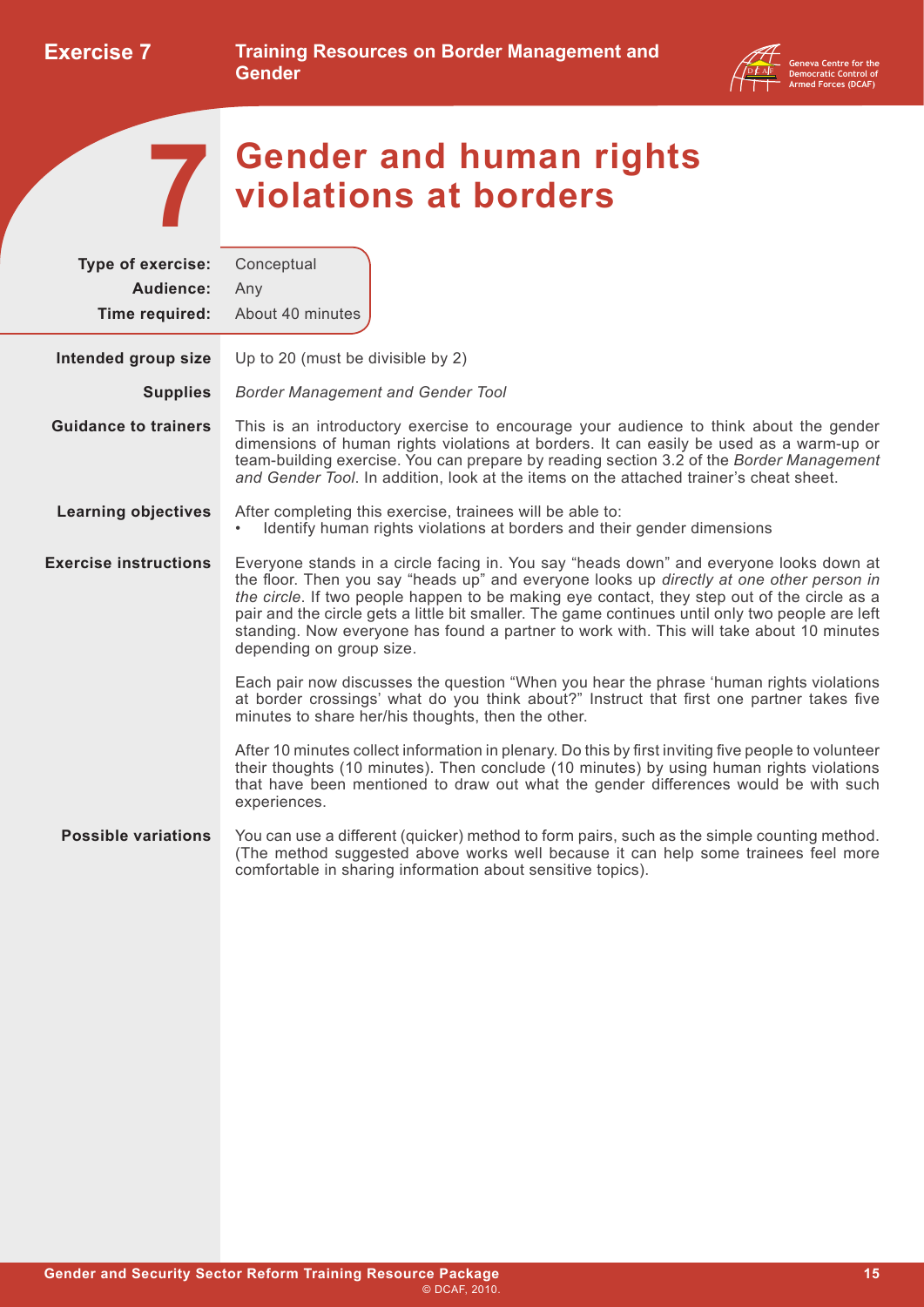

### **TRAINER'S CHEAT SHEET**

Source: Adapted from No More Deaths, "Human Rights Abuses of Migrants in Short-Term Custody on the Arizona/Sonora Border", *Crossing the Line*, [http://www.nomoredeaths.](http://www.nomoredeaths.org/index.php/Abuse-Report/) [org/index.php/Abuse-Report/](http://www.nomoredeaths.org/index.php/Abuse-Report/)

## **Gender and human rights violations at borders**

#### **Possible human rights violations include the following:**

- 1. failure to respect the basic dignity of people crossing borders, including those detained at borders
- 2. verbal abuse
- 3. physical abuse
- 4. sexual harassment, exploitation and/or abuse
- 5. failure to provide water to people detained
- 6. failure to provide food to people detained
- 7. failure to provide medical treatment and access to medical professionals to people detained
- 8. dangerous transportation practices
- 9. separation of family members
- 10. unlawful repatriation
- 11. failure to return belongings to detainees prior to repatriation
- 12. failure to inform detainees of their rights, coercing them to sign forms and failing to provide copies of these forms to the detainee in a language they understand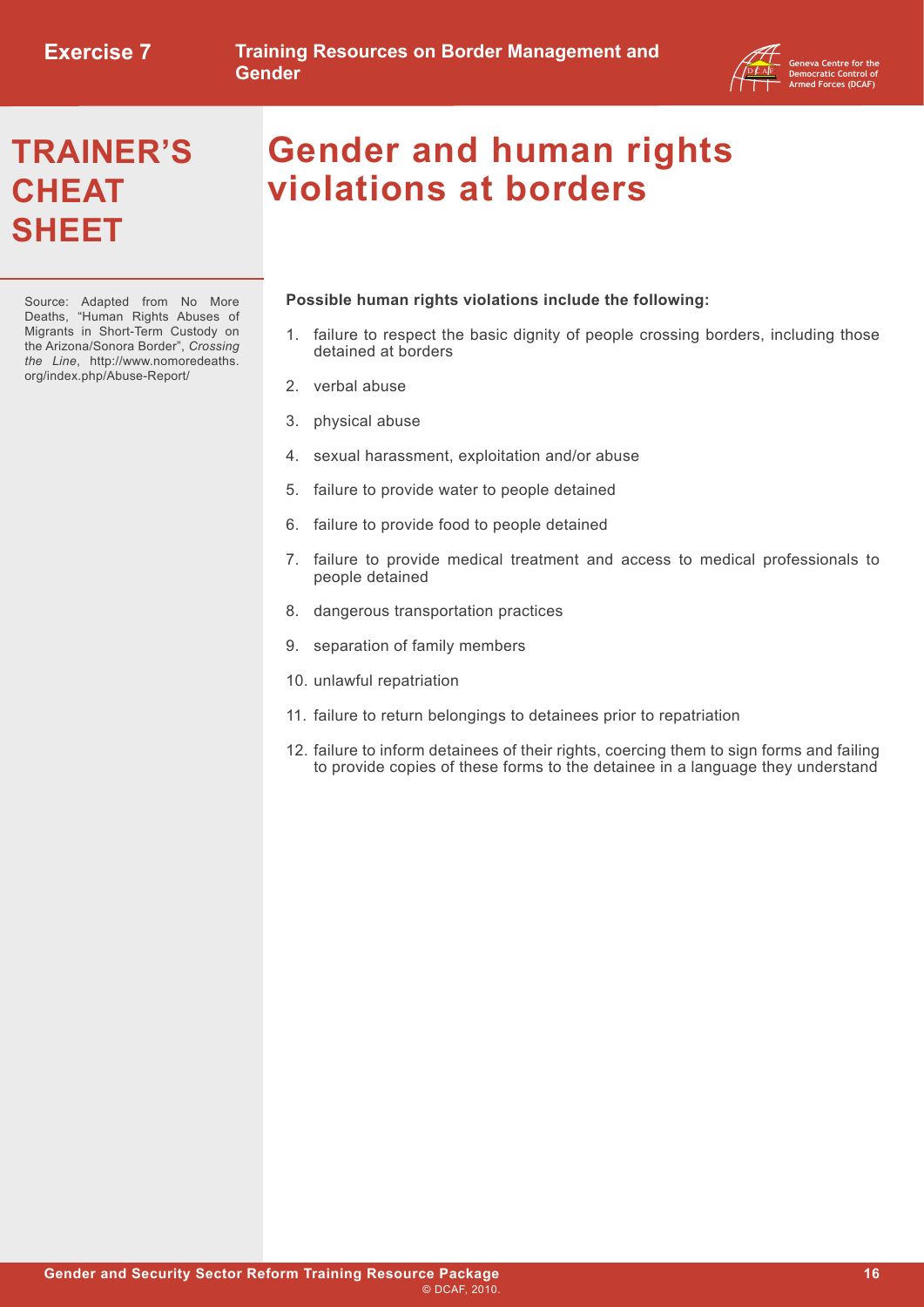

<span id="page-19-0"></span>**8**

**Short scenarios: human rights violations at borders**

| Type of exercise:            | Application-in-context                                                                                                                                                                                                                                                                                                                                                                                                                                                                                                                                                                                                                      |  |  |
|------------------------------|---------------------------------------------------------------------------------------------------------------------------------------------------------------------------------------------------------------------------------------------------------------------------------------------------------------------------------------------------------------------------------------------------------------------------------------------------------------------------------------------------------------------------------------------------------------------------------------------------------------------------------------------|--|--|
| Audience:                    | Audiences who possess basic information about the different types of human rights                                                                                                                                                                                                                                                                                                                                                                                                                                                                                                                                                           |  |  |
|                              | violations at borders                                                                                                                                                                                                                                                                                                                                                                                                                                                                                                                                                                                                                       |  |  |
| Time required:               | 60-75 minutes                                                                                                                                                                                                                                                                                                                                                                                                                                                                                                                                                                                                                               |  |  |
| Intended group size          | $12 - 24$                                                                                                                                                                                                                                                                                                                                                                                                                                                                                                                                                                                                                                   |  |  |
| <b>Supplies</b>              | Handouts<br><b>Border Management and Gender Tool</b>                                                                                                                                                                                                                                                                                                                                                                                                                                                                                                                                                                                        |  |  |
| <b>Guidance to trainers</b>  | This exercise requires some basic knowledge about human rights violations at border<br>controls. Prepare trainees using section 3.2 of the Border Management and Gender Tool<br>and/or pair this exercise with Exercise 7 - Gender and human rights violations at borders.                                                                                                                                                                                                                                                                                                                                                                  |  |  |
| <b>Learning objectives</b>   | After completing this exercise, trainees will be able to:<br>Identify human rights violations that can occur at border controls<br>Outline actions and policies to respond to human rights violations<br>Describe strategies to prevent human rights violations                                                                                                                                                                                                                                                                                                                                                                             |  |  |
| <b>Exercise instructions</b> | Split your audience into pairs or, if your audience is fairly large, into six groups of 3-4<br>persons. Distribute the six handouts, one to each pair or group. Explain that each pair/<br>group is given a brief human rights scenario at a border and that each pair/group has to<br>imagine what actions, policy and preventive strategies a hypothetical officer-in-charge of<br>the border control would take/develop. Each pair/group has 15 minutes to come up with<br>answers.                                                                                                                                                      |  |  |
|                              | Back in plenary, each pair/group presents its case and responses (5 minutes each). Allow<br>some questions and answers (10 minutes) and conclude by highlighting two larger points:<br>that gender may influence a person's vulnerability to human rights abuses; and<br>that if border personnel respect human rights, the public will trust them and this will<br>facilitate the border guard's job.                                                                                                                                                                                                                                      |  |  |
| <b>Possible variations</b>   | Instead, you can use the materials in the handouts to examine what different actors (such<br>as border guards; customs and immigration, ministry of the interior and justice officials;<br>parliamentarians; and CSO staff) would do to address the human rights violation. Groups<br>could be split up either according to case or according to a particular role. Main work would<br>take place in plenary, developing a coordinated response. This would be a longer and more<br>complex exercise than the one suggested above, and is likely to work best with a group that<br>has some experience with several of the suggested roles. |  |  |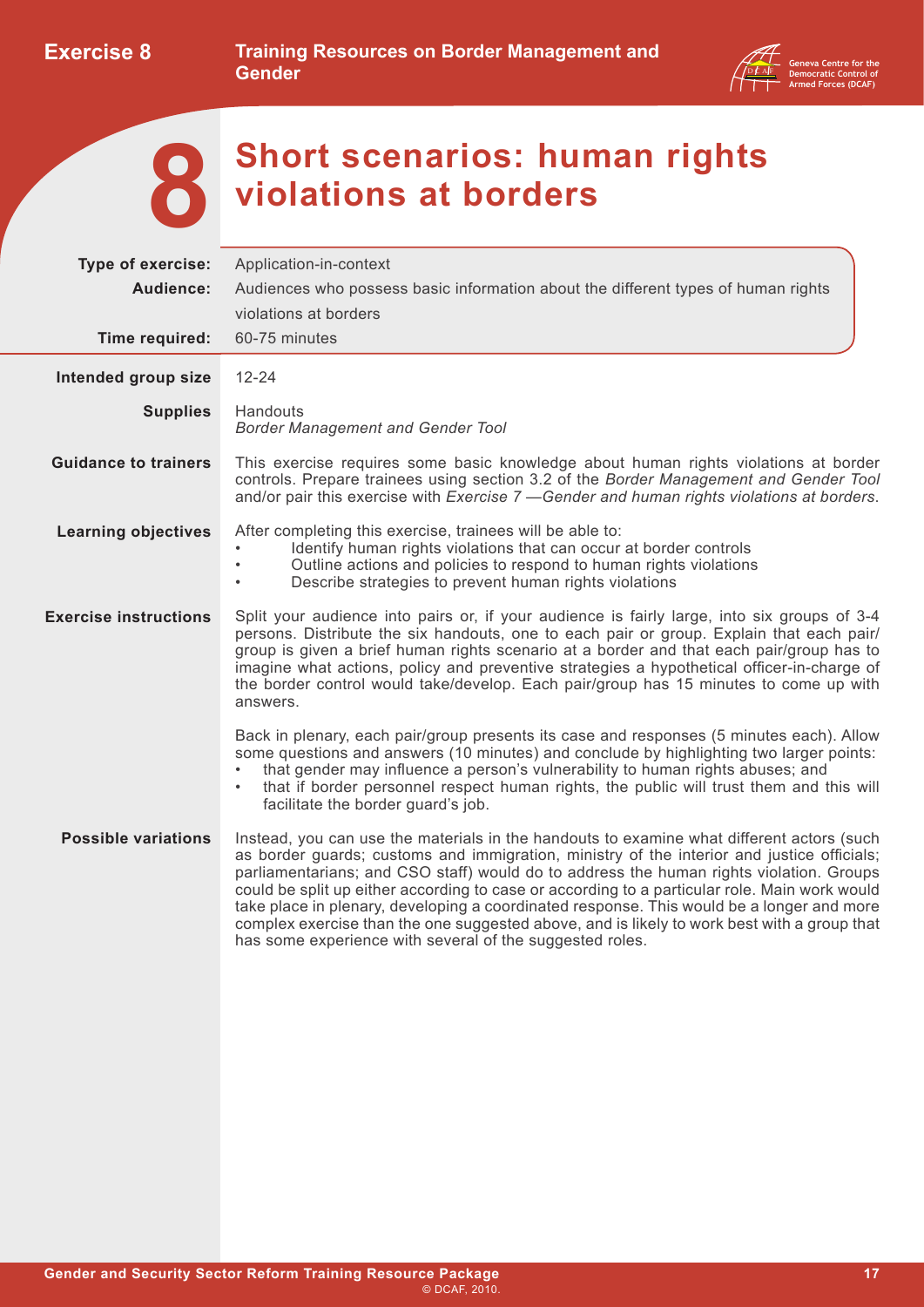

## **HANDOUT 1 Short scenarios: human rights violations at borders**

**Scenario** Mirko has been crossing the border almost every day for a month. He needs to earn money to care for his sick mother and his sisters, and there is work on this other side of the border from where he lives. Today he got caught. The border guards detained him for 8 hours without giving him any water or food. Because he is only 9 years old, they finally let him go.

#### **Task** What are the human rights violations you can identify?

- List three immediate actions you would take.
- What policies or protocols could you potentially refer to?
- Describe at least two preventative strategies to stop this human rights violation from occurring in the future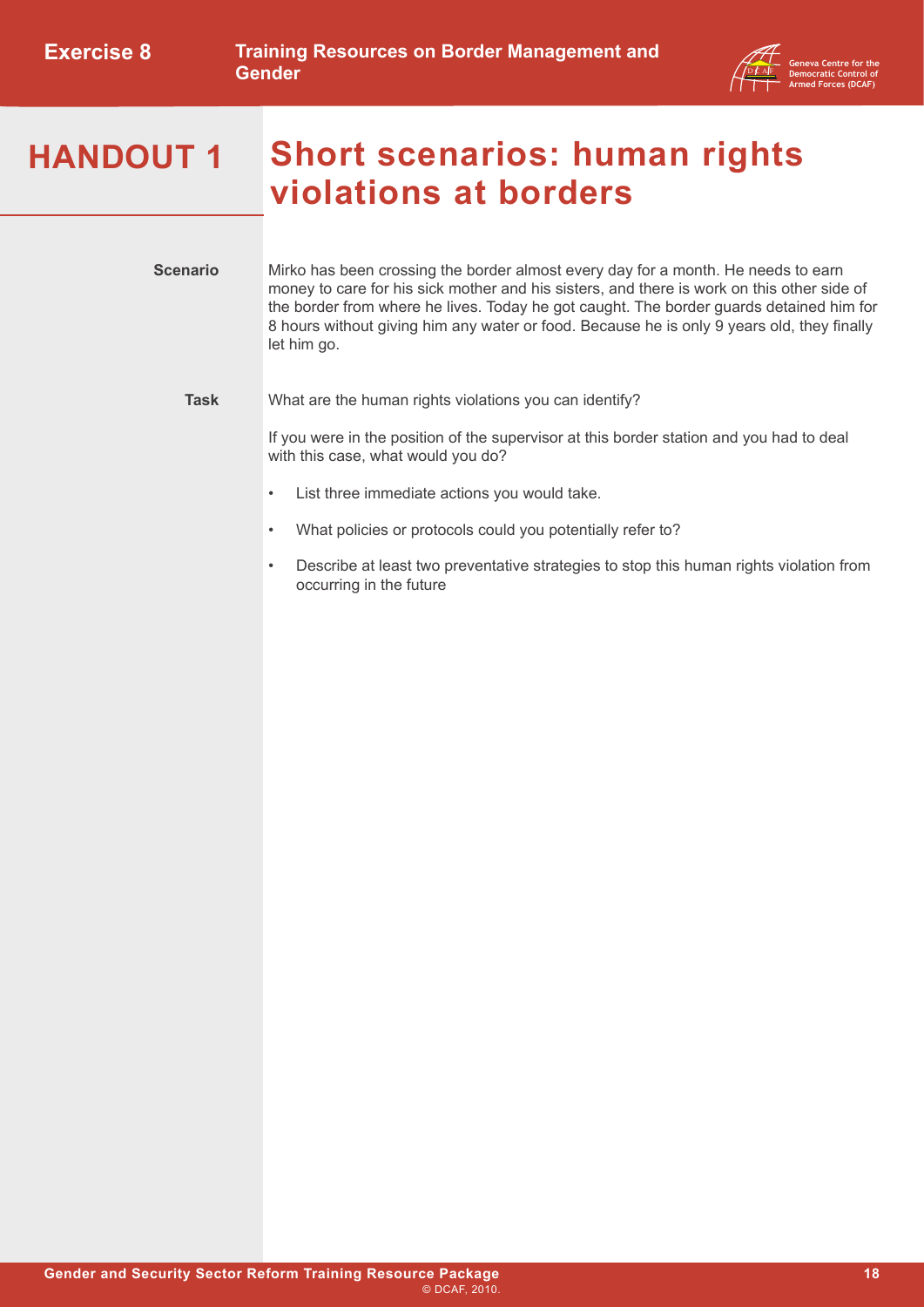

## **HANDOUT 2 Short scenarios: human rights violations at borders**

**Scenario**

Maria wants to cross the border to visit her relatives. She has the right to receive a permit (visa) and has paid all the required fees, but she is nervous because she has never learnt to read or write the official national language since girls in her village don't generally attend school.

The border guards give her three forms to fill out in the national language and she is not able to do it. The border guards ridicule her, call her stupid and delay her for more than 2 hours. Finally they let her pass. She is already anxious about returning to this border later in the day.

A border guard visiting from a different station who witnesses the incident reports it to the station supervisor.

What are the human rights violations you can identify? **Task**

- List three immediate actions you would take.
- What policies or protocols could you potentially refer to?
- Describe at least two preventative strategies to stop this human rights violation from occurring in the future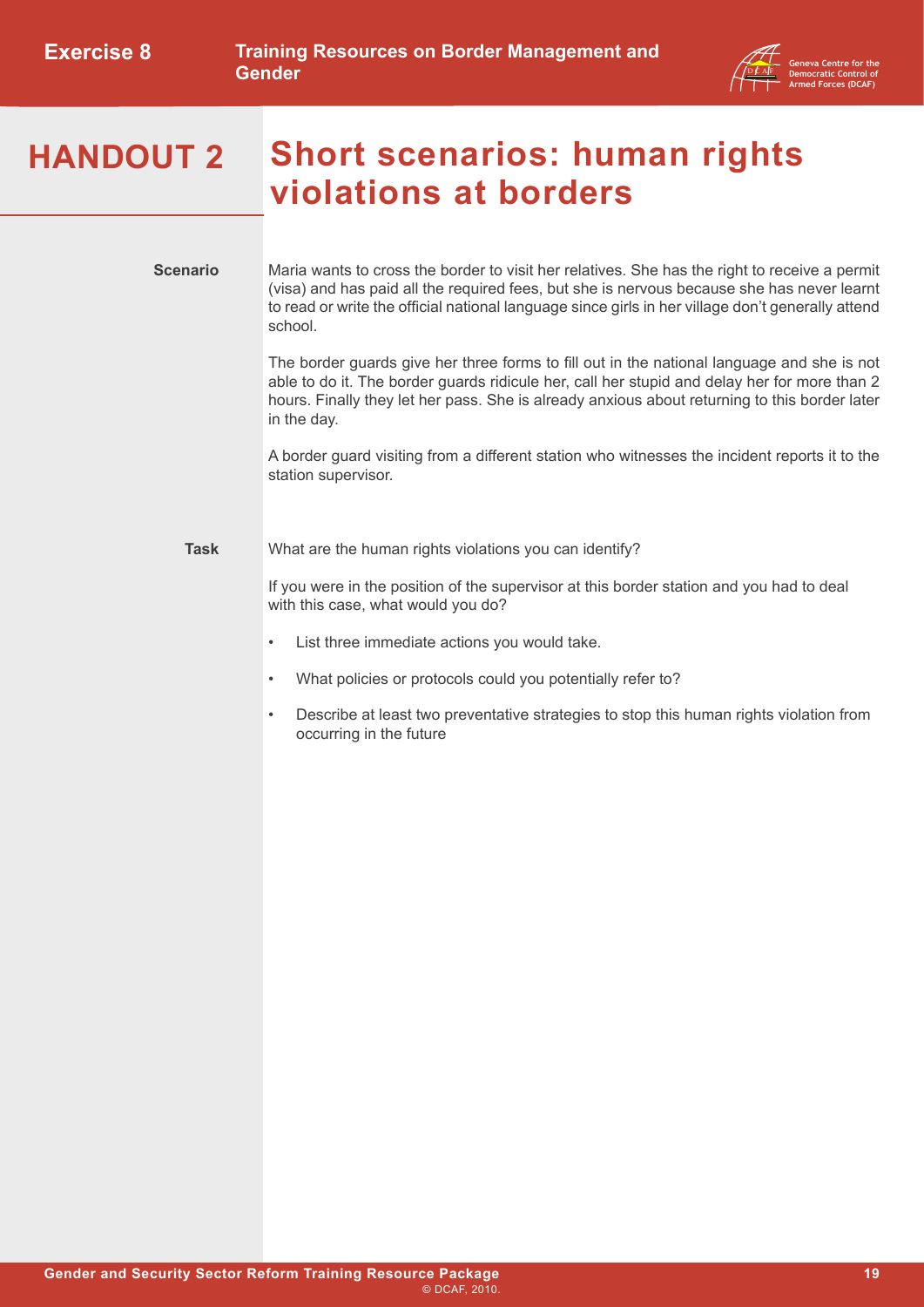

## **HANDOUT 3 Short scenarios: human rights violations at borders**

**Scenario** Monica and Sabrina cross the border once a week to work as house cleaners in the city on the other side. They have no permits, but they know several border guards to whom they pay part of their proceeds. The more senior of them is Sabrina's 'boyfriend' – she has sex with him every now and again so that he will continue to allow them to cross the border.

#### **Task** What are the human rights violations you can identify?

- List three immediate actions you would take.
- What policies or protocols could you potentially refer to?
- Describe at least two preventative strategies to stop this human rights violation from occurring in the future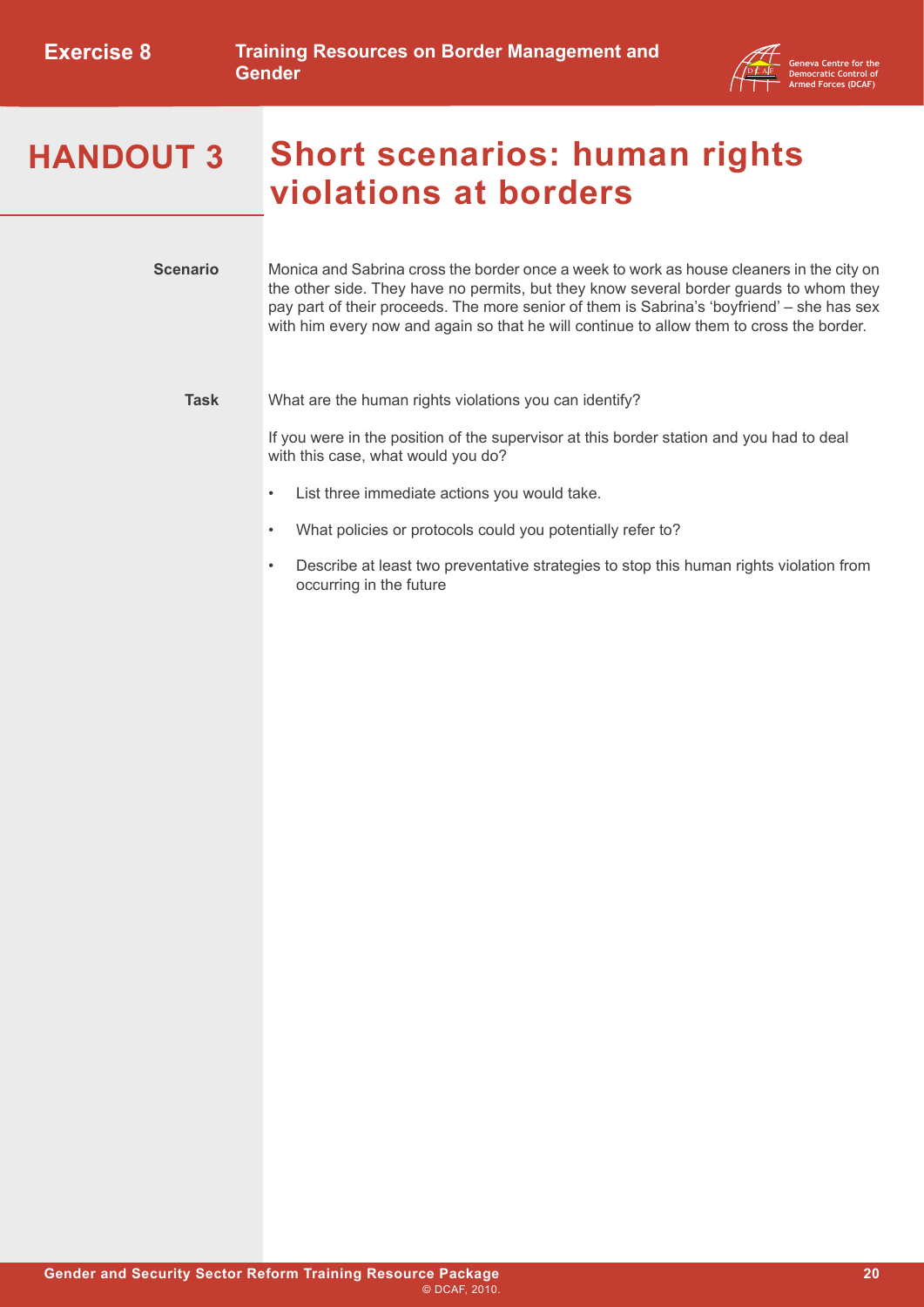

## **HANDOUT 4 Short scenarios: human rights violations at borders**

Manuel wants to cross the border to visit a night club in the city on the other side. He has a visa to cross. One of the border guards happens to come from Manuel's hometown, recognises him as a gay person and begins to ridicule him. "Oh, you little sissy, let's see what we have here for sissies", the guard says, showing him into a room in which private interviews are held. The guard calls two of his colleagues into the room. The three border guards beat Manuel and afterwards still do not permit him to cross the border. **Scenario**

What are the human rights violations you can identify? **Task**

- List three immediate actions you would take.
- What policies or protocols could you potentially refer to?
- Describe at least two preventative strategies to stop this human rights violation from occurring in the future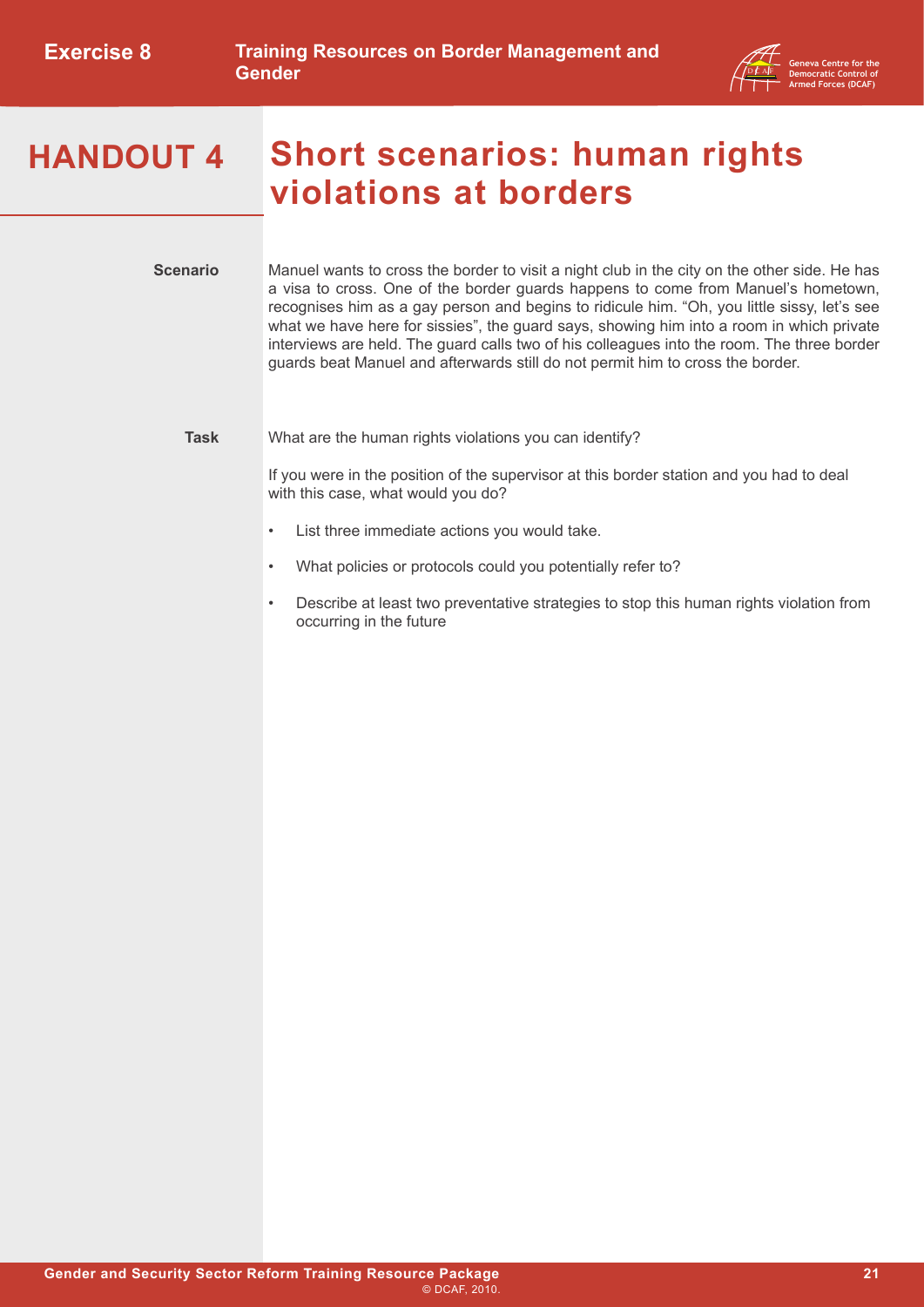

## **HANDOUT 5 Short scenarios: human rights violations at borders**

Martina and Manolo cross the border together. Manolo is very protective of Martina and handles all the paperwork. **Scenario**

> The border guard thinks that Martina's passport is somehow not in order. The photo looks a little different from the person in front of him. He begins questioning Martina and then demands to question her alone. He suggests to Martina that the only way she can cross the border is by having sex with him. Martina screams at which point other border guards appear and a more senior officer takes charge. Manolo has vanished. Martina's passport is confiscated and she is turned back from the border.

What are the human rights violations you can identify? **Task**

- List three immediate actions you would take.
- What policies or protocols could you potentially refer to?
- Describe at least two preventative strategies to stop this human rights violation from occurring in the future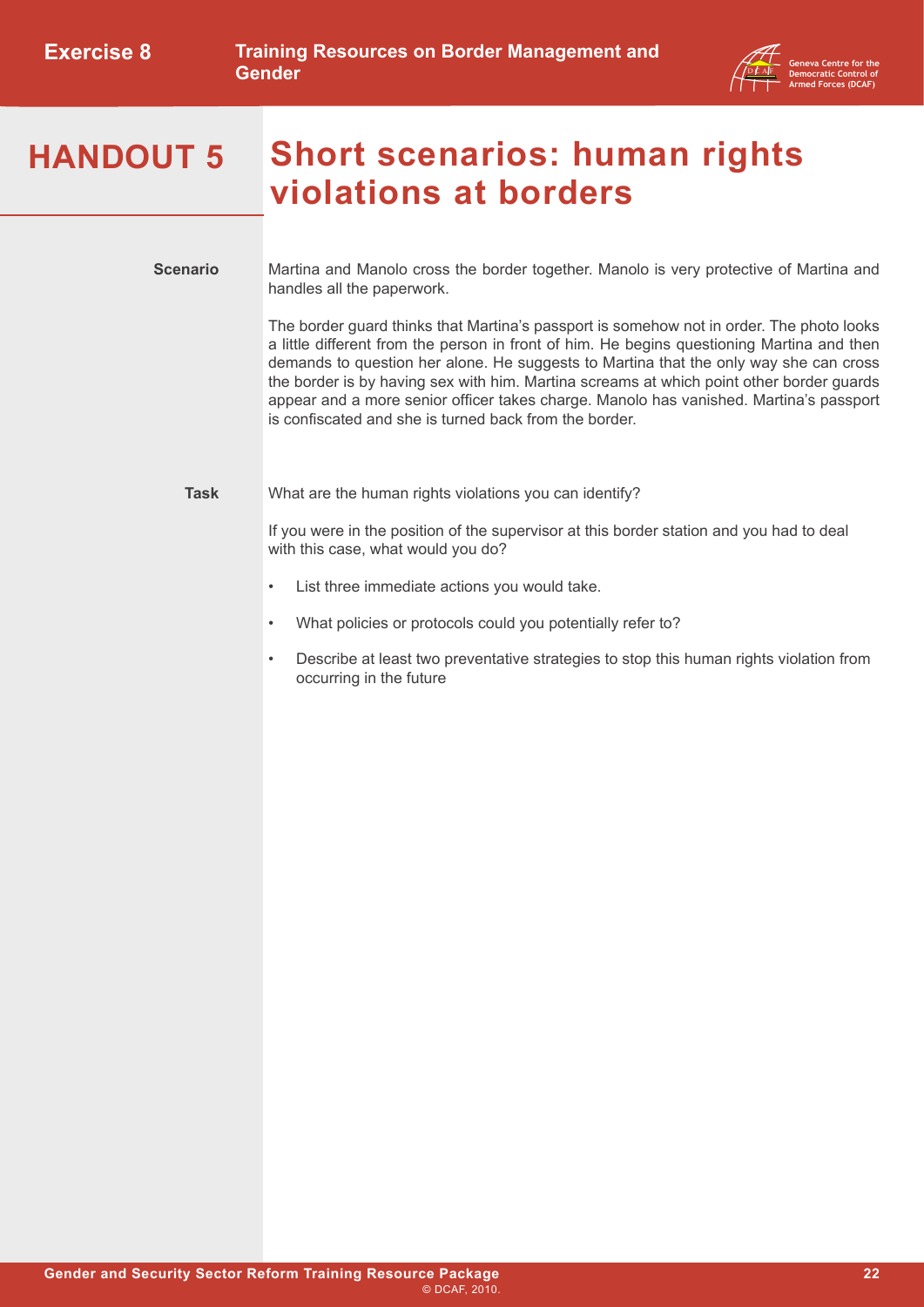

## **HANDOUT 6 Short scenarios: human rights violations at borders**

Ilaria works in an illegal brothel in a small border town. She was trafficked from a neighbouring country, and now stays in the town because the traffickers took her passport and she doesn't have anywhere else to go. **Scenario**

> Border guards regularly come in together after work, get drunk and have sex with the women working in the brothel. Last night one of them refused to pay IIaria and then threatened to have her arrested as an illegal prostitute if she complained.

> Ilaria complained to the representative of a local women's NGO, and the NGO worker promised to anonymously take her complaint to the supervisor at the border station.

What are the human rights violations you can identify? **Task**

- List three immediate actions you would take.
- What policies or protocols could you potentially refer to?
- Describe at least two preventative strategies to stop this human rights violation from occurring in the future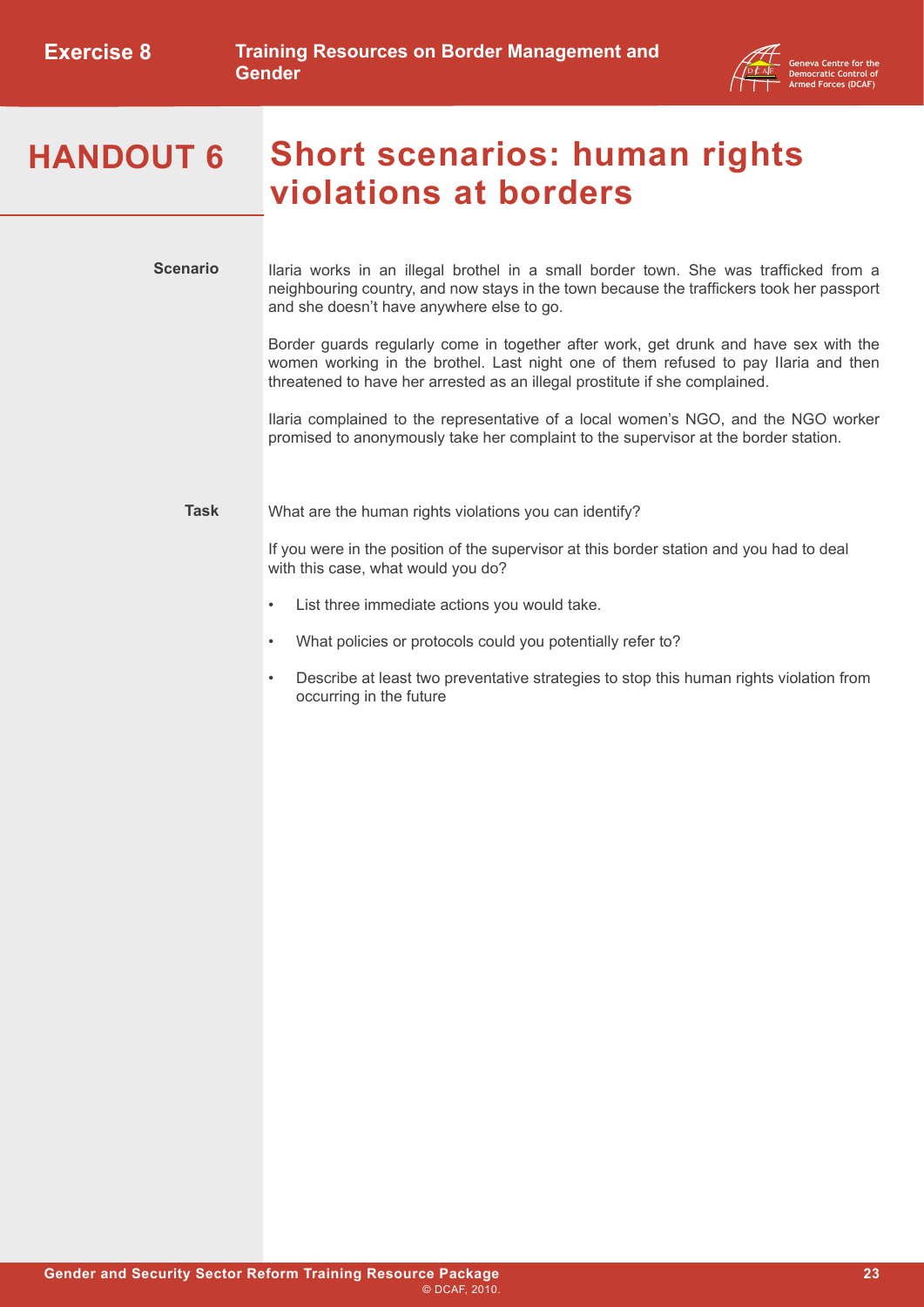

<span id="page-26-0"></span>**9**

**Gender-responsive guidelines on informal trade at borders**

| <b>Type of exercise:</b>     | <b>Topical</b>                                                                                                                                                                                                                                                                                                                                                                                                                                                                                                                                                                 |                        |                                                                       |                       |                 |
|------------------------------|--------------------------------------------------------------------------------------------------------------------------------------------------------------------------------------------------------------------------------------------------------------------------------------------------------------------------------------------------------------------------------------------------------------------------------------------------------------------------------------------------------------------------------------------------------------------------------|------------------------|-----------------------------------------------------------------------|-----------------------|-----------------|
| Audience:                    | Policy staff of border management institutions                                                                                                                                                                                                                                                                                                                                                                                                                                                                                                                                 |                        |                                                                       |                       |                 |
| Time required:               | About 55 minutes                                                                                                                                                                                                                                                                                                                                                                                                                                                                                                                                                               |                        |                                                                       |                       |                 |
| Intended group size          | Up to $25$                                                                                                                                                                                                                                                                                                                                                                                                                                                                                                                                                                     |                        |                                                                       |                       |                 |
| <b>Supplies</b>              | Handouts<br><b>Border Management and Gender Tool</b>                                                                                                                                                                                                                                                                                                                                                                                                                                                                                                                           |                        |                                                                       |                       |                 |
| <b>Guidance to trainers</b>  | This exercise deals with informal cross-border trade (described in the handout), which<br>is wide-spread around the world. Because informal cross-border trade generates interest<br>from economic, political and legal perspectives, take care to maintain focus on the task of<br>establishing gender-sensitive guidelines for border personnel, rather than allowing your<br>audience to drift into a general discussion.                                                                                                                                                   |                        |                                                                       |                       |                 |
| <b>Learning objectives</b>   | After completing this exercise, trainees will be able to:<br>Describe the general problems and related gender issues involved in informal cross-<br>$\bullet$<br>border trade<br>Use this information to develop gender-sensitive guidelines for approaching the<br>$\bullet$<br>problems at a border crossing                                                                                                                                                                                                                                                                 |                        |                                                                       |                       |                 |
| <b>Exercise instructions</b> | Explain to your audience that you will be handing out an excerpt concerning informal cross<br>border trade. While there are problems that must be solved from economic, political and<br>legal perspectives, the task at hand is to develop guidelines for border guards and customs<br>and immigration staff on dealing with informal cross-border trade. The trainees read and<br>work on the handout individually for 20 minutes.                                                                                                                                           |                        |                                                                       |                       |                 |
|                              | In plenary ask each trainee to volunteer one guideline and to explain why it is important.<br>Challenge each trainee, as you make the round, to come up with a new guideline rather<br>than repeat what a previous speaker has said. You can use the trainer's cheat sheet to<br>contribute ideas.                                                                                                                                                                                                                                                                             |                        |                                                                       |                       |                 |
|                              | Allow some discussion after all the guidelines have been collected, focusing on issues such<br>as: (1) Do these guidelines represent a comprehensive, gender-sensitive approach? (2)<br>How would the guidelines affect informal cross-border traders once they are implemented?<br>(3) What kind of resistance, if any, would you anticipate seeing among border personnel<br>and how would you overcome it? Take 30 minutes for plenary work. Collect all ideas on<br>a flipchart or reproducible electronic page, which you can give to the trainees after the<br>training. |                        |                                                                       |                       |                 |
| <b>Possible variations</b>   | If you have more time (a further 45 minutes) add to this exercise the task of preparing a<br>training session on the guidelines developed by the trainees. To do this, split the audience<br>into small groups of 4-6 persons. Have them fill out a chart roughly like this (20 minutes):                                                                                                                                                                                                                                                                                      |                        |                                                                       |                       |                 |
|                              | Audience                                                                                                                                                                                                                                                                                                                                                                                                                                                                                                                                                                       | Learning<br>objectives | Content                                                               | Messages to<br>convey | Learning method |
|                              |                                                                                                                                                                                                                                                                                                                                                                                                                                                                                                                                                                                |                        | Guidelines for<br>an approach to<br>informal cross-<br>border trading |                       |                 |
|                              |                                                                                                                                                                                                                                                                                                                                                                                                                                                                                                                                                                                |                        |                                                                       |                       |                 |

A person from each of the groups presents their group's chart (20 minutes). If appropriate, conclude by challenging the trainees to propose such a training session for their institutions.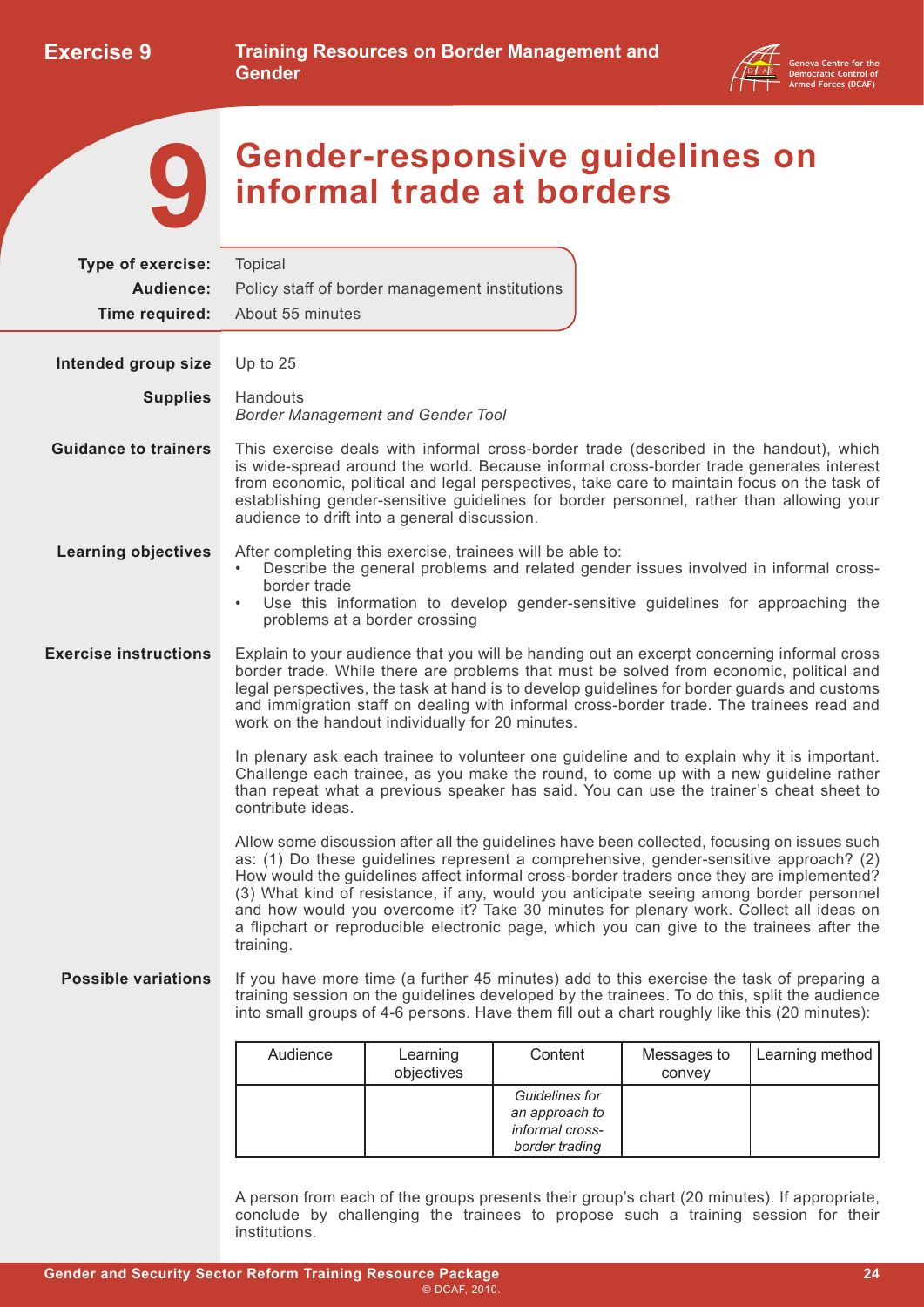**informal trade at borders**



### **HANDOUT**

Source: Excerpted from AFROL NEWS, "Risky business of informal crossborder trade", Afrol News / Gender Links, 22 February 2009, http://www.

afrol.com/articles/24435

#### **Exercise instructions**

Your role is that of a member of an inter-departmental committee tasked with responding to problems associated with informal cross border trade (as described in the excerpt below). Your committee is working with relevant ministries, local and regional authorities, civil society organisations and trade unions on issues such as granting permits, fixing currency exchange rates and the establishment of information centres for informal traders. You have been assigned to develop a set of guidelines for border guards and customs and immigration staff working at border crossings.

**Gender-responsive guidelines on** 

You know that most informal traders are women, so you want to ensure that the guidelines are responsive to their particular needs.

You will give attention where possible to the different roles of border guards and customs and immigration staff, and will try to coordinate those efforts.

What could be eight guidelines for a gender–responsive approach to informal crossborder trading by border personnel? List them in the table provided.

**"Informal cross border traders"** 

"*You see them at every border crossing in Southern Africa, in nearby towns, and every major urban centre. Informal traders who leave home and country determined to earn money by buying, and selling, an assortment of products ranging from food items to electronic appliances - but the business is risky for the mostly women involved.* 

*Although informal cross border traders contribute immensely to the Southern African region - particularly in terms of employment creation, economic upliftment of women, food security, regional economic trade and social integration - they are often invisible: unrecognised at home and harassed in the host country. More than half of informal traders in the world are now women, and yet women traders are especially vulnerable to harassment, abuse, and health risks - including HIV/AIDS.* 

[....] the [vulnerabilities] of informal cross border traders in the region range from *gender inequality, poor living and working conditions, separation from families, exploitation and discrimination, lack of access to health and other services.*

*"Older women have traditionally been at the forefront of the informal cross-border trade. Now younger women have also joined the business," notes photographer Tsvangirayi Mukwazhi.*

*Long waits and exhausting travel are the norms of the traders' lives… Traders often spend extended periods away from home in high HIV transmission areas, particularly cross border areas. Here, those who command authority, such as border/customs officials, or those who possess economic resources, such as moneychangers or taxi drivers, may take advantage of the women.* 

*[…]*

*Transport and quality accommodation can also be a challenge for many traders who survive on meagre resources. Thus, transactional sexual relationships may arise between female traders and truck drivers in exchange for free transport or opportunity to sleep in the trucks. Furthermore, some female traders end up sleeping in the open, again, exposing them to various vulnerabilities including sexual assault.*

*Moreover, in general, informal cross border traders have limited access to healthcare services, including HIV and AIDS interventions. In most countries, foreigners pay a higher fee for public healthcare services, and thus informal cross border traders may be less inclined to seek treatment while travelling.*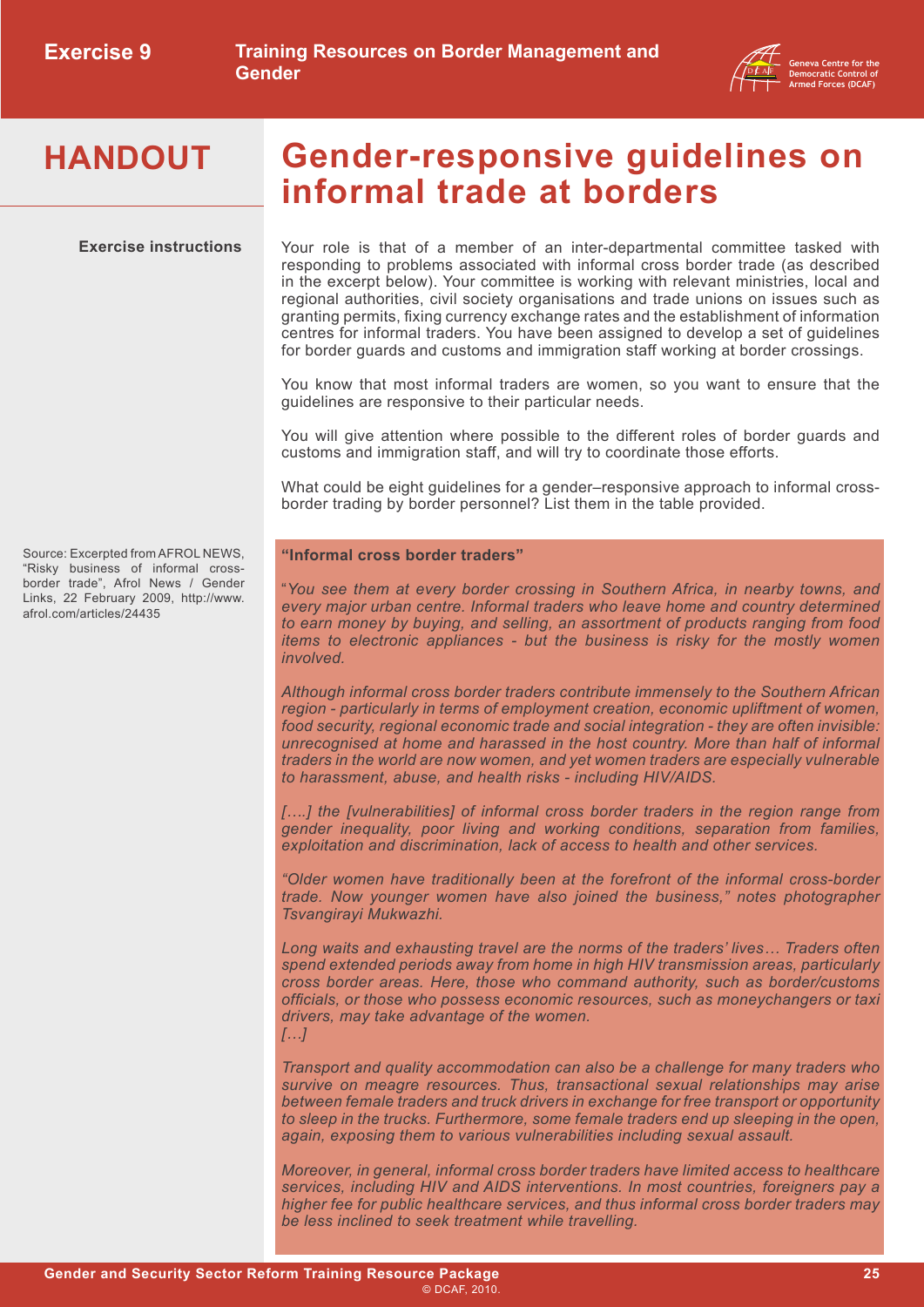

**HANDOUT** *Few HIV and AIDS interventions are specifically for cross border traders, partially due to difficulties in actually targeting people constantly on the move. Traders are often preoccupied with survival needs, and may not be receptive to HIV and AIDS education and prevention messages.*

> *While many Southern African citizens benefit from these traders, purchasing their many varied goods, few actually think about what life is like to spend so many days so far from home. […]*"

> **Guidelines for border personnel on a gender-responsive approach to informal cross-border trading**

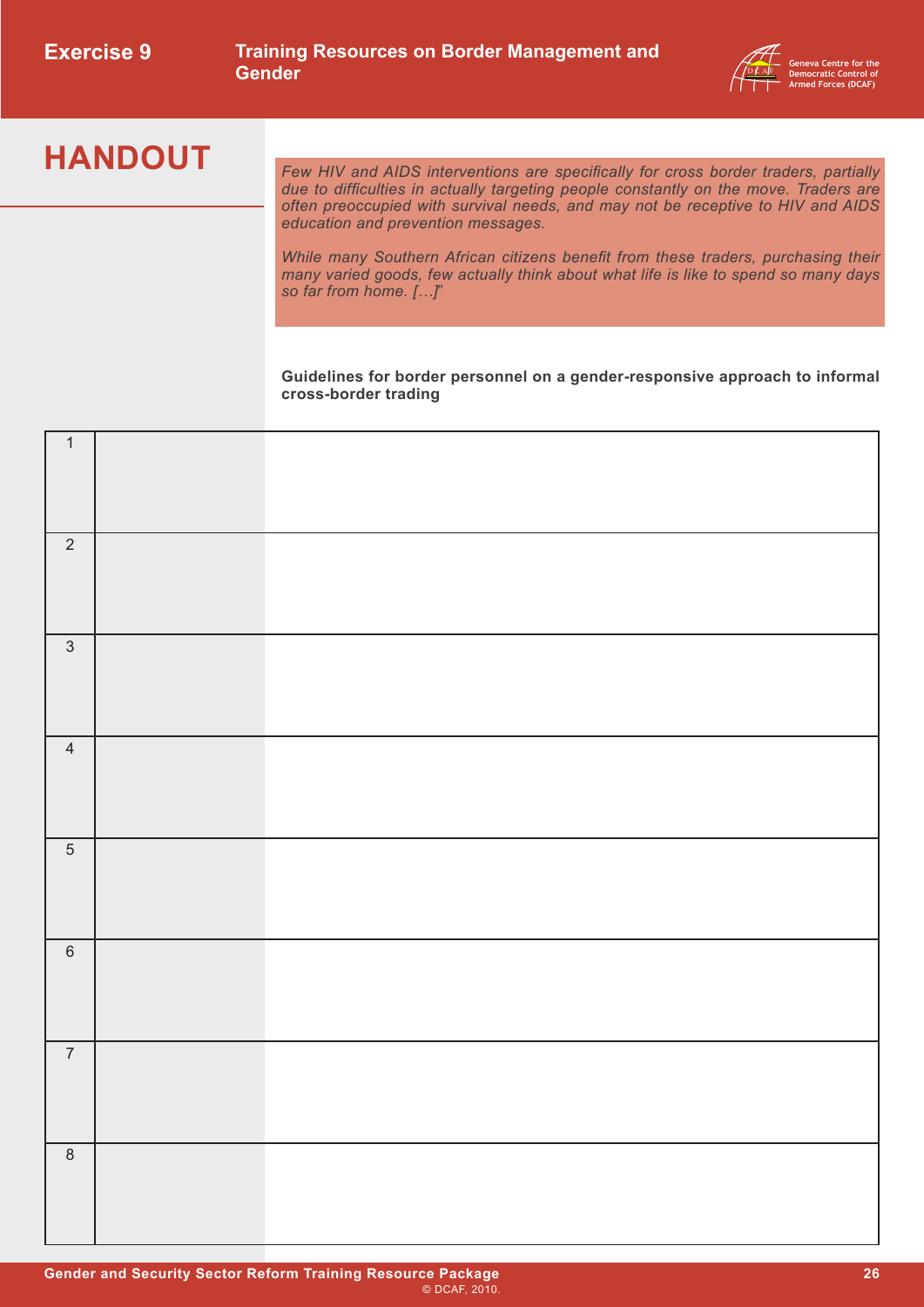

## **TRAINER'S CHEAT SHEET**

## **Suggested guidelines for border personnel on a gender-responsive approach to informal cross-border trading**

- Adequate facilities for men, women and children at border crossings (e.g. clean bathrooms, separate toilets for women) will be provided
- Female personnel will be available on all shifts to conduct body and property searches of women and girls when necessary.
- A zero tolerance policy for harassment, abuse, sexual exploitation and bullying by border staff will be enforced.
- A zero tolerance policy for corruption will be enforced.
- Cross-border public transport services will be facilitated.
- Areas that surround border posts will be well lit.
- Translation services for the languages widely spoken by cross-border traders will be made available.
- Procedures to recognise human trafficking will be put in place.
- HIV and AIDS education and prevention messages will be displayed in public areas.
- Vending machines for contraceptive devices will be made available.
- Referral information on HIV/AIDS, healthcare and social support services will be made available.
- Measures for collecting and sharing information on gender aspects of informal cross-border trading will be established, if not already in place, and supported.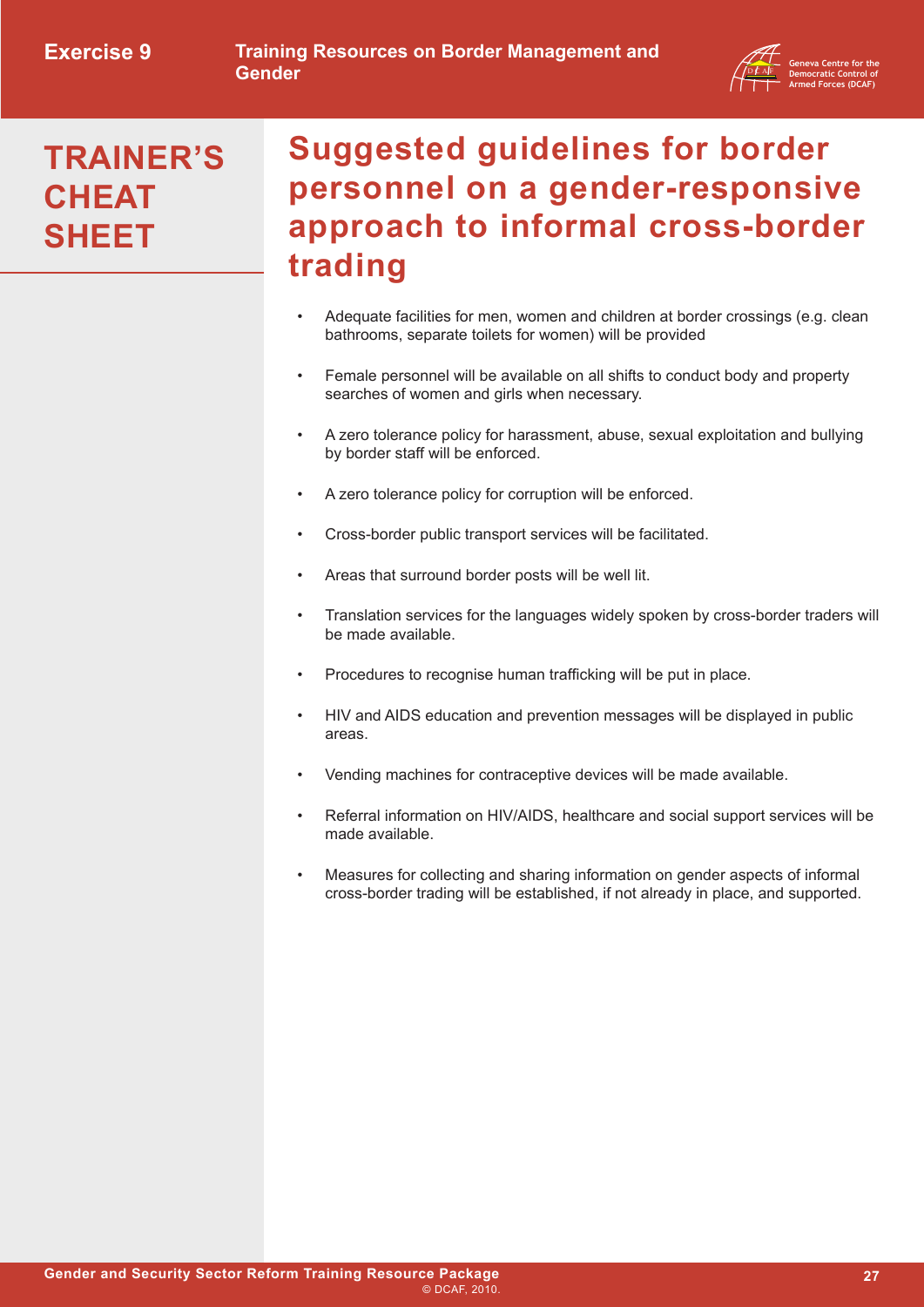

<span id="page-30-0"></span>

## **Role play: CSOs and border management**

| Type of exercise:            | Application-in-context                                                                                                                                                                                                                                                                                                                                                                                                                                                                                                                                                              |  |  |  |
|------------------------------|-------------------------------------------------------------------------------------------------------------------------------------------------------------------------------------------------------------------------------------------------------------------------------------------------------------------------------------------------------------------------------------------------------------------------------------------------------------------------------------------------------------------------------------------------------------------------------------|--|--|--|
| Audience:                    | Audiences somewhat familiar with post-conflict issues; law enforcement personnel,                                                                                                                                                                                                                                                                                                                                                                                                                                                                                                   |  |  |  |
|                              | staff of relevant Ministries and civil society organisations (CSOs)                                                                                                                                                                                                                                                                                                                                                                                                                                                                                                                 |  |  |  |
| Time required:               | About 70 minutes                                                                                                                                                                                                                                                                                                                                                                                                                                                                                                                                                                    |  |  |  |
| Intended group size          | 12-30 trainees                                                                                                                                                                                                                                                                                                                                                                                                                                                                                                                                                                      |  |  |  |
| <b>Supplies</b>              | Handouts<br><b>Border Management and Gender Tool</b>                                                                                                                                                                                                                                                                                                                                                                                                                                                                                                                                |  |  |  |
| <b>Guidance to trainers</b>  | This exercise requires good knowledge of cross-border issues in post-conflict situations,<br>thus it may be useful to precede the exercise with a presentation or discussion about<br>Section 5.1 of the Border Management and Gender Tool. Some audiences may need an<br>introduction to the role of CSOs in border management - see, for example, sections 3.4 and<br>4.4 in the Border Management and Gender Tool.                                                                                                                                                               |  |  |  |
|                              | If you circulate during the small group time, encourage each group to have a clear focus<br>on gender-responsiveness and to avoid raising more general kinds of trade, trafficking or<br>human rights issues: such discussions would become too broad for the purpose of the<br>exercise.                                                                                                                                                                                                                                                                                           |  |  |  |
|                              | It is advisable that this exercise is used with an audience that has already built some trusting<br>training relationships among its members; trust creates a relaxed atmosphere conducive to<br>effective role play.                                                                                                                                                                                                                                                                                                                                                               |  |  |  |
| <b>Learning objectives</b>   | After completing this exercise, trainees will be able to:<br>Enumerate border issues in a post-conflict context<br>Argue for gender-responsive border management policies, procedures and staff<br>conduct<br>List the advantages of collaboration with CSOs in border management<br>$\bullet$                                                                                                                                                                                                                                                                                      |  |  |  |
| <b>Exercise instructions</b> | Explain to your audience that they are going to role-play a meeting between law enforcement<br>and Ministry of the Interior officials, and three civil society representatives The setting for<br>this meeting is the volatile region of Putanka in the hypothetical post-conflict country of<br>Solon.                                                                                                                                                                                                                                                                             |  |  |  |
|                              | Split the audience into four groups. Group 1 represents law enforcement and Ministry of the<br>Interior officials from the capital, Group 2 represents the trade CSO 'PROTRADE', Group<br>3 represents the children's welfare CSO 'KIDS FIRST' and Group 4 represents the human<br>rights CSO 'RIGHTS FOR ALL'. Group 1 can be a bit larger than the other groups since two<br>individuals from Group 1 will be called on to role-play the meeting; only one individual will<br>be called on to role-play from Groups 2, 3 and 4 so those groups should be fairly equal in<br>size. |  |  |  |
|                              | Provide Handout A to all the groups, and then give Handout B to Group 1, Handout C to<br>group 2, Handout D to group 3 and Handout E to group 4. Allot 30 minutes of preparation<br>time for the groups to read the background in Handout A and work on their other handout.<br>Tell the groups to choose a group facilitator to guide discussions and a note-taker to fill in<br>the handout.                                                                                                                                                                                      |  |  |  |
|                              | Back in plenary, invite five people to role-play the meeting for 20 minutes (including two<br>people from Group 1 and one person from each of the other groups). Those not involved<br>in the role-play should take notes and observe. Conclude by inviting comments from the<br>audience as to whether they believe the meeting reached its objectives (10 minutes).                                                                                                                                                                                                               |  |  |  |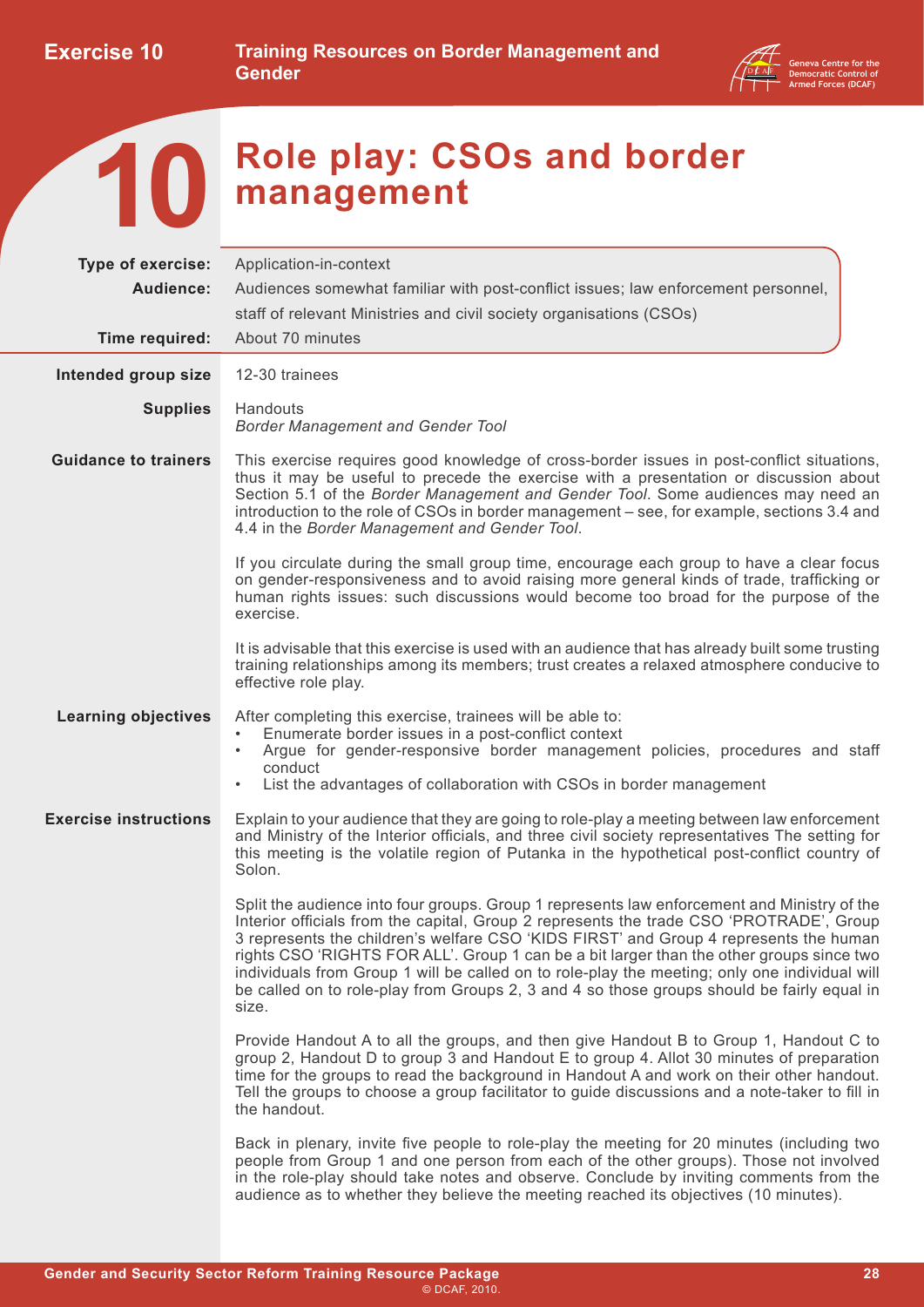



**Possible variations**

Depending on your audience you could add a fifth group representing international assistance agencies or donors. You would need to elaborate on their involvement in the background in Handout A.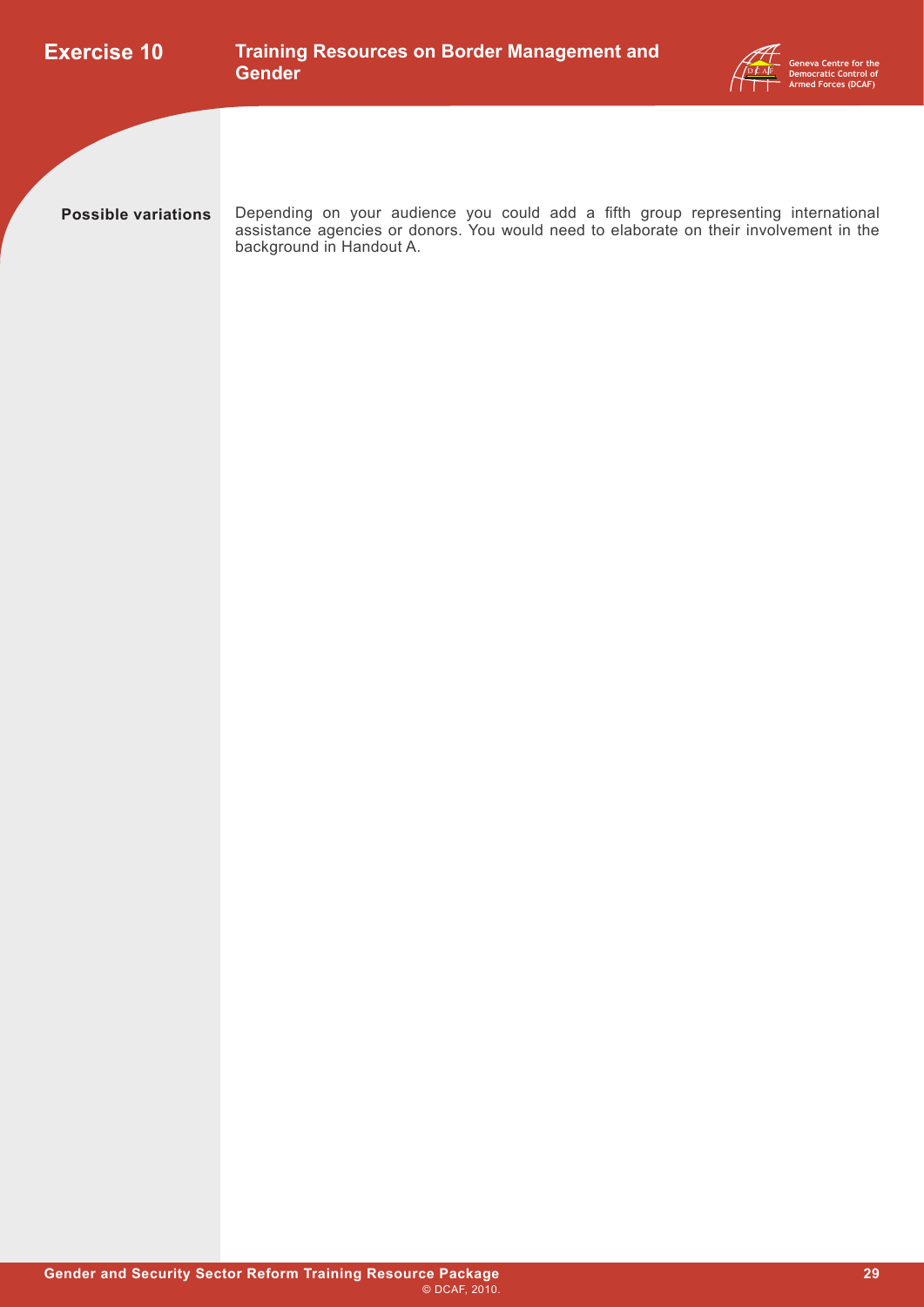

#### **HANDOUT A Role play: CSOs and border management**

**Background**

Security is still fragile in Solon since a brutal civil war ended two years ago. Putanka, the western region of Solon close to the border with the Republic of Dunga, is particularly volatile. Many weapons can be found in Putanka. Armed groups keep weapons caches there and move back and forth across the border with Dunga, which is only 7-10 km away. Law and order are difficult to maintain because armed groups are strong in numbers and have a lot of local support, especially among youth, in part due to high levels of poverty and dissatisfaction. Theft is a temptation for many people because the police are overwhelmed by reports of petty crime and thus rarely respond. Reports on gender-based violence, in particular sexual violence against women, have become numerous.

Several donor countries have been approached to support capacity building of police and border services in Putanka, but so far not much assistance has been provided. Border management personnel are particularly in need of training, since most of them were recruited from paramilitary groups and are experienced in warfare rather than facilitating trade and immigration. No laws or official policy on cross-border trade exist.

Sugar, tomatoes and tea are cheaper in Dunga, but cross-border trade is discouraged. Traders are deterred by having to pay customs tariffs at both the Solon and Dunga borders, as well as additional amounts of money in bribes to border guards. A local pro-trade organisation has been formed and has begun lobbying local and national authorities to encourage legal cross-border trade.

Many parents cannot afford to send their children to school any more – so the children just hang around doing nothing, with no means to earn money – and their families struggle to feed them. People from so-called 'employment agencies' in Dunga come to the Putanka communities looking for children to take back to Dunga to work. Because the economic situation is so desperate, many families have begun letting their children go with the 'agents', or have found ways to clandestinely cross the border with their children to find work for them in Dunga. Sometimes the children never come home and their families don't know what happened to them. An NGO dealing with child welfare has declared its goal to stop child trafficking.

Other human rights organisations have reported on incidents of gender-based violence at the borders, including physical violence and beatings of people from particular ethnic groups, especially young males. Their long lists of human rights abuses also include illegal searches, racist and sexist remarks, inappropriate firearm threats, denial of requests for food and water after arrest, destruction of property and sexual harassment.

A director from the national law enforcement agency, Mr Solonto, and an official from the Ministry of the Interior, Ms Guventa, are dispatched from the capital to Putanka to begin mapping the issues and developing a strategy to strengthen border management to improve the overall security situation in Putanka.

Among the many meetings Mr Solonto and Ms Guventa will have, a meeting with three CSOs is planned with the local pro-trade organisation (PROTRADE), the child welfare NGO (KIDS FIRST) and the human rights organisation (RIGHTS FOR ALL). Ms Guventa and Mr Solonto established the meeting objectives as follows:

- Identify the priority issues to be addressed by a border management system
- Initiate discussions on a mechanism for interaction between CSOs and border personnel

The officials will later combine the information gathered at this meeting with data obtained from different sources to write a comprehensive report containing recommendations to their respective agencies.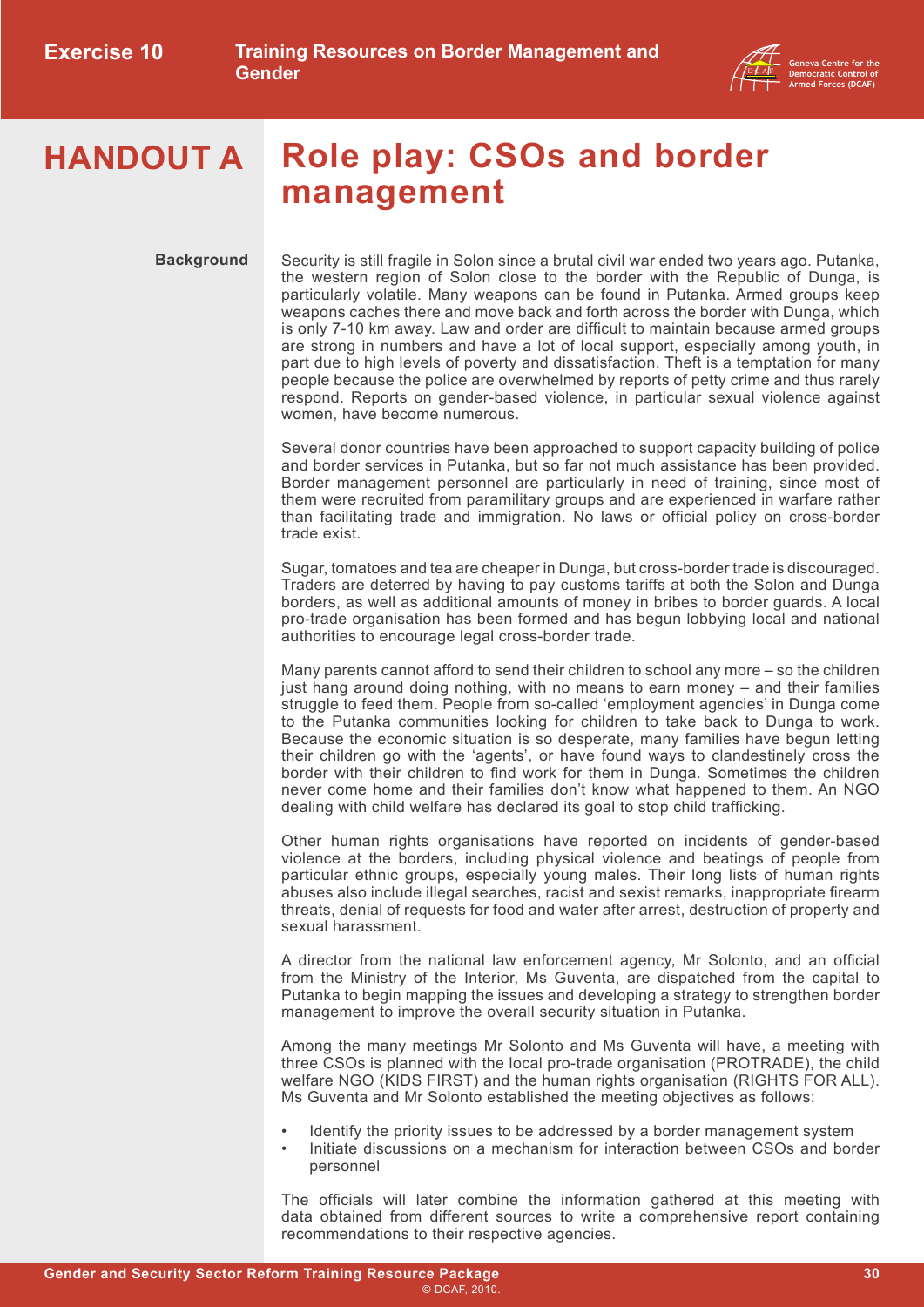

#### **HANDOUT A Role play: CSOs and border management**

While the three CSOs each want to make a point about the issues they work on, they have also agreed among themselves that it is important to emphasise the gender dimensions of the deteriorating security situation because the gender perspective is an important, yet mostly ignored, feature affecting the work of all three CSOs.

This meeting will be role-played according to instructions given by the trainer, using handouts B, C, D and E.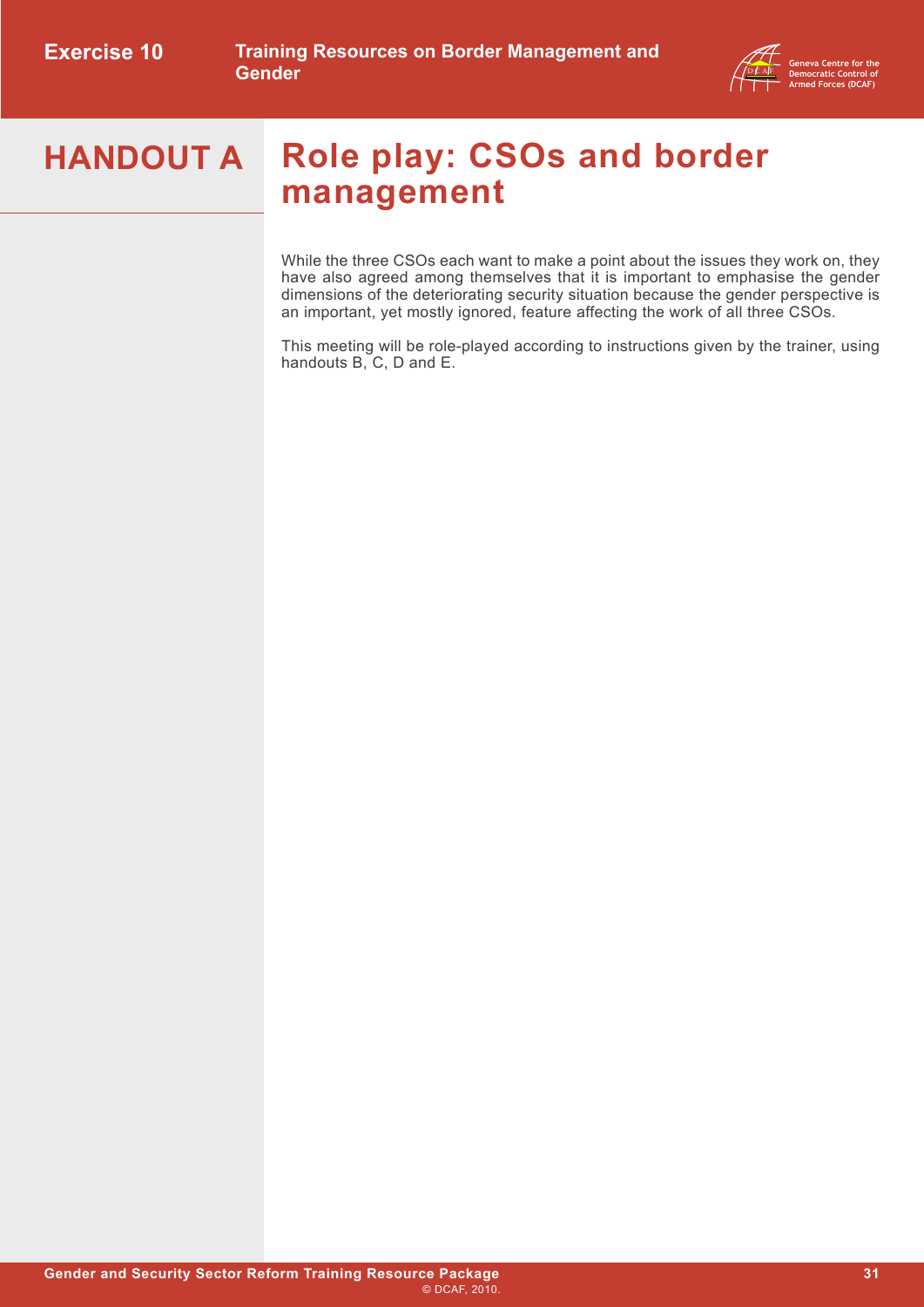

#### **HANDOUT B Role play: CSOs and border management**

You represent Mr Solonto, a director from the national law enforcement agency, and Ms Guventa, a Ministry of the Interior official.

Ms Guventa has experience working with CSOs from a former posting in the Ministry of Trade and knows that CSOs have contributed to a border management reform process in another country in the region. She believes that CSOs in Putanka will provide valuable perspectives that can help her and her colleague to develop a strategy for strengthening the border management system.

Mr Solonto is less convinced about the benefits of a collaborative relationship with CSOs, given that his experience with them has at times been confrontational. Still, Mr Solonto is keen to prevent and address human rights violations at borders, as he knows that the image of his agency would be tarnished by negative reports.

You prepare the meeting by considering the following issues. One of you will also chair the meeting.

#### **Meeting objectives** • Identify/map some priority issues to be addressed by a border management system.

- Seek relevant information from the three CSOs represented at the meeting.
- Establish a working relationship with these CSOs.

**Desired outcomes**

**Potential questions to ask ALL the CSOs**

**Specific questions to ask PROTRADE**

**Specific questions to ask KIDS FIRST**

**Specific questions to ask RIGHTS FOR ALL**

**Possible conclusions, next steps and an outline of strategies**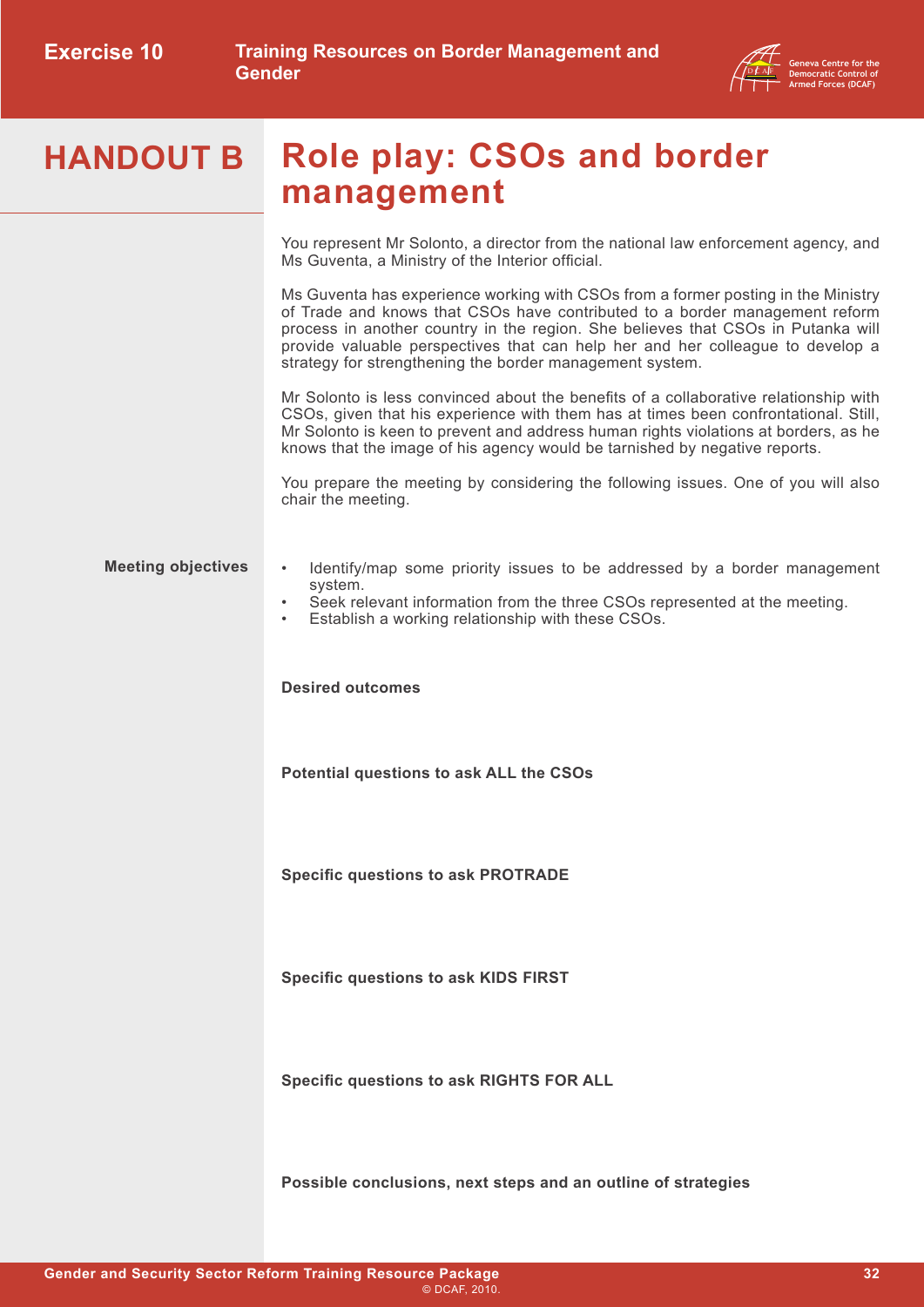

#### **HANDOUT C Role play: CSOs and border management**

You represent the organisation PROTRADE and you are concerned about trade and security issues at the border. Prepare your meeting on the basis of the background information on Putanka that is found in Handout A.

Your main objective is to convince others that Putanka needs a functioning border management system, including appropriate policies, measures for implementation and improved conduct of staff. Currently, bribes are paid on each side of the border and there are often long delays before people are allowed to cross. Your concerns relate to facilitating cross-border trade and you want to ensure that a border management system will address the gender aspects related to facilitating cross-border trade. You know, for example, that women make up about 80% of informal cross-border traders. These women complain about harassment from customs officials including male officers who do inappropriate body searches on them. Compounding the challenges to the border communities are low literacy levels which prevent many people from gaining access to information on trade or dealing successfully with the border authorities. You know that Ms Guventa was previously employed in the Department of Trade so you believe that she will be open to your ideas.

You want a firm commitment from the officials to systematically involve civil society organisations, including your own, in the reform of border management. You are ready to propose some ideas on how to do this.

Points to make, focusing on the problem and potential solutions:

| $\overline{1}$            |  |
|---------------------------|--|
| $\sqrt{2}$                |  |
| $\ensuremath{\mathsf{3}}$ |  |
| $\overline{4}$            |  |
| 5                         |  |
| $\,6\,$                   |  |
| $\overline{7}$            |  |
| $\bf 8$                   |  |
| $\boldsymbol{9}$          |  |
| $10$                      |  |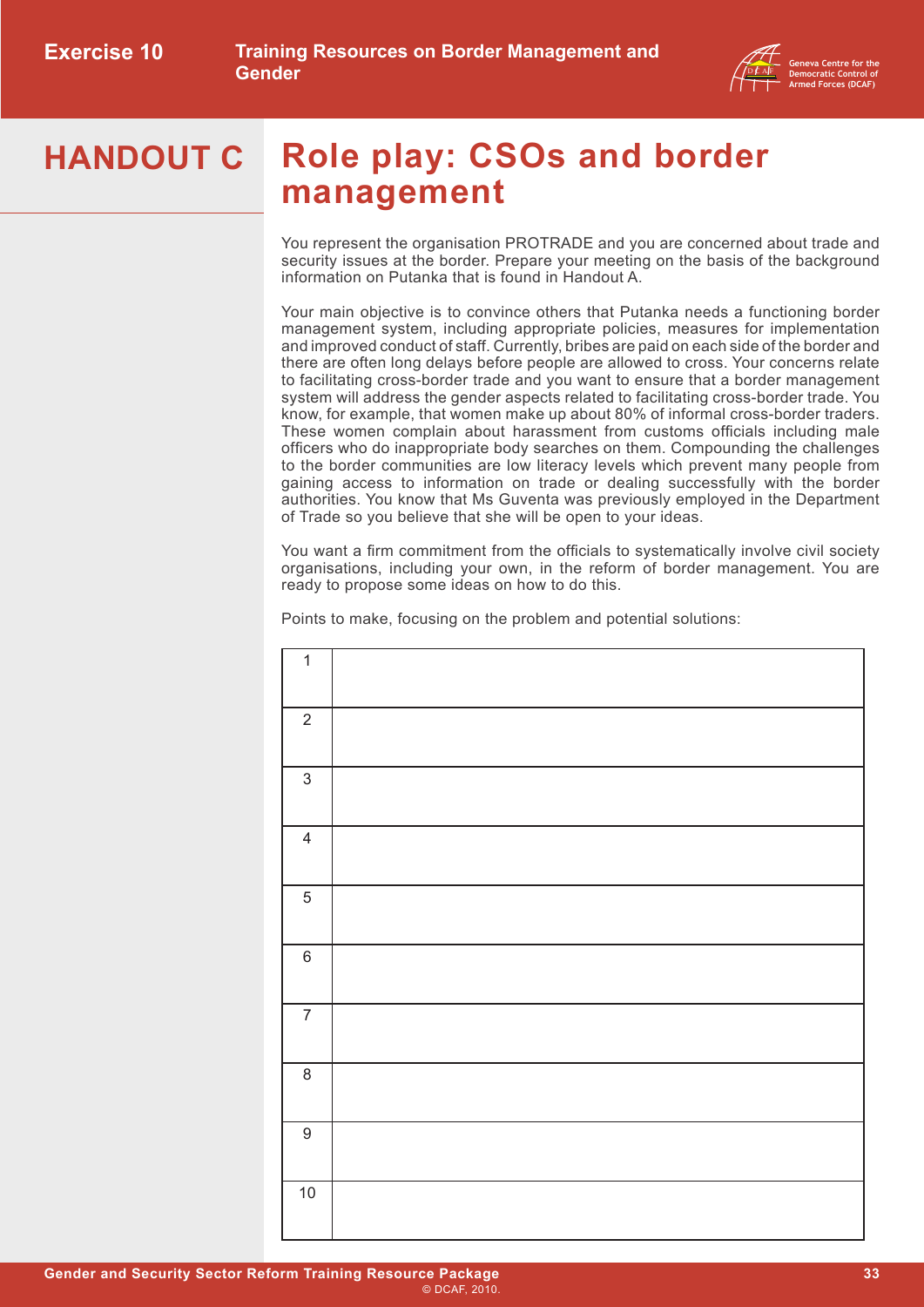

#### **HANDOUT D Role play: CSOs and border management**

You represent the organisation KIDS FIRST and you are concerned about the trafficking of children and child migration across the border. Prepare your meeting on the basis of the background on Putanka found in Handout A.

Your main objective is to convince others that Putanka needs a functioning border management system, including appropriate policies, measures for implementation and improved conduct of staff. Your key issue is child trafficking. You want procedures at borders that will detect these incidents and prevent them from happening. You believe that any procedures and policies developed must be responsive to the particular needs of girls and boys.

At the same time, you are keen to convince the law enforcement and Ministry of Interior officials that it is important to involve civil society in the reform of border management. You are keen to establish a consultative process with the officials with an expectation of making detailed contributions to the reform process.

Points to make, focusing on the problem and potential solutions:

| $\mathbf{1}$             |  |
|--------------------------|--|
| $\sqrt{2}$               |  |
| $\overline{3}$           |  |
| $\overline{4}$           |  |
| $\,$ 5 $\,$              |  |
| $\,6$                    |  |
| $\overline{\mathcal{I}}$ |  |
| $\,8\,$                  |  |
| $\boldsymbol{9}$         |  |
| $10\,$                   |  |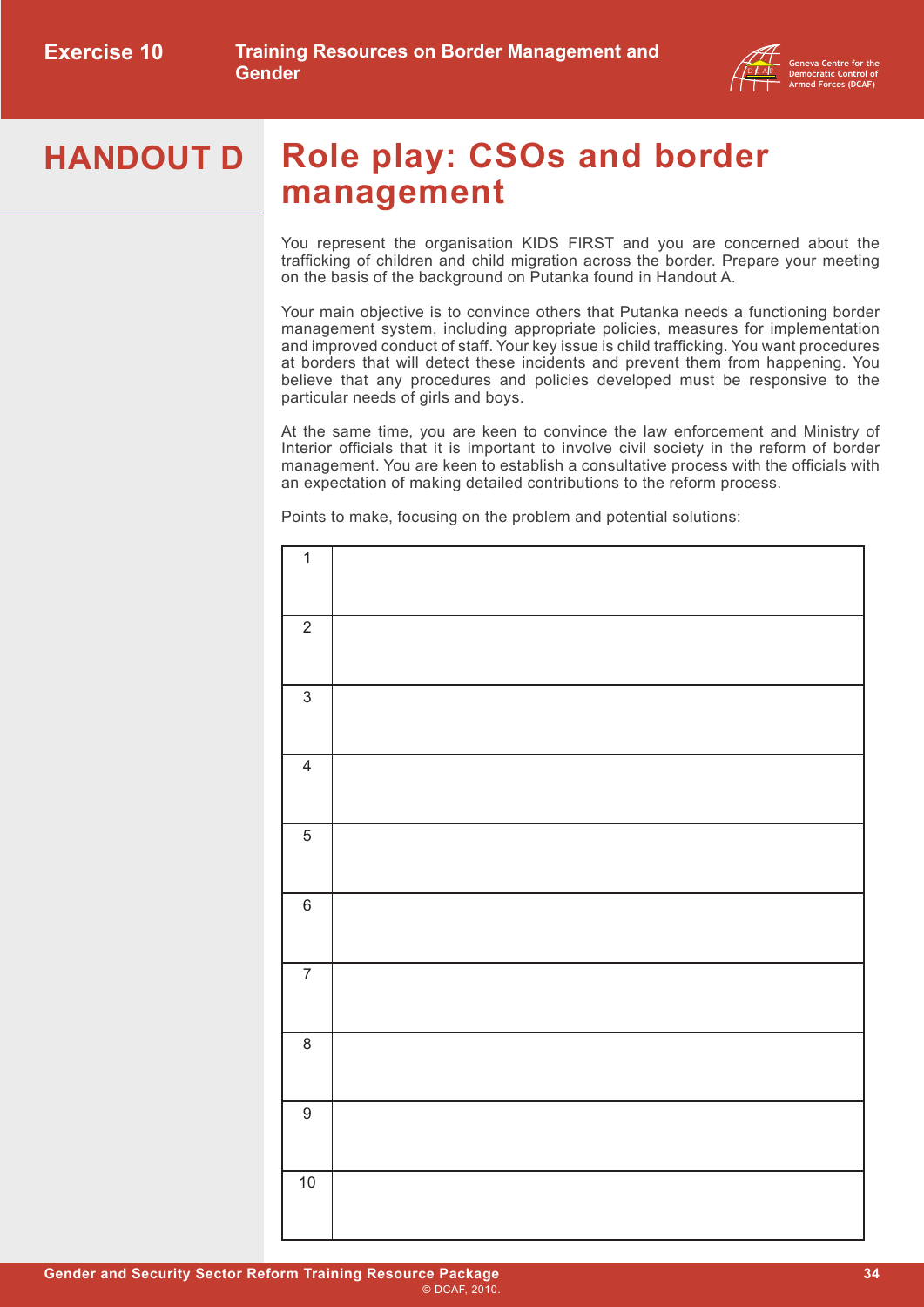

#### **HANDOUT E Role play: CSOs and border management**

You represent the organisation RIGHTS FOR ALL and you are concerned about human rights and security issues at the border. Prepare your meeting on the basis of the background on Putanka found in Handout A.

Your main objective is to convince others that Putanka needs a functioning border management system, including appropriate policies, measures for implementation and improved conduct of staff. You are keen to raise your human rights concerns, in particular the incidents of violence at borders against young males of a particular ethnic group, as well as the exploitation of women in border communities and harassment at border crossings. You have worked on human rights issues for many years and are tired of policies that don't make a difference on the ground. You want to see concrete implementation in the form of standard operating procedures, training, a system for processing complaints, appropriate disciplinary measures when abuses occur, etc.

Your secondary objective is to convince the law enforcement and Ministry of Interior officials that border management reform must be an open and participatory process involving civil society organisations like yours.

Points to make, focusing on the problems and potential solutions:

| $\overline{1}$          |  |
|-------------------------|--|
| $\sqrt{2}$              |  |
| $\sqrt{3}$              |  |
| $\overline{\mathbf{4}}$ |  |
| $\sqrt{5}$              |  |
| $\,6\,$                 |  |
| $\overline{7}$          |  |
| $\,8\,$                 |  |
| $\boldsymbol{9}$        |  |
| $10$                    |  |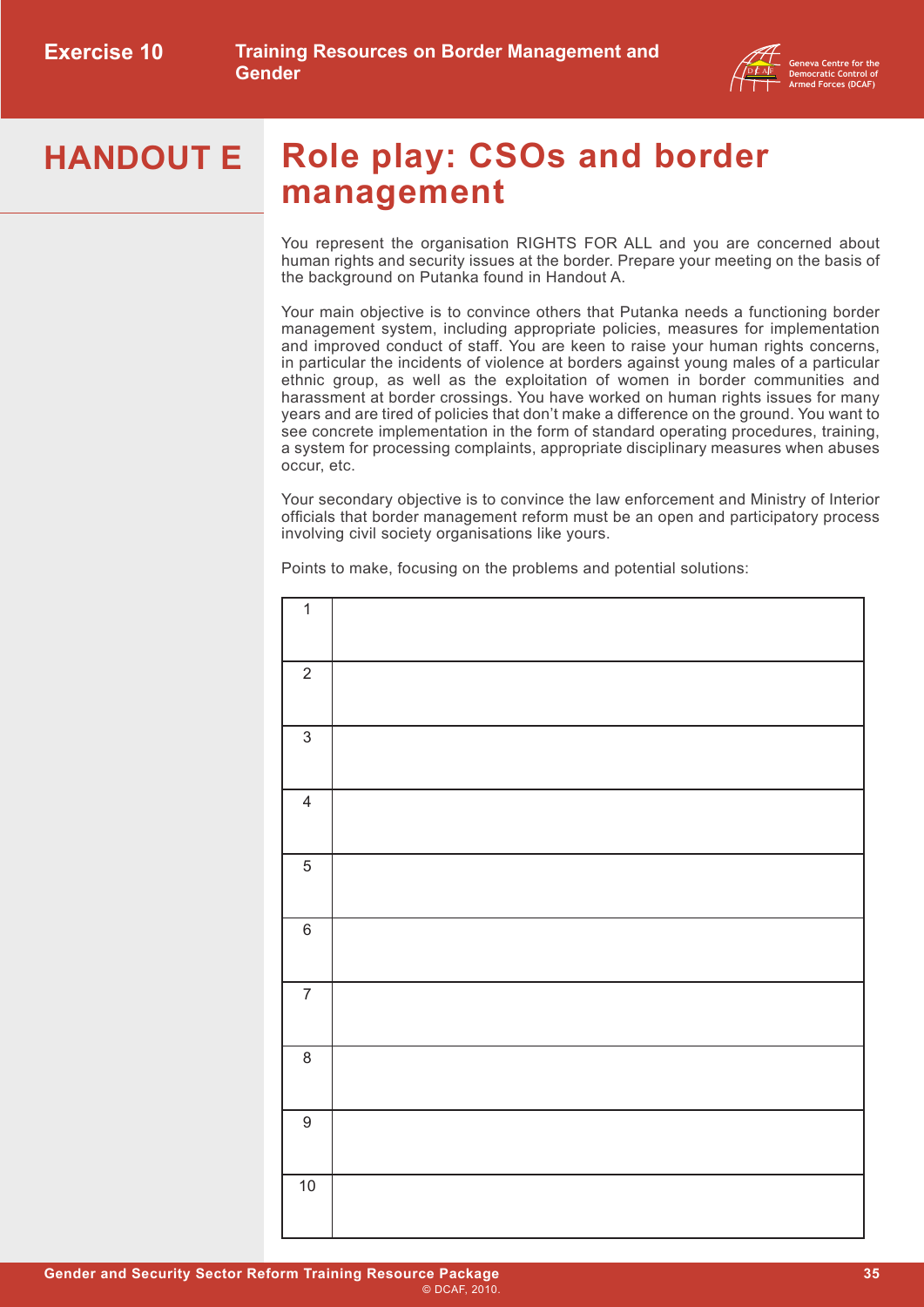

<span id="page-38-0"></span>**11**

## **Role play: Oversight of border management**

| Type of exercise:            | Application-in-context                                                                                                                                                                                                                                                                                                                                                                                                                                                        |
|------------------------------|-------------------------------------------------------------------------------------------------------------------------------------------------------------------------------------------------------------------------------------------------------------------------------------------------------------------------------------------------------------------------------------------------------------------------------------------------------------------------------|
| Audience:                    | Border management personnel, staff of relevant Ministries and civil society                                                                                                                                                                                                                                                                                                                                                                                                   |
|                              | organisations (CSOs), media, parliamentarians                                                                                                                                                                                                                                                                                                                                                                                                                                 |
| Time required:               | About 60 minutes                                                                                                                                                                                                                                                                                                                                                                                                                                                              |
| Intended group size          | $16 - 20$                                                                                                                                                                                                                                                                                                                                                                                                                                                                     |
| <b>Supplies</b>              | Handouts<br><b>Border Management and Gender Tool</b>                                                                                                                                                                                                                                                                                                                                                                                                                          |
| <b>Guidance to trainers</b>  | This exercise requires the presence of a co-facilitator or external resource person familiar<br>with chairing meetings for a role play. If this proves difficult, a suitable trainee can be<br>selected for this task or you could chair the meeting. You could consider sharing with the<br>person who is to chair the role play meeting some of the chairing tips in Exercise 12 of the<br>Training Resources on Parliamentary Oversight of the Security Sector and Gender. |
|                              | To recap the importance of oversight functions, review section 4.4 in the Border Management<br>and Gender Tool, in addition to relevant information in the Parliamentary Oversight of the<br>Security Sector and Gender Tool and the Civil Society Oversight of the Security Sector and<br>Gender Tool.                                                                                                                                                                       |
| <b>Learning objectives</b>   | After completing this exercise, trainees will be able to:<br>Demonstrate knowledge of the border management oversight functions performed by<br>the relevant Ministry, parliament, the media and CSOs<br>Identify oversight policies and strategies addressing a particular border issues<br>$\bullet$                                                                                                                                                                        |
| <b>Exercise instructions</b> | Split your audience into four subgroups, but retain one person who will later play the role<br>of Presidential Advisor and chair the role-play meeting. Ideally this person is a co-facilitator<br>or an external resource person so that everyone in your audience can benefit from the<br>learning objectives of the exercise.                                                                                                                                              |
|                              | Assign a role to each subgroup:<br>(1) Media (The Kinlandia Chronicle)<br>(2) CSO ("Border Network")<br>(3) Parliamentary committee dealing with immigration and internal security<br>(4) Ministry of the Interior - Department for Internal Security Issues                                                                                                                                                                                                                  |
|                              | Explain that each of these groups have an oversight function vis-à-vis border management.<br>Have a short discussion on these functions to ensure that all groups understand their<br>possible oversight roles.                                                                                                                                                                                                                                                               |
|                              | Present each group with the description of a border issue in the hypothetical country of<br>Kinlandia in the handout and invite them to prepare their response. Each group should elect<br>a group facilitator to guide their discussions and a rapporteur to present their statement to<br>the Presidential Advisor. (20 minutes)                                                                                                                                            |
|                              | Back in plenary, role-play a meeting in which the rapporteur presents his or her group's<br>perspective. The meeting will be chaired by the Presidential Advisor as a first attempt to<br>learn about the perspectives of various groups on the problem, what responses might be<br>developed and what the involvement of the formal oversight bodies, the media and CSOs<br>might be. The meeting lasts 30 minutes.                                                          |
|                              | To conclude, summarise the oversight tasks the four organisations/agencies have exhibited<br>in their attention to the issue at hand (5 minutes).                                                                                                                                                                                                                                                                                                                             |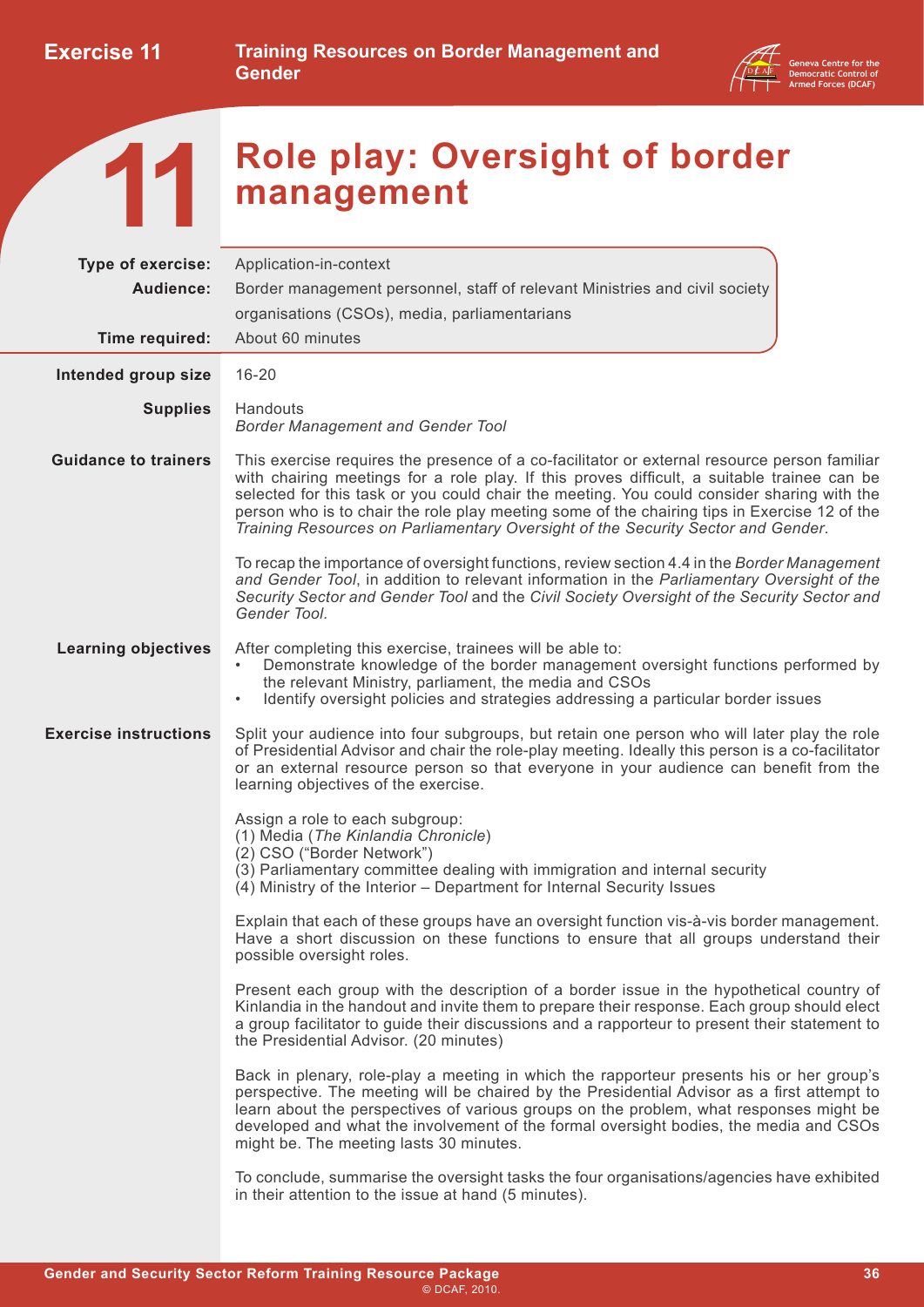



**Possible variations**

If your audience appears to be reluctant to role-play (or otherwise seems unable to do it in a productive manner), you could simply receive the group's reports in plenary, without the interactive element of a role-played meeting.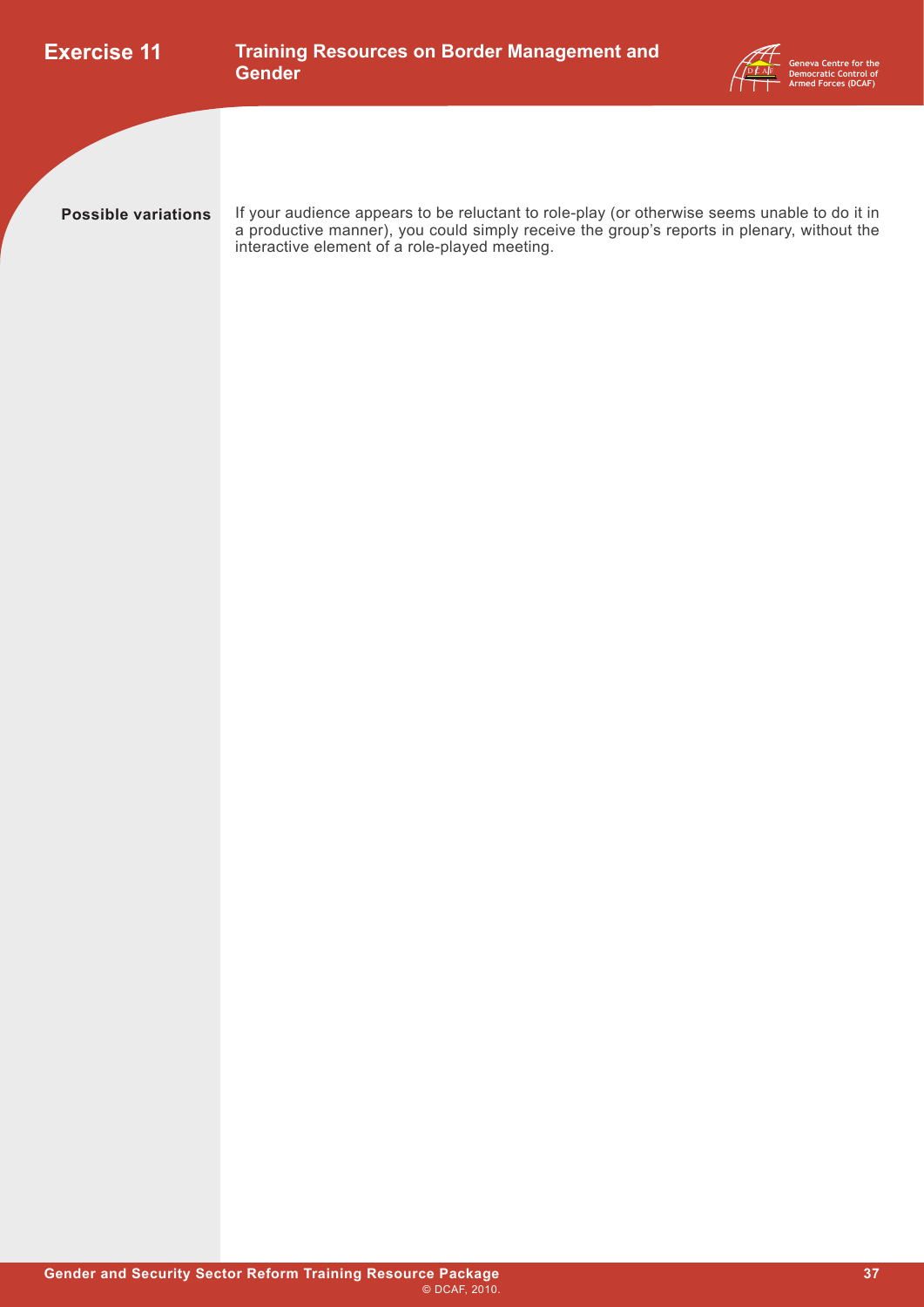

## **HANDOUT**

## **Role play: Oversight of border management**

| <b>Scenario</b>              | The Government of the hypothetical Republic of Kinlandia is in the following<br>predicament: it wants to sign a regional agreement on open borders, but unless<br>certain border issues are addressed the process will be jeopardised.                                                                                                                                                                                                                                                              |
|------------------------------|-----------------------------------------------------------------------------------------------------------------------------------------------------------------------------------------------------------------------------------------------------------------------------------------------------------------------------------------------------------------------------------------------------------------------------------------------------------------------------------------------------|
|                              | The national newspaper "The Kinlandia Chronicle" reports:                                                                                                                                                                                                                                                                                                                                                                                                                                           |
|                              | Border control agents distrust certain bona fide, legal travellers on the basis<br>of 'intuition' alone. These travellers are subjected to special screening and body<br>searches before they reach and at the check point; they are isolated from other<br>travellers for considerable amounts of time; and their personal data is shared with<br>international investigation agencies. According to our sources, these travellers are<br>mostly male and considered to be potential law breakers. |
|                              | Border personnel claim that their active screening practices are not violating human<br>rights and are fully within their powers of enquiry. Moreover, they claim that this<br>practice has led to the successful prosecution of illegal action at borders.                                                                                                                                                                                                                                         |
|                              | However, as much as Kinlandia tries to convince its neighbours that it has an open<br>approach to management of its borders, this is hard to believe given the delays and<br>harassment of citizens and others who legitimately come here to trade. It is clear that<br>things at Kinlandia's borders will have to change if as a country we are to join the<br>Regional Agreement on Free Borders (RAFB), which our government has declared<br>a priority.                                         |
| <b>Exercise instructions</b> | Your group's role will be one of the following:                                                                                                                                                                                                                                                                                                                                                                                                                                                     |
|                              | (1) Media (The Kinlandia Chronicle)<br>(2) CSO ("Border Network")<br>(3) Parliamentary committee dealing with immigration and internal security<br>(4) Ministry of the Interior - Department for Internal Security Issues                                                                                                                                                                                                                                                                           |
|                              | The Presidential Advisor has requested a special meeting to discuss responses to<br>the problem described in The Kinlandia Chronicle with a range of stakeholders and<br>interested parties. You are told that this meeting was called by the President of<br>Kinlandia, who feels it is urgent that Kinlandia address problems that could prohibit<br>the country from joining the Regional Agreement on Free Borders.                                                                             |
|                              | Prepare a brief statement to deliver at this meeting. This should include your views<br>on the problem and three strategies that you will employ to address this issue in your<br>oversight activities. Your group's rapporteur, who will represent your group in the<br>meeting with the Presidential Advisor, will deliver the statement in the meeting.                                                                                                                                          |
|                              |                                                                                                                                                                                                                                                                                                                                                                                                                                                                                                     |
|                              |                                                                                                                                                                                                                                                                                                                                                                                                                                                                                                     |
|                              |                                                                                                                                                                                                                                                                                                                                                                                                                                                                                                     |
|                              |                                                                                                                                                                                                                                                                                                                                                                                                                                                                                                     |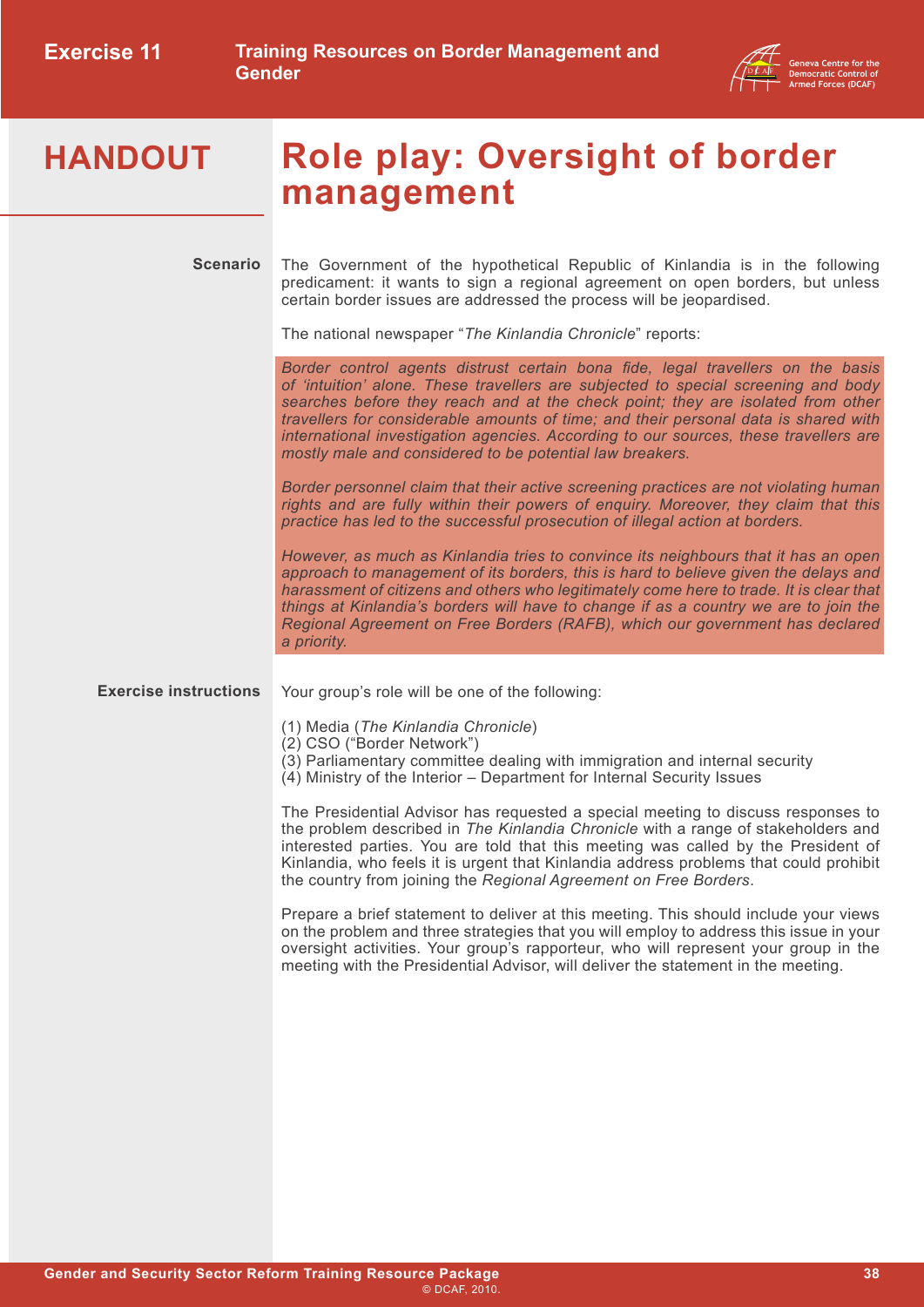

<span id="page-41-0"></span>

**Case study: Supporting genderresponsive reform of border management\*** 

| Type of exercise:                                                                                                                                                               | Application-in-context                                                                                                                                                                                                                                                                                                                                                                              |
|---------------------------------------------------------------------------------------------------------------------------------------------------------------------------------|-----------------------------------------------------------------------------------------------------------------------------------------------------------------------------------------------------------------------------------------------------------------------------------------------------------------------------------------------------------------------------------------------------|
| Audience:                                                                                                                                                                       | UN staff, donors, international consultants and experts                                                                                                                                                                                                                                                                                                                                             |
| Time required:                                                                                                                                                                  | 50-75 minutes                                                                                                                                                                                                                                                                                                                                                                                       |
|                                                                                                                                                                                 |                                                                                                                                                                                                                                                                                                                                                                                                     |
| Intended group size                                                                                                                                                             | Up to 32, broken into four groups                                                                                                                                                                                                                                                                                                                                                                   |
| <b>Supplies</b>                                                                                                                                                                 | <b>Border Management and Gender Tool</b>                                                                                                                                                                                                                                                                                                                                                            |
|                                                                                                                                                                                 | Ball<br>Trainees' handouts<br>Flipcharts                                                                                                                                                                                                                                                                                                                                                            |
| <b>Guidance to trainers</b>                                                                                                                                                     | This exercise is provided in a case study format that allows trainees to apply what they<br>know about reform of border management and gender. It is a good exercise to use near<br>the end of a training period.                                                                                                                                                                                   |
|                                                                                                                                                                                 | The background context for this exercise is based on a 'real world' assessment produced<br>in 2007 of a particular country's training capacities on anti-human trafficking. Some facts<br>were amplified and some were added to expand the focus of the exercise to include a<br>range of gender issues.                                                                                            |
| <b>Learning objectives</b>                                                                                                                                                      | After completing this exercise, trainees will be able to:<br>Apply theoretical knowledge on gender and reform of border management to a<br>$\bullet$<br>hypothetical country context<br>Identify specific actions in pursuit of the goal of integrating gender into reform of<br>border management, name some obstacles to implementation and outline strategies<br>to overcome the obstacles       |
| <b>Exercise instructions</b>                                                                                                                                                    | Explain that this exercise takes the form of a hypothetical case study. The main topics<br>under review are:<br>the recruitment and retention of women into border management posts<br>responses to human trafficking and the promotion and protection of human rights<br>public perceptions of border management services<br>$\bullet$                                                             |
|                                                                                                                                                                                 | Depending on your audience's level of understanding, it might be helpful to engage in<br>a brief brainstorming exercise on some or all of these topics before the group work.<br>For example, you could throw a ball from trainee to trainee, and each time a trainee<br>catches the ball he or she has to name one argument for enhancing gender-responsive<br>recruitment and retention policies. |
|                                                                                                                                                                                 | Split trainees into four groups. Provide each trainee with a copy of Handout A describing<br>the case, and each group with either Handout B1, 2, 3, or 4. Ask each group to designate<br>a facilitator to lead group discussions and a rapporteur to report back to the plenary. Warn<br>the rapporteurs that they will only be given five minutes to report back.                                  |
|                                                                                                                                                                                 | Allow 20–30 minutes for small group discussion of the questions on the respective<br>handouts. Group findings can be recorded on the handouts or on flipcharts (prepared<br>beforehand).                                                                                                                                                                                                            |
| * This case study exercise<br>was devised by Angela<br>Mackay. DCAF gratefully<br>acknowledges her<br>contribution of it to the<br>Gender and SSR Training<br>Resource Package. | Ask the rapporteurs to report the findings of their group. Allow questions and some<br>comments from the other groups. Conclude by considering with the group how some of<br>the strategies suggested support each other and how they might be the cornerstones of a<br>gender-responsive border management reform process. (20-30 minutes)                                                         |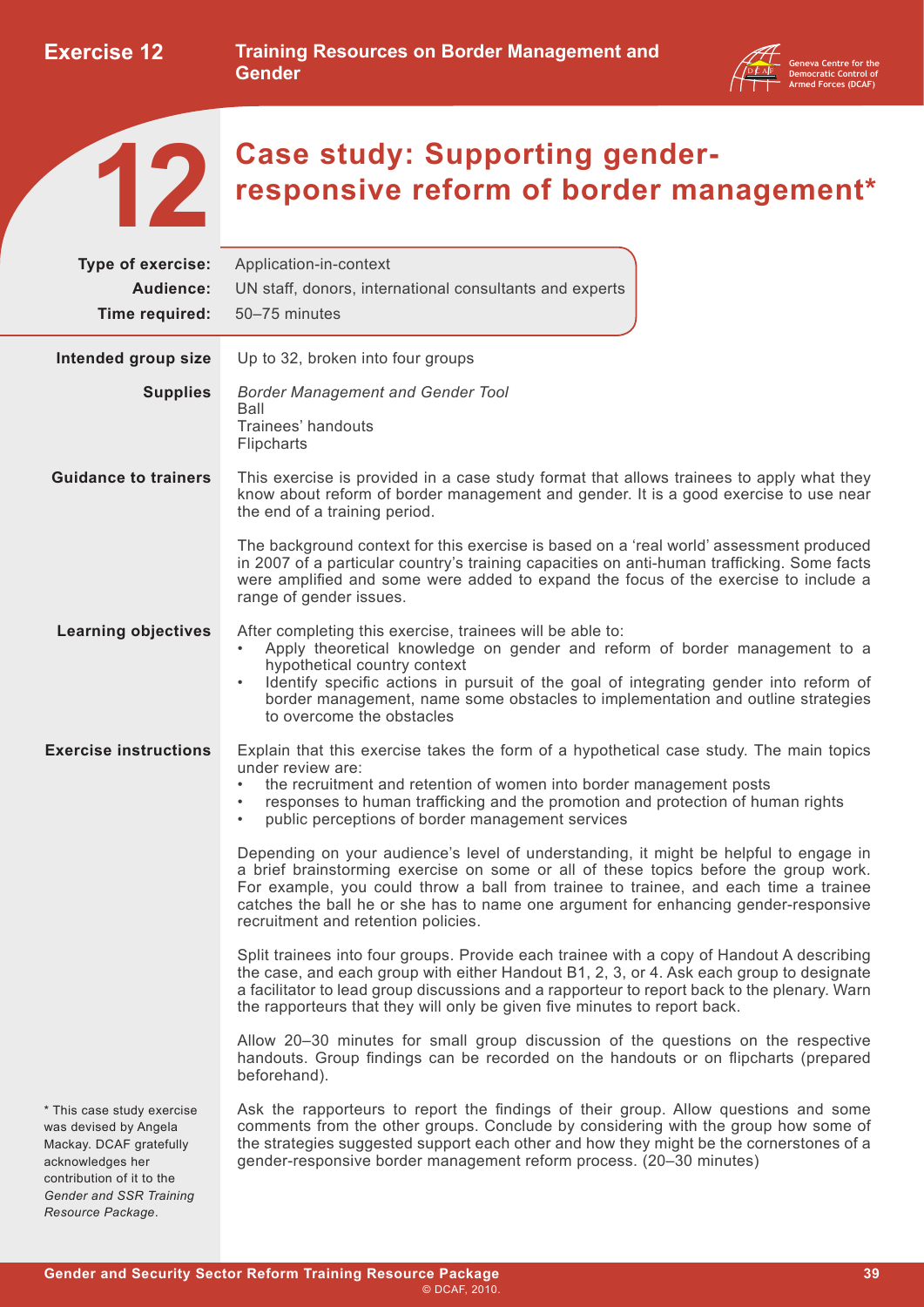

Suggested allocation of time: 10–15 minutes introduction 20–30 minutes small group discussion 20–30 minutes plenary discussion and closing A total of 50–75 minutes.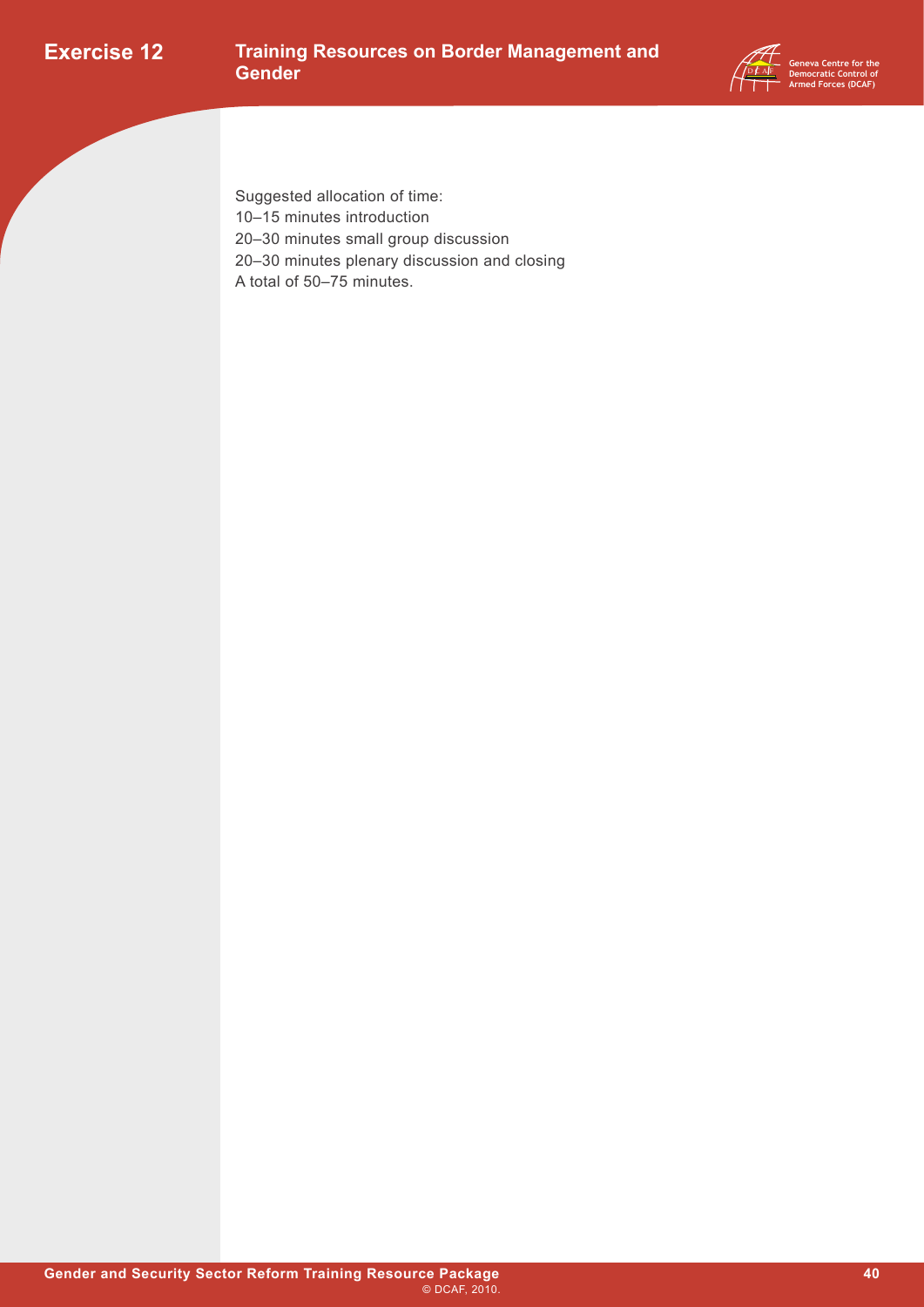**the case of 'Country Z'**



## **HANDOUT A**

**Background on border management issues in 'Country Z'**

**Structure and culture:** The National Security Agency (NSA) is responsible for border management in addition to other elements of national security. The border guards carry out immigration but not customs duties.

**Supporting gender-responsive** 

**reform of border management:** 

- The secretive and punitive legacy of the former Soviet system has resulted in a rigid hierarchy among the older echelons of all law enforcement services. This is particularly visible in the NSA. Such a legacy makes it difficult for NSA personnel to show personal initiative, employ modern training methodologies and proactively investigate criminal activities.
- In addition, the Soviet legacy fuels public distrust of law enforcement authorities and unwillingness on the part of many people to engage with them.
- Civil society formation is embryonic, with rivalry and mistrust among local organisations and between them and the security services.
- **Border management personnel:** Approximately 30% of border guards are female. Most of these women work at the International Airport. At land borders, the women serve only in an administrative capacity: if a body search is required at a land border, male border guards request the services of female customs officers.
- In general, posting women to land border posts is considered inappropriate and dangerous. Also, female border guards are reluctant to be posted where they will often be the only female member of their team, and they would face opposition from their family to such a posting.
- Women rarely advance to higher ranks in the border guard service because their professional experience tends to be limited and they usually leave the service once they have children.
- **Migration**: there is high unemployment in Z due to the collapse of employment in the post-Soviet era and the lasting impact of a number of environmental disasters. Many men and women seek work in neighbouring countries and in the Gulf States.
- However, the permits required to leave Z are expensive and the process to obtain them is lengthy and riddled with corruption. To obtain a permit, an individual must travel to the capital and may need to spend days waiting at government offices.
- People from other countries may obtain a visa to work in Z only if they are supported by a sponsor living in Z. Such visas are only given for certain categories of work, and only the worker – not their dependents – is allowed to come.
- **• Trafficking in human beings**: The NSA has its own training facility. The legal definition of trafficking in human beings is included in the formal curriculum for border guards, but training does not include case studies or detail on how to investigate suspected cases. NGOs provide some training on the protection and assistance needs of trafficking victims.
- No reliable human trafficking statistics, patterns or profiles are maintained and/ or exchanged by any government entity. NGO figures keep track of only the use of shelters and other services provided to trafficked persons. Nonetheless, there is evidence of high levels of trafficking of men, women and girls from Country Z.
- Women and girls from socially vulnerable groups are the most frequent victims of human trafficking. They are trafficked for sexual exploitation in the Gulf States (by air) or in neighbouring country X (overland).
- Trafficking of adult males for forced labour in Russia is either not recognised or is denied by official bodies, but NGOs report large-scale local recruitment for this purpose.
- Most recruitment of victims of trafficking is done by local traffickers, often by family, friends or neighbours.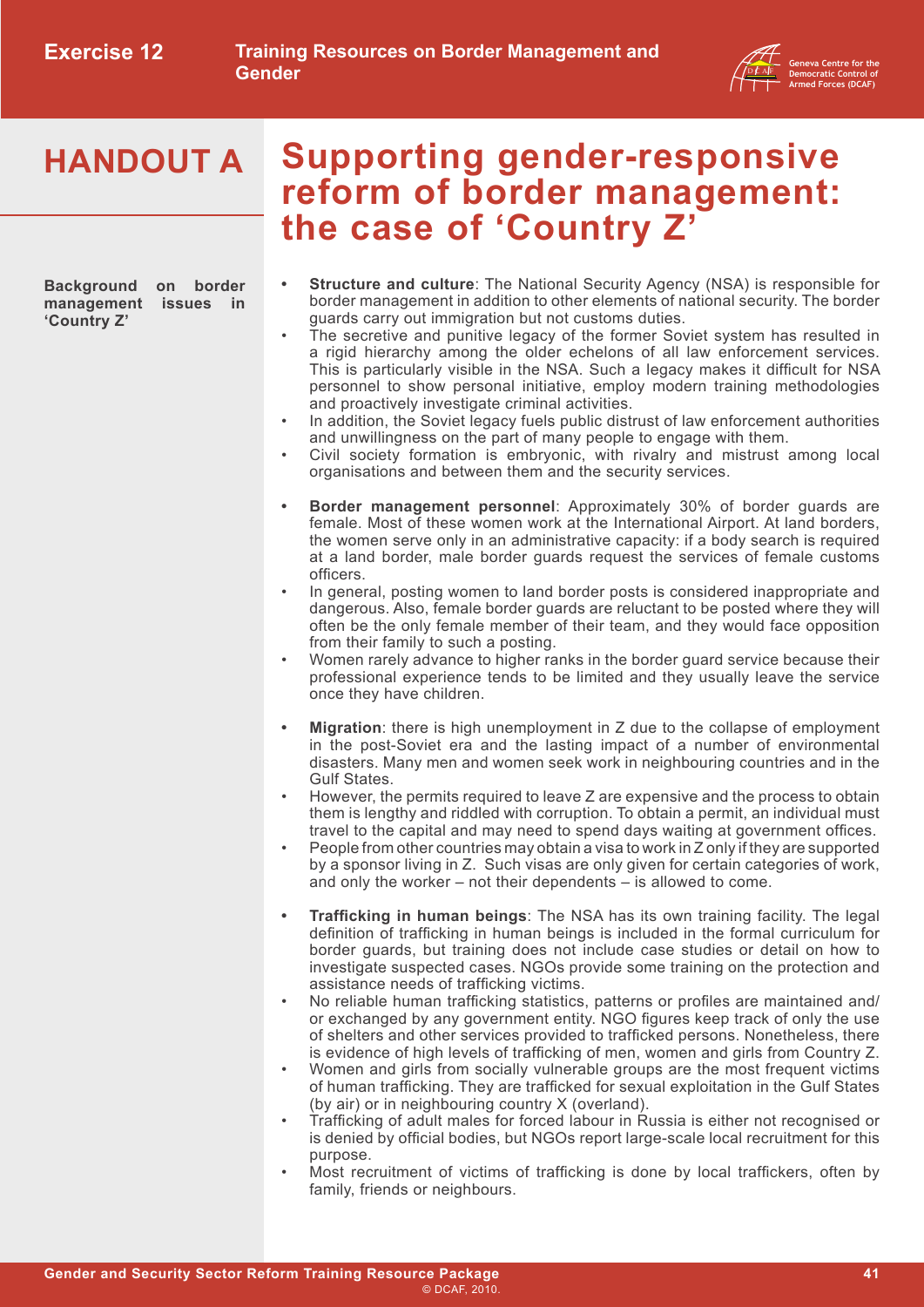

### **Supporting gender-responsive reform of border management: the case of 'Country Z'**

*The European Union, United Nations and other international bodies are putting strong pressure on Z to include more women in the ranks of its Border Guard Service. You are members of an international team with responsibility to advise the Government of Z on recruitment processes for the Border Guard Service.*

What are 3 **actions** that the Government of Z could take to increase the number of female recruits and to encourage retention and advancement?

1.

2.

3.

What is **1 key obstacle or challenge** that the Government of Z is likely to face in implementing these actions?

1.

What is **1 strategy** for overcoming this obstacle or challenge?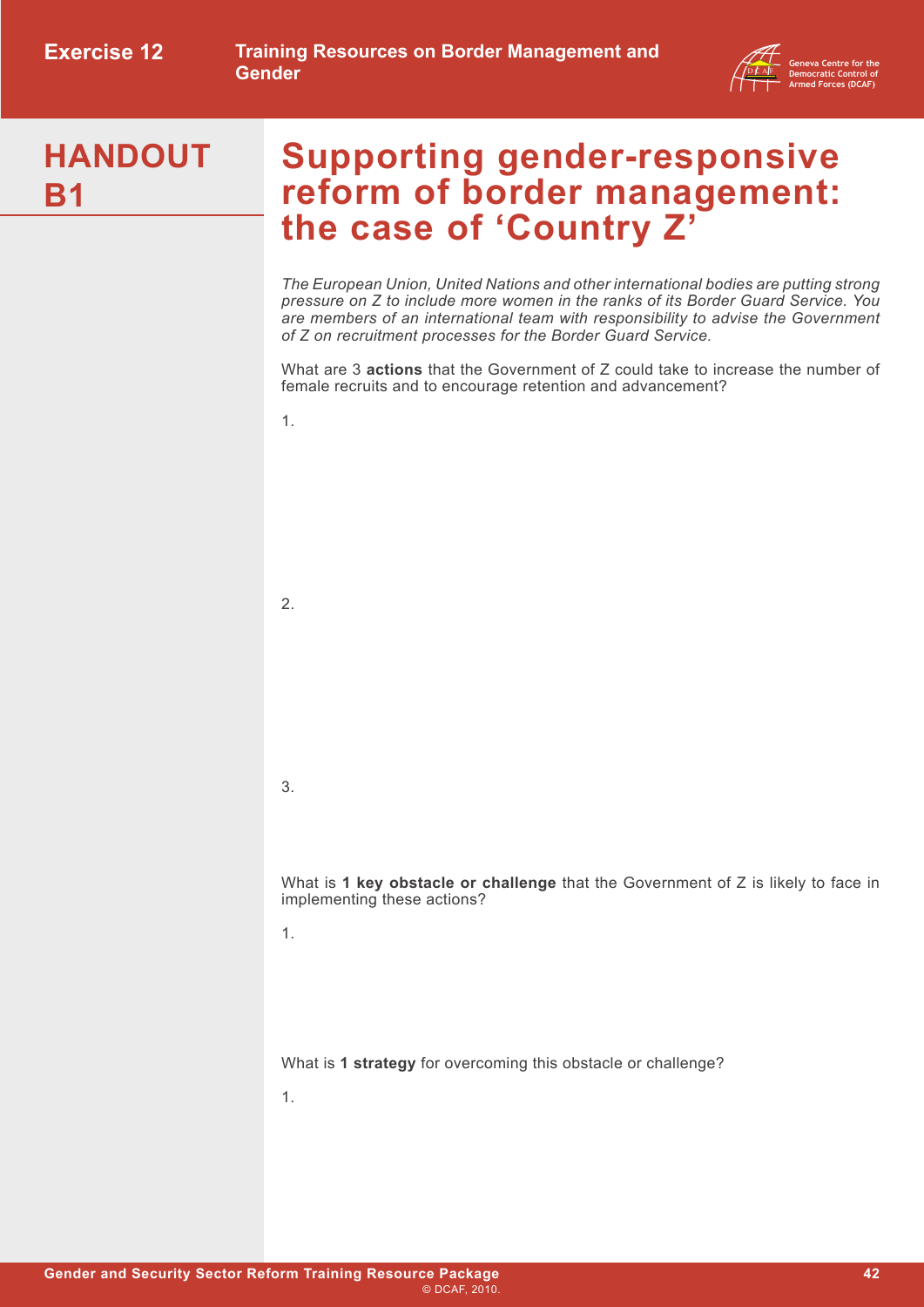

### **Supporting gender-responsive reform of border management: the case of 'Country Z'**

*The Government of Z has developed an ambitious "Action Plan to Improve the Delivery of Border Management Services". The Plan includes strategies to improve the salaries of border management personnel and ensure that their working conditions are not discriminatory in any way. It also pays particular attention to migration issues, aiming to make it easier for men and women from Z to travel to other countries to work, and for people from other countries to come to Z for lawful work.*

*As a representative of a group of donors, you are approached by the Government of Z and asked to support the implementation of its "Action Plan to Improve the Delivery of Border Management Services".*

What **3 actions** can you take to encourage and assist the Government of Z to integrate gender-responsive approaches into the implementation of the Action Plan?

1.

2.

3.

What is **1 key obstacle or challenge** that the Government of Z is likely to face in gender-responsive implementation of the Action Plan?

1.

What is **1 strategy** for overcoming this obstacle or challenge?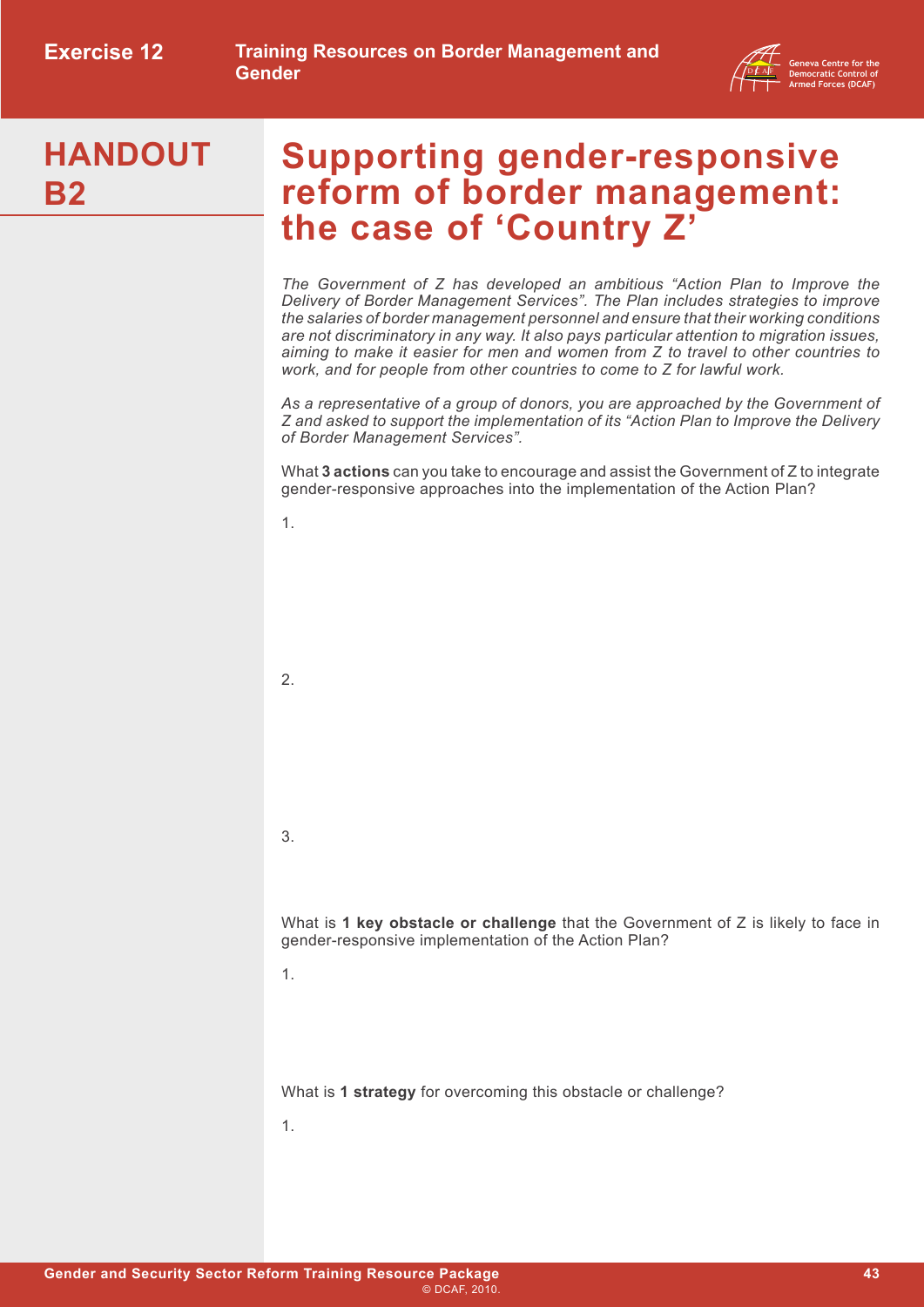

### **Supporting gender-responsive reform of border management: the case of 'Country Z'**

*You are a team of international consultants tasked to assist the National Security Agency in developing and improving the training programme for entry-level Border Guard recruits. You are aware that Z's law enforcement entities have a poor level of understanding of trafficking in human beings and a low rate of detecting traffickers and prosecuting them. Victims are generally dismissed by law enforcement bodies as "only prostitutes – who know what they are getting into..."*

What **3 actions** can you take to ensure that appropriate responses to human trafficking and the promotion and protection of human rights are effectively integrated into the training programme?

1.

2.

What is **1 key obstacle/challenge** to implementing these actions?

1.

3.

What is **1 strategy** for overcoming this obstacle/challenge?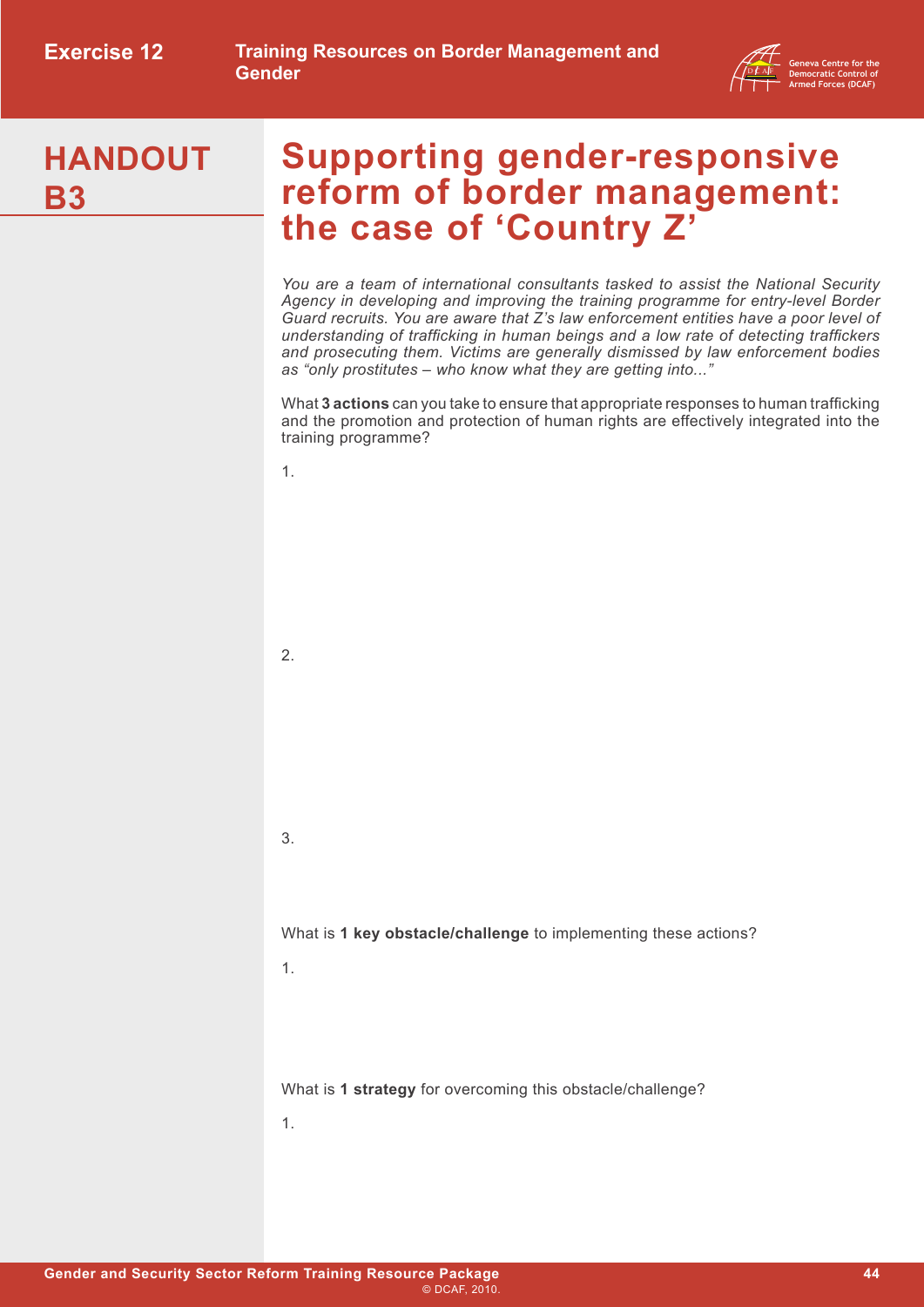

### **Supporting gender-responsive reform of border management: the case of 'Country Z'**

*The Government of Z has been implementing an ambitious "Action Plan to Improve the Delivery of Border Management Services" for two years. You are a United Nations Development Programme team responsible for developing and conducting a survey of public perceptions of the Border Guard Service. The objective of doing the survey is to provide local and international stakeholders with a concrete, comprehensive and action-oriented assessment of public perceptions of the professional development, operational activities and policies of Border Guards.*

What **3 actions** can you take to ensure that gender issues are integrated into the survey and men and women are equally consulted?

1.

2.

What is **1 key obstacle/challenge** to implementing these actions?

1.

3.

What is **1 strategy** for overcoming this obstacle/challenge?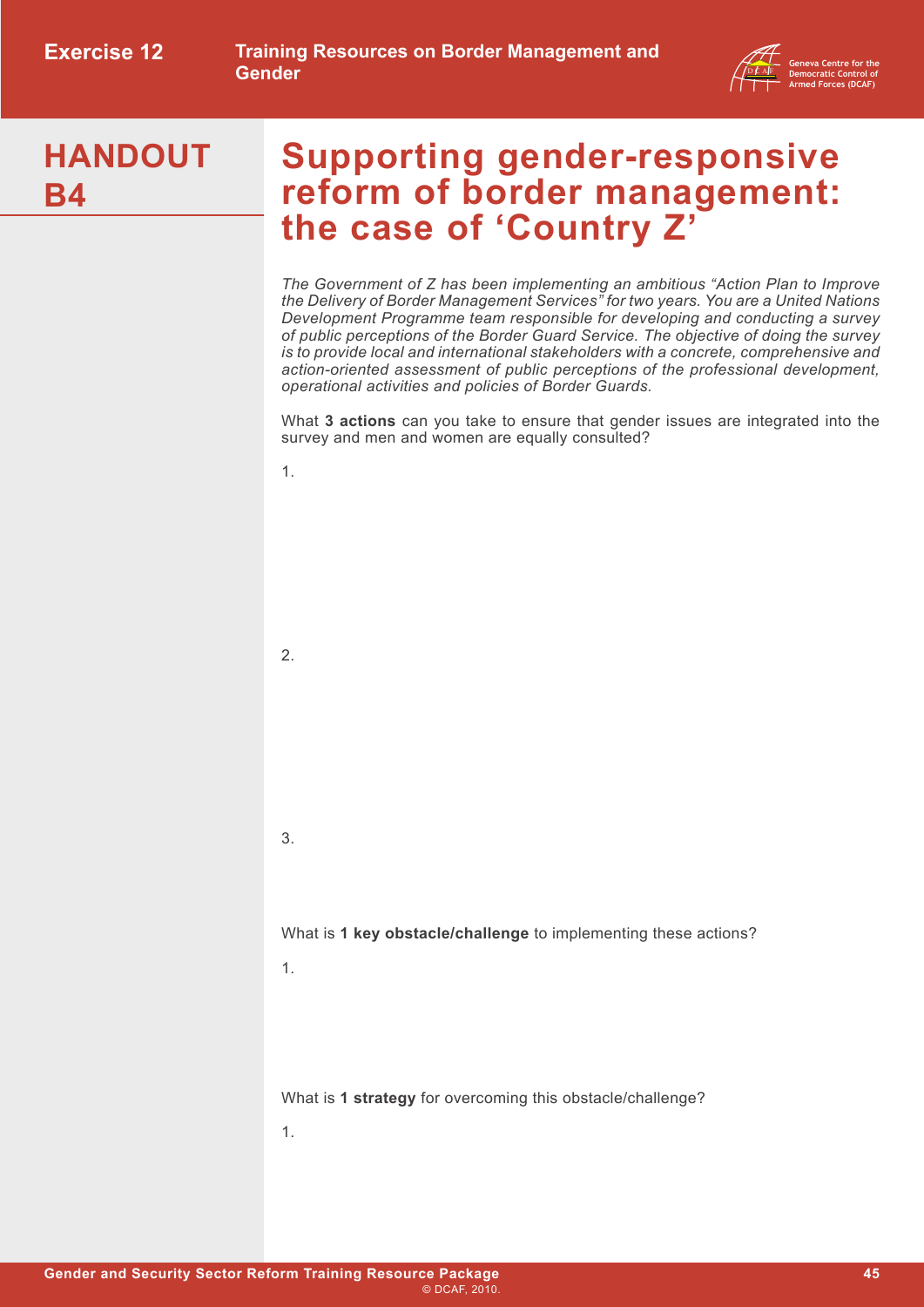

## <span id="page-48-0"></span>**Discussions**

#### **Suggested discussion procedures**

Some training events may require facilitated discussions as part of and/or instead of exercises. **Here are a few ways to engage your audience in discussions**.

- Tell the trainees to brainstorm individually on sticky notes, then post the sticky notes with their ideas to a large flipchart and discuss.
- Split the audience into "buzz groups" of two to three people. Commonly used for introductory exercises, a buzz group is a small discussion group formed for a specific task, such as generating ideas or reaching a common viewpoint on a topic in a specific period of time. Hence, you could ask buzz groups to discuss a chosen topic during a pre-defined timeframe and then have them report back to the plenary.
- Write four different answers to a question on four large sheets of paper and post one in each corner of the room. Ask each trainee to go to the answer she/he most agrees with and then ask the group in each corner to discuss and persuasively present the group's point of view.
- Write four quotations that sum up different aspects of the question you are discussing, on large pieces of paper, then number and post each quotation in a different corner of the room. Assign each trainee a number from one to four. Ask trainees to move to the paper that has their number. Trainees discuss their group's quotation and write down their responses to it on the paper. Stop the discussions after a few minutes. Ask trainees to move to the next piece of paper so that each group faces a new quotation. Repeat the process until all groups have discussed and responded to all four quotations. Ask the groups to move back to their original quotation. Instruct them to read the responses written by others and compare them with their own.
- List four to six statements relating to a theme you are discussing on a large sheet of paper or whiteboard. Pass out note cards to the trainees and ask them to write ideas about or reflections on each statement. Collect the cards and sort them by the statement they relate to. Assign a group of trainees to each stack of cards. Tell them to (a) make a presentation to the plenary, (b) organise the cards into challenges and opportunities, or (c) find another way of creatively reporting back on what they read on their cards.
- "Annual fair": Split trainees into groups of no more than six people. Assign the groups some time to work on a particular aspect of the question you are discussing: they should write down their responses to the question on a flipchart and display it in a corner of the room. One or two (depending on group size) member(s) of each group will stay at the flipchart to present their group's work (i.e. explain the aspect of the question and their responses and arguments) to members of other groups, who will be moving around the room. The rest of their group will be moving from one flipchart to another and listening to the presentations of the other groups. Every presentation should take an allocated, short amount of time (e.g. three minutes) and presenters should allow for questions afterwards. After one round of presentations is finished, instruct trainees to switch their tasks so that each trainee will have the chance to present his/her group's flipchart and listen to the presentations of other groups.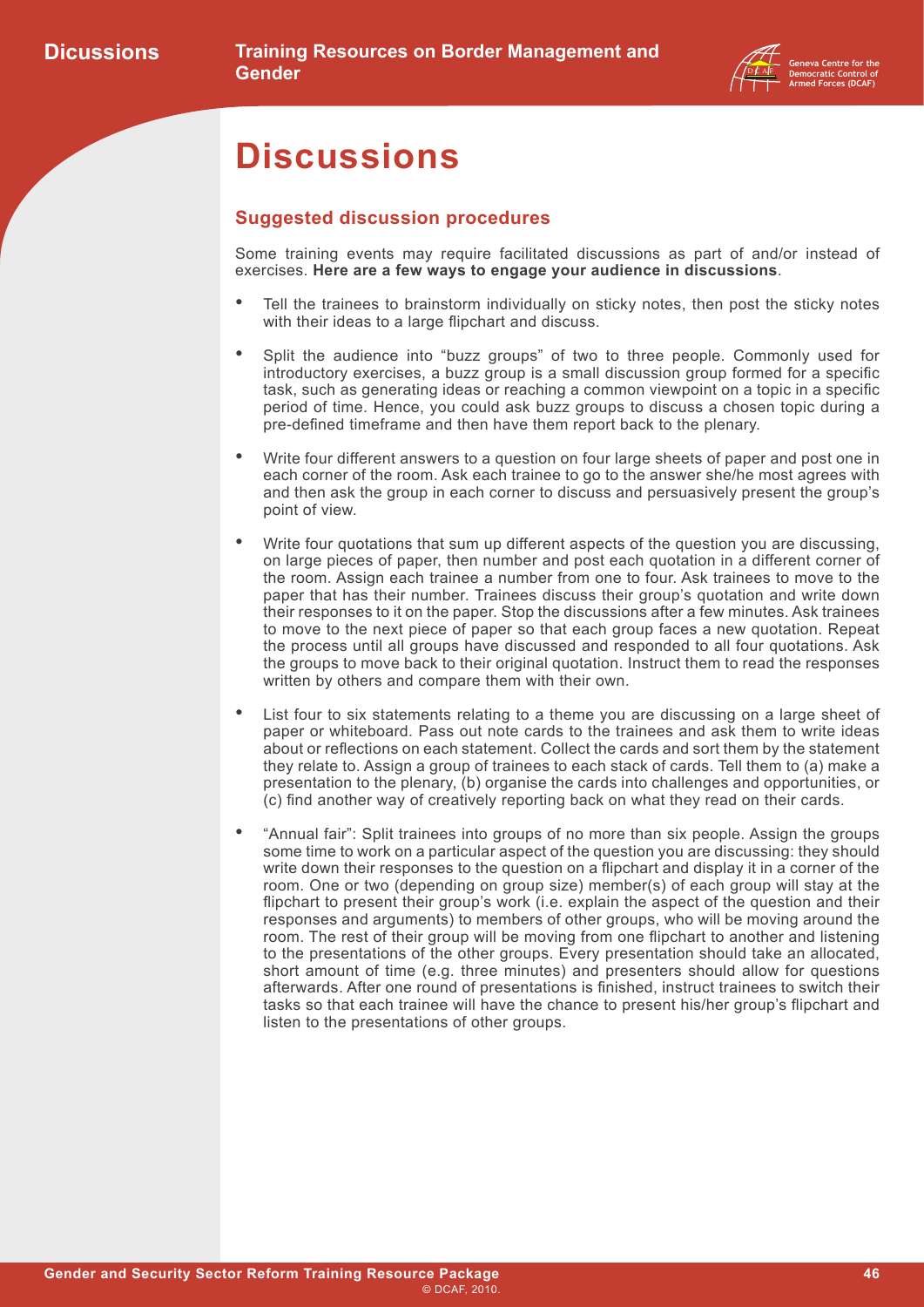

#### **Discussions**

#### **Topics for discussion**

The following suggested topics for discussion are loosely organised around key themes elaborated in the *[Border Management and Gender Tool.](http://www.dcaf.ch/publications/kms/details.cfm?lng=en&id=47401&nav1=5)*

- **1.** Why should border management reform be gender-responsive?
- **2.** What are five things you could do to conduct a gender assessment of border management and/or border agencies?
- **3.** Discuss five examples of potential human rights violations at borders and suggest policies and guidelines for border management personnel that demonstrate responsiveness to the concerns and needs of potential victims, male and female.
- **4.** Why would the testimony of women and border community representatives be indispensable for a parliamentary committee overseeing border management?
- **5.** What are the essential qualities of a gender-responsive border management agent?
- **6.** What are the potential benefits of including representatives of different population groups, as well as both men and women, in border management?
- **7.** What policies could increase the recruitment, retention and advancement of female border management personnel?
- **8.** What are key advantages of collaboration between border management agencies and CSOs, including women's organisations?
- **9.** How should interviews with people who have been trafficked be conducted? Outline several principles.
- **10.** Would you consider the deployment of all-female border control units advantageous for detecting and investigating human trafficking?
- **11.** How could a code of conduct that sets out rules of behaviour to prevent discrimination and harassment assist border management personnel? What would be essential elements of such a code?
- **12.** What organisations are involved in providing assistance to victims of trafficking in your country? Discuss the relationship between these organisations and the border management agency. What channels of communication exist between these organisations and the border management agency, and how could communication be improved?
- **13.** What kinds of tools would be useful to ensure high standards of professionalism in the conduct of border management personnel?
- **14.** Suggest five tips for training border management personnel in gender-responsiveness?
- **15.** Describe three key elements of campaign that would raise public awareness on border management and human rights.
- **16.** What special challenges and opportunities might a post-conflict country face in establishing a gender-responsive approach to border management?
- **17.** Which organisations are involved in monitoring border management in your country?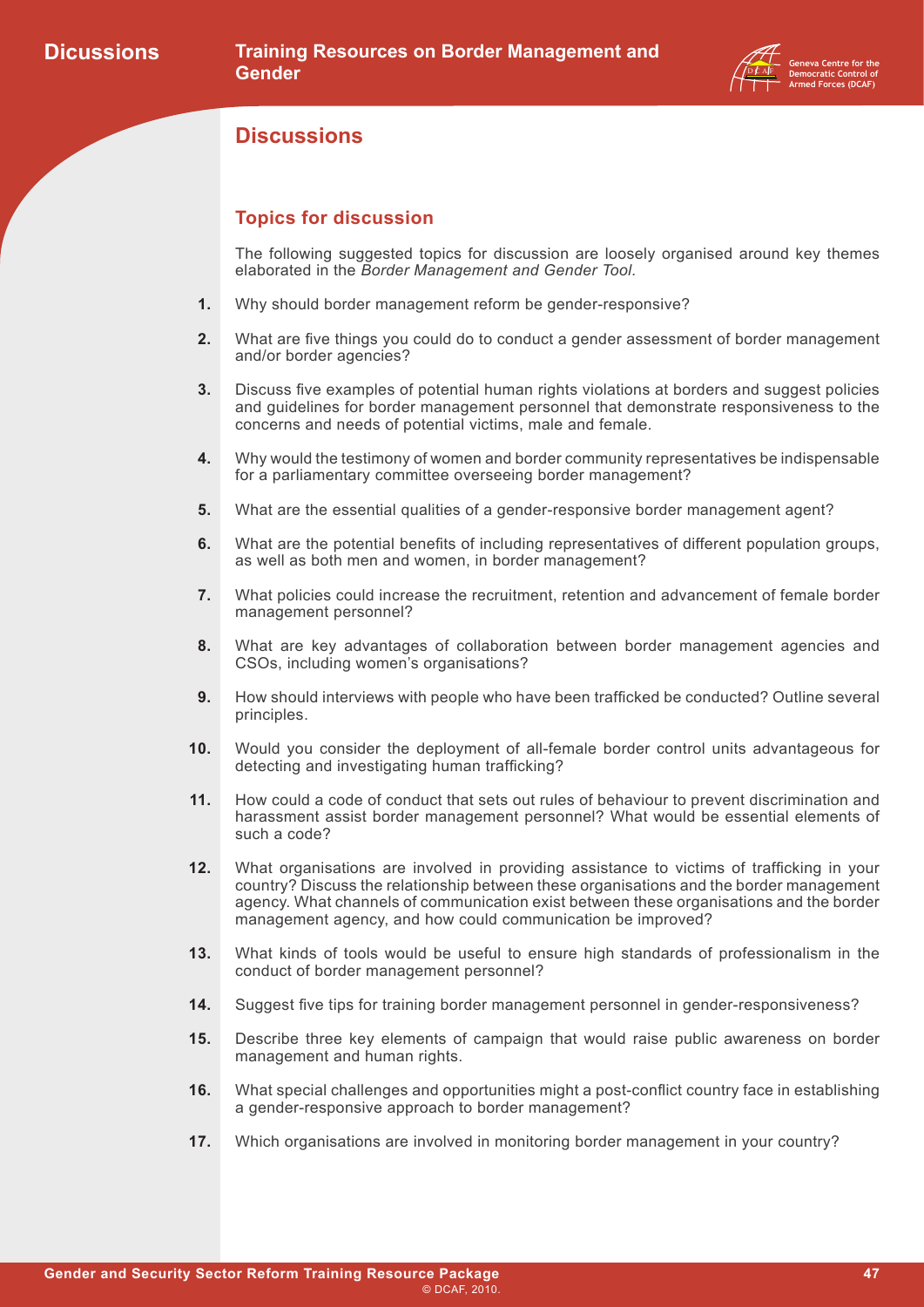

## <span id="page-50-0"></span>**Training challenges to consider**

The *[Guide to Integrating Gender in Security Sector Reform](http://www.dcaf.ch/publications/kms/details.cfm?lng=en&id=100128&nav1=5)* discusses challenges to implementing gender-responsive SSR training. You might also come across the following challenges while you are conducting training on issues related to border management and gender:

- Your audience will most likely require introductory work on gender issues (for ideas see the *[Training Resources on Security Sector Reform and Gender](http://www.dcaf.ch/publications/kms/details.cfm?lng=en&id=100131&nav1=5)*). If your audience is made up of border management personnel, they are likely to be predominantly male as most border management agencies have higher percentages of male than female personnel. This may require you to be proactive in encouraging female participants to contribute, perhaps first by engaging them in smaller groups. Make a conscious effort to acknowledge even the smallest contribution of the reticent female members of your group.
- It may be challenging to focus on gender in your training if your discussion topics include a broader consideration of human rights. This is fine if your goal in the training is to make border management more responsive to the needs of individuals and diverse population groups, rather than to focus on a greater responsiveness to gender issues. However, if you want your trainees to consider gender issues, you will need to choose your exercises with this in mind and guide the discussion to this end. If you are involved in the design of the training programme, you could first schedule a session focusing on human rights and border management and then follow it with a session focusing gender.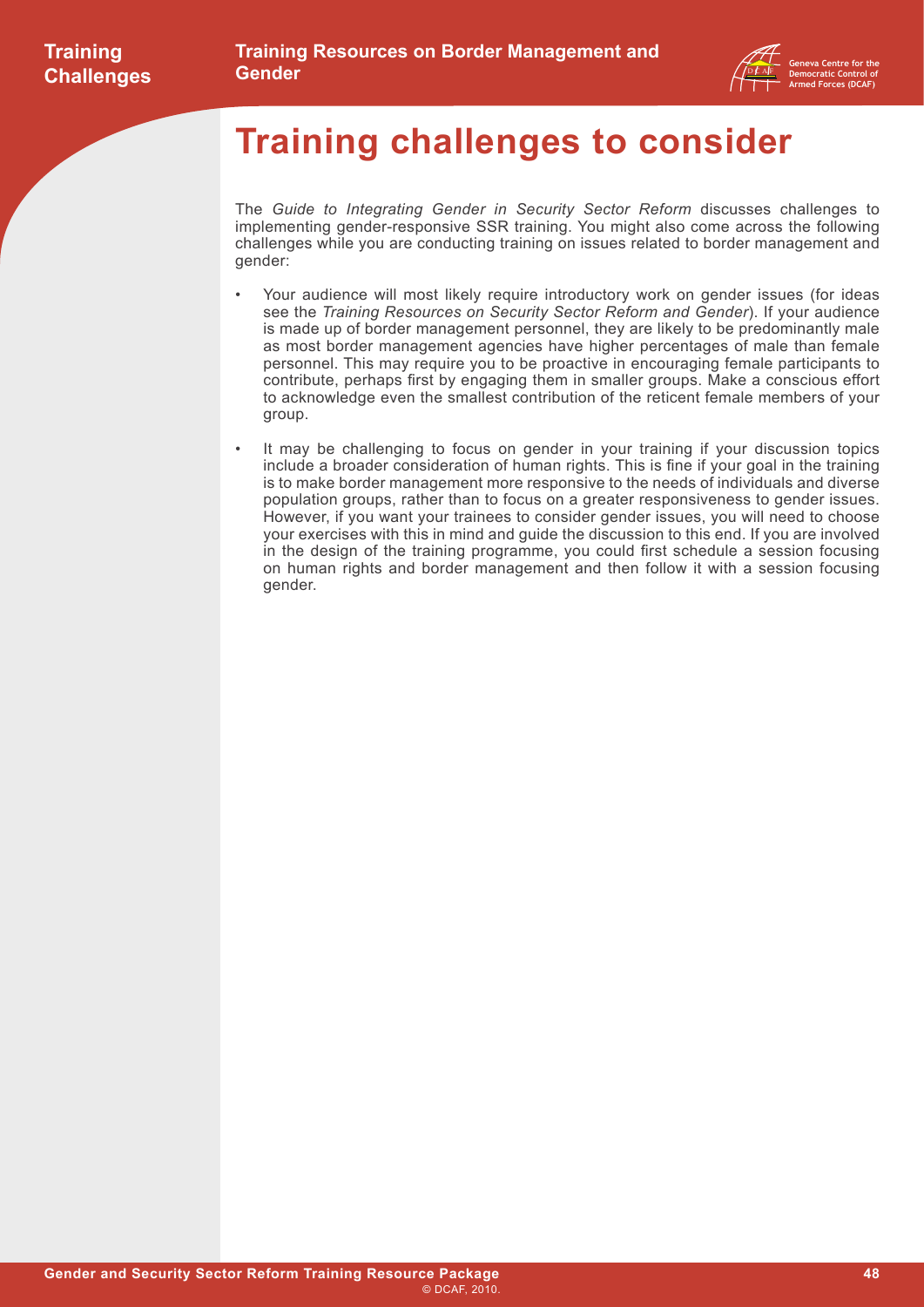

#### <span id="page-51-0"></span>**Gender training for Border and Boundary Police KOSOVO**

The Kosovo Border and Boundary Police was established in 1999 and is responsible for the control and security of all border crossings.1 Following entry into the Kosovo Police Service all new recruits usually take a 20-week basic training course at the college in Vushtrri. The course is designed to equip officers with the knowledge and skills needed to perform general police duties at the Police Officer level. Upon completion of the course officers are deployed to their respective workplaces or, if selected to work for the Border and Boundary Police, are given additional training related to their specific functions and duties as border police officers.

Initially, training for border police officers was provided by UN civilian police assigned to border duties. In 2006, the European Agency for Reconstruction funded a one-year project, implemented by the International Centre for Migration Policy Development (ICMPD), to develop the Border and Boundary Police Training Unit. This included developing standard operating procedures for the unit, the selection of eight trainers and the delivery of a customised train-the-trainer course. A key output of the project was three customised training courses for the basic, team leader and command levels.2

The Border and Boundary Police *basic course* is delivered to entry-level border police who have completed the basic training for the Kosovo Police Service, referred to above. It consists of 2 - 3 days of training and focuses on the tasks, responsibilities and skills needed by basic level officers. Topics include human trafficking:

- Definitions of and distinctions between trafficking and smuggling
- Global, regional and local human trafficking patterns and trends
- Ways to identify victims, including the use of visual and other non-verbal forms of communication; questioning; and other options that are available to border police

The Border and Boundary Police *team leader course* targets officers at a supervisory level. It consists of 1.5 - 2 days of training around topics that include:

- Review of distinctions between trafficking and smuggling
- Implications of human trafficking: understanding the process, terminology, definitions, international and domestic legislation and the impact of organised crime
- Principles and practice of identification, investigation, interviews and referrals

The focus of the training is on the direct relevance of laws and principles of human rights protection to border police, and the application of skills and correct practice.<sup>3</sup>

In addition, the Border and Boundary Police training courses at the basic, team leader and command levels include an introductory half-day *Gender and Border Management*  module. The module tries to help border personnel make the link between gender and their daily practice by asking themselves questions such as: *Why does gender matter? Why be concerned with integrating gender? What are the operational advantages?* For all three levels of training this session starts with a brainstorming exercise and discussion on 'What is gender?', and is followed by further discussions about why gender is important in border management. After this, course content is tailored to each group to explore how gender can be integrated into border management based on the trainees' rank and functional needs. The *basic course* focuses on identifying risks/threats to women and men at borders, how these may be similar or different and the associated responsibilities of border police. The *team leader course* focuses on common situations involving gender issues and suggestions or requests that can be made to the command level to help resolve problems. The *command level course* focuses on policies, procedures and practices that can be introduced to address human trafficking, protect human rights and collaborate with representative institutions.

<sup>1</sup> See Kosovo Police web-site, at: http://www.kosovopolice.com/?page=2,22 (accessed October 13, 2009).

<sup>2</sup> The training course materials are available at: [http://polis.osce.org/library/results.php?ca%5B%5D=TRN&ga%5B%5D=88](http://polis.osce.org/library/results.php?ca%5B%5D=TRN&ga%5B%5D=881&d=&ta%5B%5D=1474&p=3) [1&d=&ta%5B%5D=1474&p=](http://polis.osce.org/library/results.php?ca%5B%5D=TRN&ga%5B%5D=881&d=&ta%5B%5D=1474&p=3)3 (accessed October 13, 2009).

<sup>3</sup> See: EULEX Kosovo, "KPS Border and Boundary Police Training Concept", [http://www.eulex-kosovo.eu/training/police/](http://www.eulex-kosovo.eu/training/police/PoliceTraining/BORDER_BOUNDARY/DOCUMENTS/7.pdf?page=agreement ) [PoliceTraining/BORDER\\_BOUNDARY/DOCUMENTS/7.pdf?page=agreemen](http://www.eulex-kosovo.eu/training/police/PoliceTraining/BORDER_BOUNDARY/DOCUMENTS/7.pdf?page=agreement )t (accessed October 13, 2009).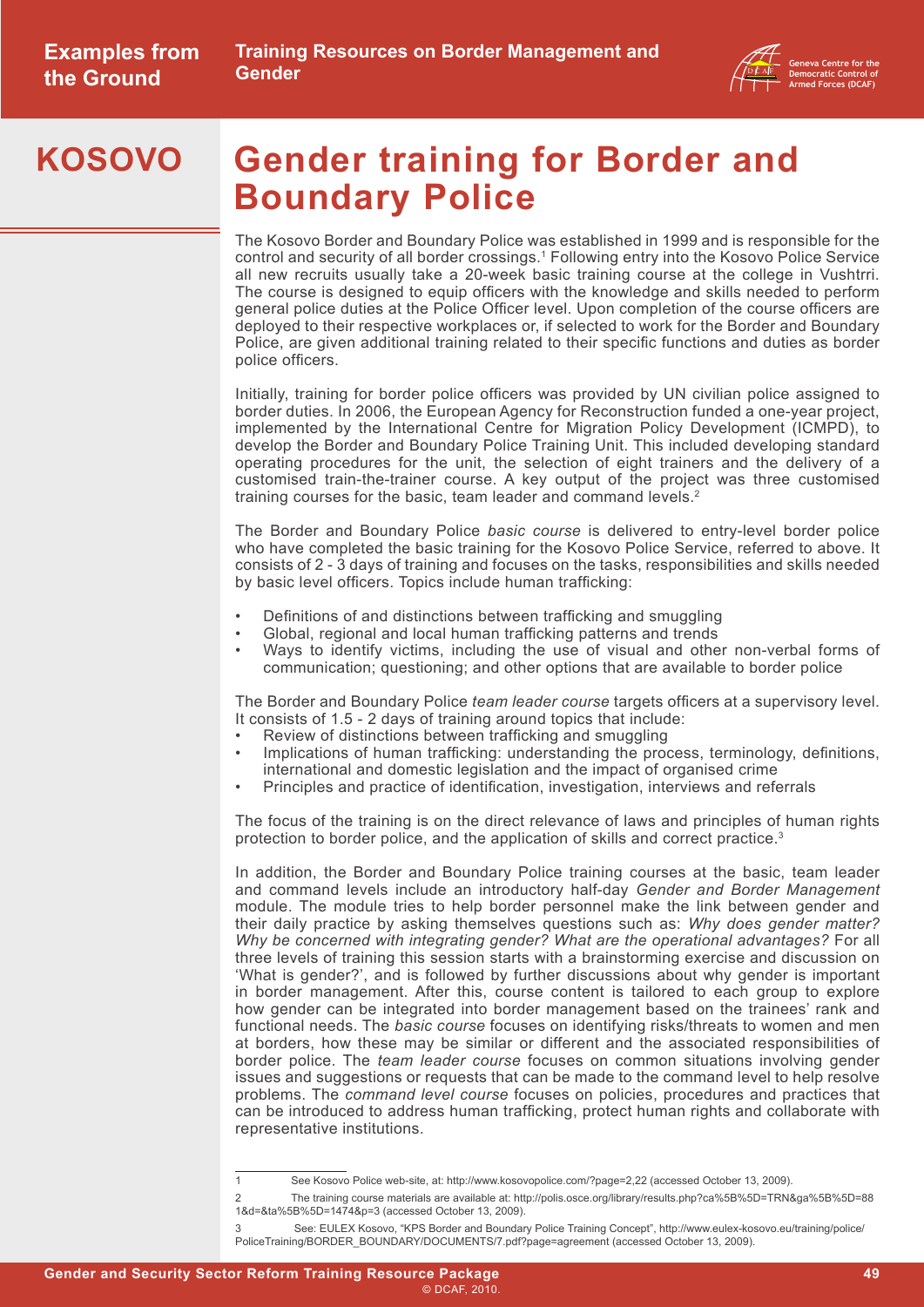

#### **KOSOVO**

#### **Gender training for Border and Boundary Police**

The training sessions use highly interactive and practical materials that focus on border realities. Examples, scenarios and problem-solving are used extensively. The emphasis throughout is on active engagement and initiative rather than passive observation.<sup>4</sup>

As of January 2010, the Kosovo Border and Boundary Police consisted of 1280 employees, among which only 102, or 8%, were women. This is less than in the Kosovo police, where female members count for 15% of the total police force (civilian staff included). However, the General in charge of the Border and Boundary police was a woman, and figures from previous years show that the proportion of women in the force is increasing.5 There are no women working in the Border and Boundary Police Training Unit, despite senior Border and Boundary Police personnel's verbal commitments to include them and ICMPD's efforts to encourage women to join the service. Yet women constitute 26% of the Field Training Officers working at border locations and are expected to provide on-the-job training.

- The importance of integrating gender into border management is discussed in section 3 of the *[Border Management and Gender Tool](http://www.dcaf.ch/publications/kms/details.cfm?lng=en&id=47401&nav1=5)*.
- Gender training for border services is discussed in sections 4.1 and 4.2 of the *[Border](http://www.dcaf.ch/publications/kms/details.cfm?lng=en&id=47401&nav1=5)  [Management and Gender Tool](http://www.dcaf.ch/publications/kms/details.cfm?lng=en&id=47401&nav1=5)*.
- Challenges to integrating gender into border management in post-conflict countries are discussed in section 5.1 of the *[Border Management and Gender Tool](http://www.dcaf.ch/publications/kms/details.cfm?lng=en&id=47401&nav1=5)*.

<sup>4</sup> See also: Human Dynamics, *Integrated Border Management* (05/KOS01/09/01), Final Report, 15 November 2007, [http://](http://www.eupt-kosovo.eu/training/police/PoliceTraining/BORDER_BOUNDARY/DOCUMENTS/2.pdf) [www.eupt-kosovo.eu/training/police/PoliceTraining/BORDER\\_BOUNDARY/DOCUMENTS/2.pd](http://www.eupt-kosovo.eu/training/police/PoliceTraining/BORDER_BOUNDARY/DOCUMENTS/2.pdf)f (accessed: December 3, 2009). 5 Personal correspondence with Kirsten Joppe, Senior Human Rights Advisor with the OSCE Mission in Kosovo, Police

Service Monitoring Section, January 26-27, 2010.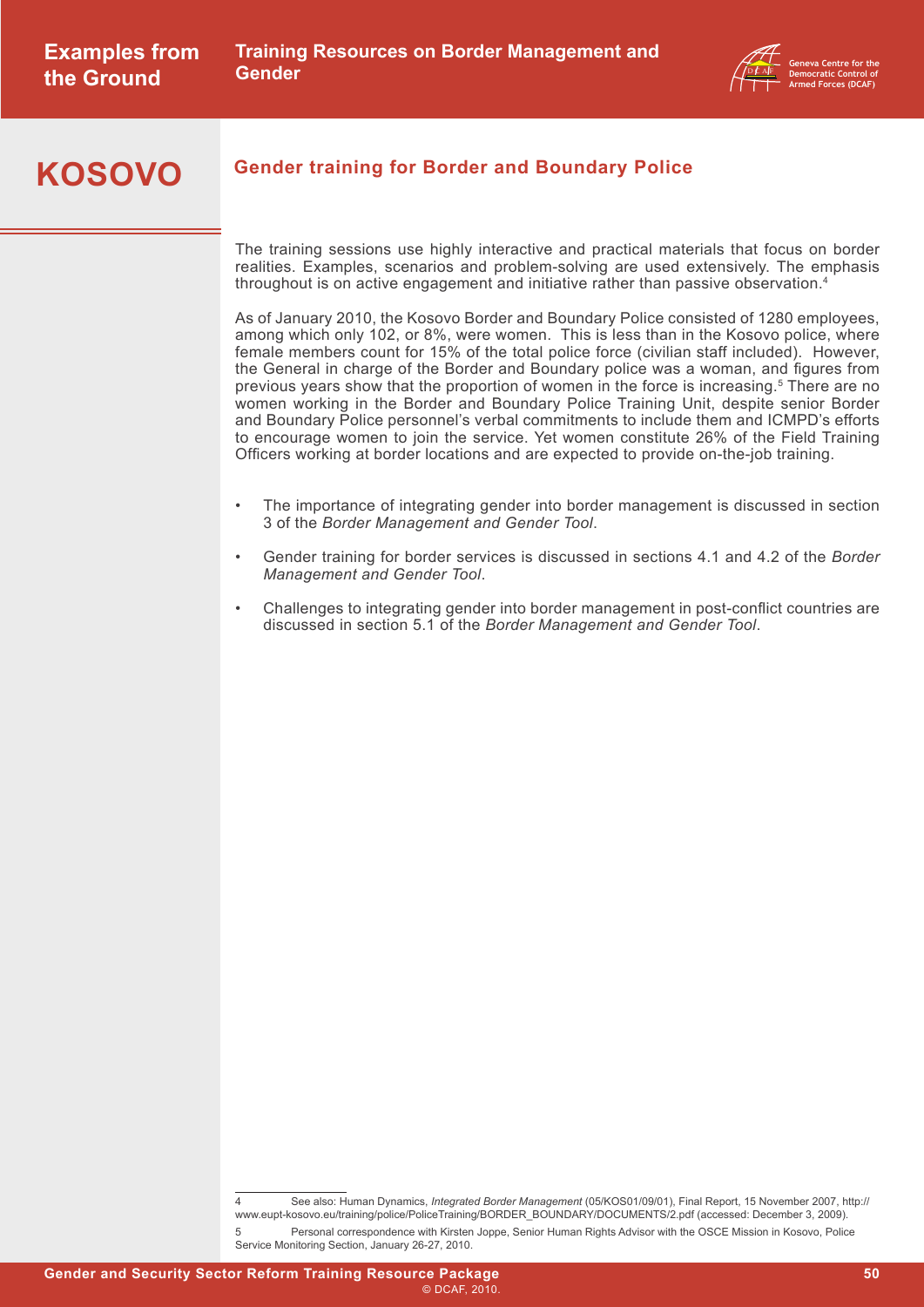

#### **Dushanbe-Kyrgyz border rehabilitation project TAJIKISTAN**

The Dushanbe-Kyrgyz Border Rehabilitation Project, initiated by the Asian Development Bank, aimed to boost regional trade and economic growth in Tajikistan, the poorest of the Central Asian republics. To this end, the project rehabilitated an integral part of a regional road network in Central Asia that directly links Dushanbe, the capital of Tajikistan, to the Kyrgyz Republic.

The need for addressing the gender-related aspects of the border rehabilitation project emerged during the request for technical assistance phase. Consultations were carried out with female and male community members from different socioeconomic groups:<sup>1</sup>

- Focus group discussions identified that women had particular expectations as to what the impact of the rehabilitation of the regional road network would be: women expected the project to give them better access to hospitals, maternity homes and other social infrastructure.
- Household interviews revealed significant differences between female-headed and male-headed households on issues related to project information and policies. For example, female-headed households indicated they knew little or nothing about the project, while male-headed households were well aware of the project. Moreover, female-headed households knew generally less than male-headed ones about land acquisition and relocation policies, as well as the grievance redress process. The information gained from these interviews was important for correcting biases in the design of the project, and for adequately taking gender considerations into account during the project's implementation phase.<sup>2</sup>
- The household survey further indicated that while men had a wide range of employment opportunities, women were predominantly engaged in cropping and tending animals. Women living in the project area, as a result of ever-worsening gender equality and social services in the country, expressed an interest in: a) increasing the level of education for girls; b) income generating opportunities for both men and women; c) capacity-building/acquisition of new skills for women; d) better health care services; e) job opportunities for educated women; f) active participation in public activities; and g) refresher training of teachers and medical workers.

The project was then conceived and shaped to partly, if not fully, address the needs and concerns of both men and women. Follow-up consultations during and after project implementation were conducted.

Indirect benefits of the border rehabilitation were mostly related to enhanced connectivity, including increased access to educational and health facilities, increased travel to towns, increased marketability of women's products (fruit and small animals), increased access to employment that had been created or stimulated by the project, increased interaction with development organisations operating gender development projects in the area and increased access to information. In terms of direct benefits, the project provided employment opportunities for women through the implementation of the Social Development Action Plan. This aspect of the project enhanced the impacts of nine international and local NGOs that were targeting women for gender and development activities, including education/capacitybuilding, health care, micro-credit and self-employment.

A second phase of the border rehabilitation project included an HIV/AIDS and migration component, aimed at developing an integrated, community-based, gender-responsive approach to the prevention of HIV/AIDS and sexually-transmitted infections linked to the seasonal migration of men. This also had direct benefits for local women by reducing their

Asian Development Bank, Technical Assistance (financed by the Japan Special Fund) to the Republic of Tajikistan for preparing the Dushanbe-Kyrgyz Border Road Rehabilitation Project, August 2004, [http://www.adb.org/Documents/TARs/TAJ/tar-taj-](http://www.adb.org/Documents/TARs/TAJ/tar-taj-36396.pdf)[36396.pdf](http://www.adb.org/Documents/TARs/TAJ/tar-taj-36396.pdf) (accessed October 7, 2009).

<sup>2</sup> Tajikistan Ministr[y](http://www.adb.org/Documents/Resettlement_Plans/taj/38236/38236-TAJ-RP.pdf ) of Transportation, Resettlement Planning Document: TAJ, Dushanbe-Kyrgyz Border Road Rehabilitation Project (Phase II), July 2005, [http://www.adb.org/Documents/Resettlement\\_Plans/taj/38236/38236-TAJ-RP.pdf](http://www.adb.org/Documents/Resettlement_Plans/taj/38236/38236-TAJ-RP.pdf) (accessed October 7, 2009).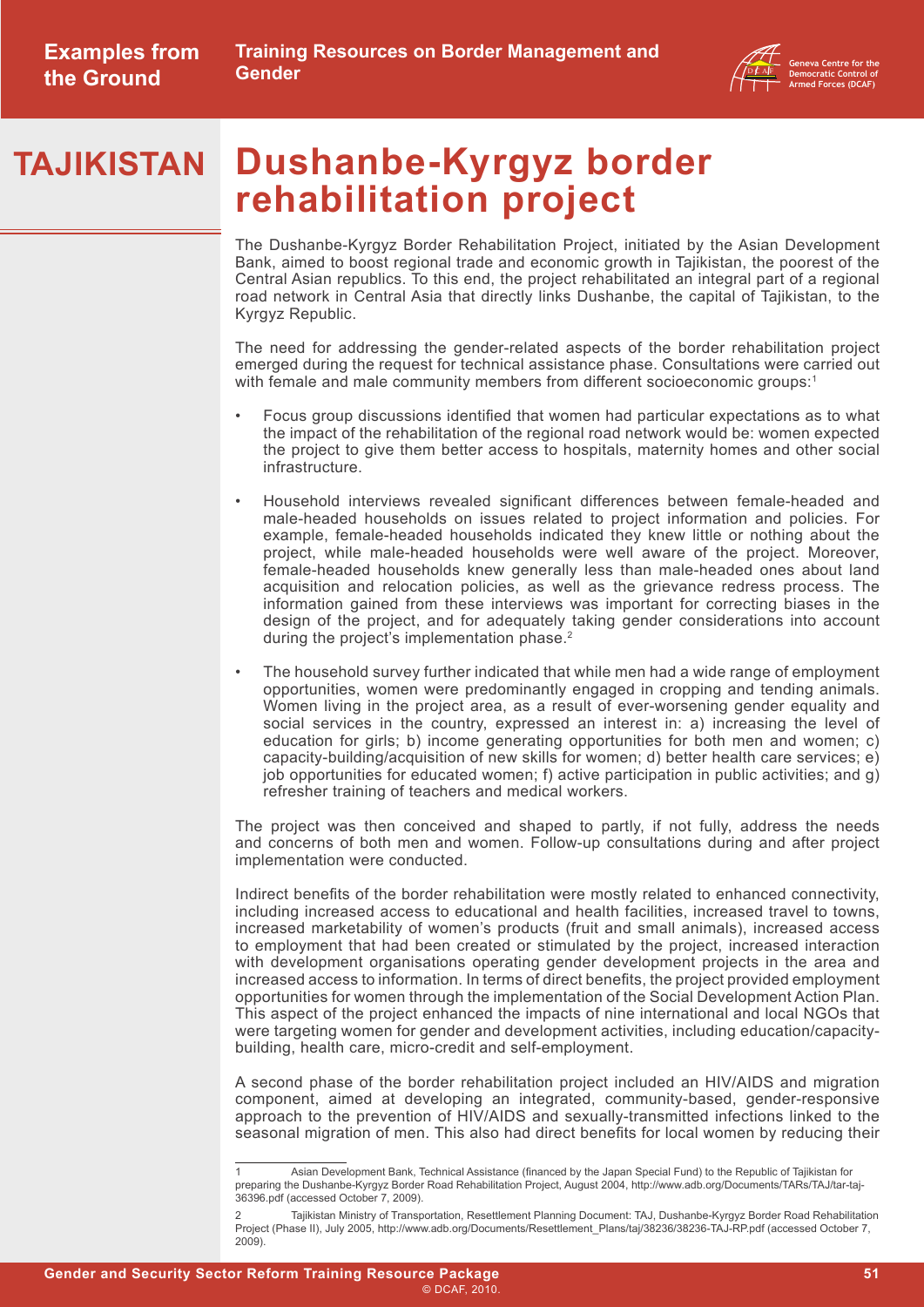

#### **Dushanbe-Kyrgyz border rehabilitation project TAJIKISTAN**

risk of contracting HIV and other sexually transmitted infections. $3$ 

The project was concluded in 2007. Its legacy has included an explicit commitment from the Ministry of Transport, local government, women's associations and NGOs to continue monitoring the project's impact on women.

- The importance of integrating gender into border management is discussed in section 3 of the *[Border Management and Gender Tool](http://www.dcaf.ch/publications/kms/details.cfm?lng=en&id=47401&nav1=5)*.
- The importance of local ownership is discussed in section 3.4 of the *[Border Management](http://www.dcaf.ch/publications/kms/details.cfm?lng=en&id=47401&nav1=5)  [and Gender Tool](http://www.dcaf.ch/publications/kms/details.cfm?lng=en&id=47401&nav1=5)*.
- Challenges to integrating gender into border management in transitional countries are discussed in section 5.2 of the *[Border Management and Gender Tool](http://www.dcaf.ch/publications/kms/details.cfm?lng=en&id=47401&nav1=5)*.

3 Asian Development Bank, Republic of Tajikistan: Dushanbe-Kyrgyz Border Road Rehabilitation Project (Phase III), Final report, July 2007, <http://www.adb.org/Documents/Reports/Consultant/37373-TAJ/37373-TAJ-TACR.pdf>(accessed October 7, 2009).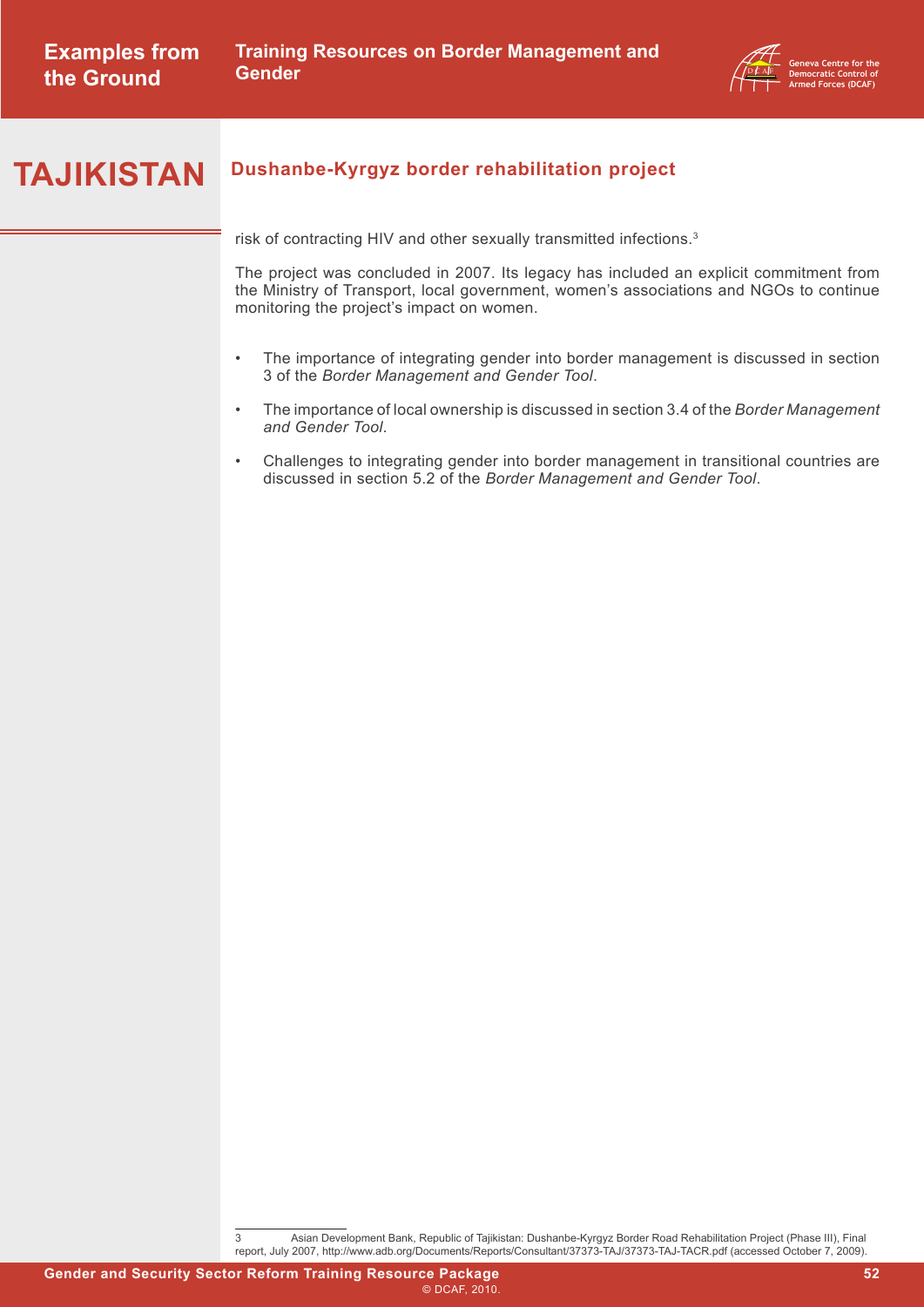

## **WEST AFRICA**

### **Monitoring borders with a gender lens**

The West African region has been plagued by bloody conflicts and constitutes an exemplary case of how instability in one country affects neighbouring countries. Conciliation Resources (CR), an international organisation working on human rights, conflict and peace in divided societies, has been working on issues concerning sub-regional stability around the Mano River Union (MRU) countries of Sierra Leone, Liberia and Guinea since 2002. The MRU countries are closely linked not only by their common borders and ethnic groups but also by their history and conflicts. As such, efforts to consolidate sustainable peace in the region must take these sub-regional dimensions into consideration. The MRU countries' borders have played a key role in starting conflicts and recruiting fighters: in Sierra Leone, for example, the war advanced from the Liberian border and was supported by Liberian fighters.<sup>1</sup> Experience also suggests that due to a predominant national focus of post-conflict and disarmament, demobilisation and reintegration interventions, the local dynamics of violence and the cross-border dimensions of West African wars are often neglected, despite the fact that border communities remain among the most socially and economically marginalised.<sup>2</sup>

The volatility of MRU border regions is illustrated by the tensions in Yenga, a village in the Kailahun District of Sierra Leone and a sub-regionally strategic point bordering both Guinea and Liberia.<sup>3</sup> Yenga is situated on the bank of the Makona River on a fertile tract of farmland also believed to be rich in diamonds. Guinean troops first entered Yenga in the mid 1990s to help fight the Revolutionary United Front rebels during the civil war and block their exit routes into Guinea. After the war ended in 2002, Guinea retained its military presence in Yenga. The matter was resolved diplomatically when President Lansana Conteh of Guinea publicly acknowledged that Yenga was Sierra Leonean territory. This led to a signing of a Memorandum of Understanding in September 2004 which stated that the village of Yenga belonged to Sierra Leone. The agreement also stipulated that the Makona River belonged to Guinea. However, the issue was far from being resolved and border communities at Yenga are still extremely vulnerable to conflict. In fact, many Guinean military personnel remain in Yenga, and also continue to guard Yenga from a base just across the river.<sup>4</sup> While the governments understood the problem merely as a border issue, for the communities concerned it was more about access to and control over their resources. Guinean soldiers based in Yenga are farming on people's land without permission and hindering the community from using the land. For a community that relies predominantly on farming for both its income and subsistence, this is a serious concern.

CR started working in Sierra Leone in 1995 to support civil society organisations in reducing the negative impacts of conflict on communities through promoting reconciliation and peacebuilding. CR's work has evolved under the thematic areas of community peacebuilding, sub-regional security and stability and social exclusion and marginalization, with a specific focus on women and youth.5 CR's current work in the region builds on its *Strengthening Citizens' Security* project, which was implemented between 2007 and 2008 with the aim of building better linkages between civil society and security forces. That project culminated in a sub-regional conference in April 2008 that brought together security sector and civil society representatives from Sierra Leone, Liberia and Guinea. This conference resulted in the recognition of the need for a joint approach towards improving information dissemination as a tool to help address border security challenges.

<sup>1</sup> FOI, Swedish Defence Research Agency, *The Mano River Basin Area: formal and informal security providers in Liberia, Guinea and Sierra Leone,* 2007, [http://www.foi.se/upload/projects/Africa/FOI-R--2418.pdf](http://www.foi.se/upload/projects/Africa/FOI-R--2418.pdf ) (accessed November 4, 2009).

<sup>2</sup> Conciliation Resources, *Improving Community Security in Border Areas of the Mano River Union*, March 2009 (unpublished).

<sup>3</sup> Mariama Conteh, "Vulnerability of border communities: are we protecting them enough?", *Occasional Papers*, Conciliation Resources, 2005,<http://www.c-r.org/resources/occasional-papers/vulnerability-of-border-communities.php>(accessed October 7, 2009).

<sup>4</sup> Sulakshana Gupta, 'Save Yenga Save Salone', New Internationalist blog, July 8, 2009: [http://blog.newint.org/](http://blog.newint.org/majority/2009/07/08/save-yenga/ ) [majority/2009/07/08/save-yenga/](http://blog.newint.org/majority/2009/07/08/save-yenga/ ) (accessed December 21, 2009).

<sup>5</sup> Rosalind Hanson-Alp, "Security System Transformation in Sierra Leone, 1997-2007. Civil Society's Role in Sierra Leone's Security Sector Reform Process Experiences from Conciliation Resources' West Africa Programme", *Working Paper No.12*, GFN-SSR Network, October 2008. [http://www.ssrnetwork.net/documents/Publications/SierraLeoneWPs/working%20paper%2012.pd](http://www.ssrnetwork.net/documents/Publications/SierraLeoneWPs/working%20paper%2012.pdf)f (accessed October 15, 2009).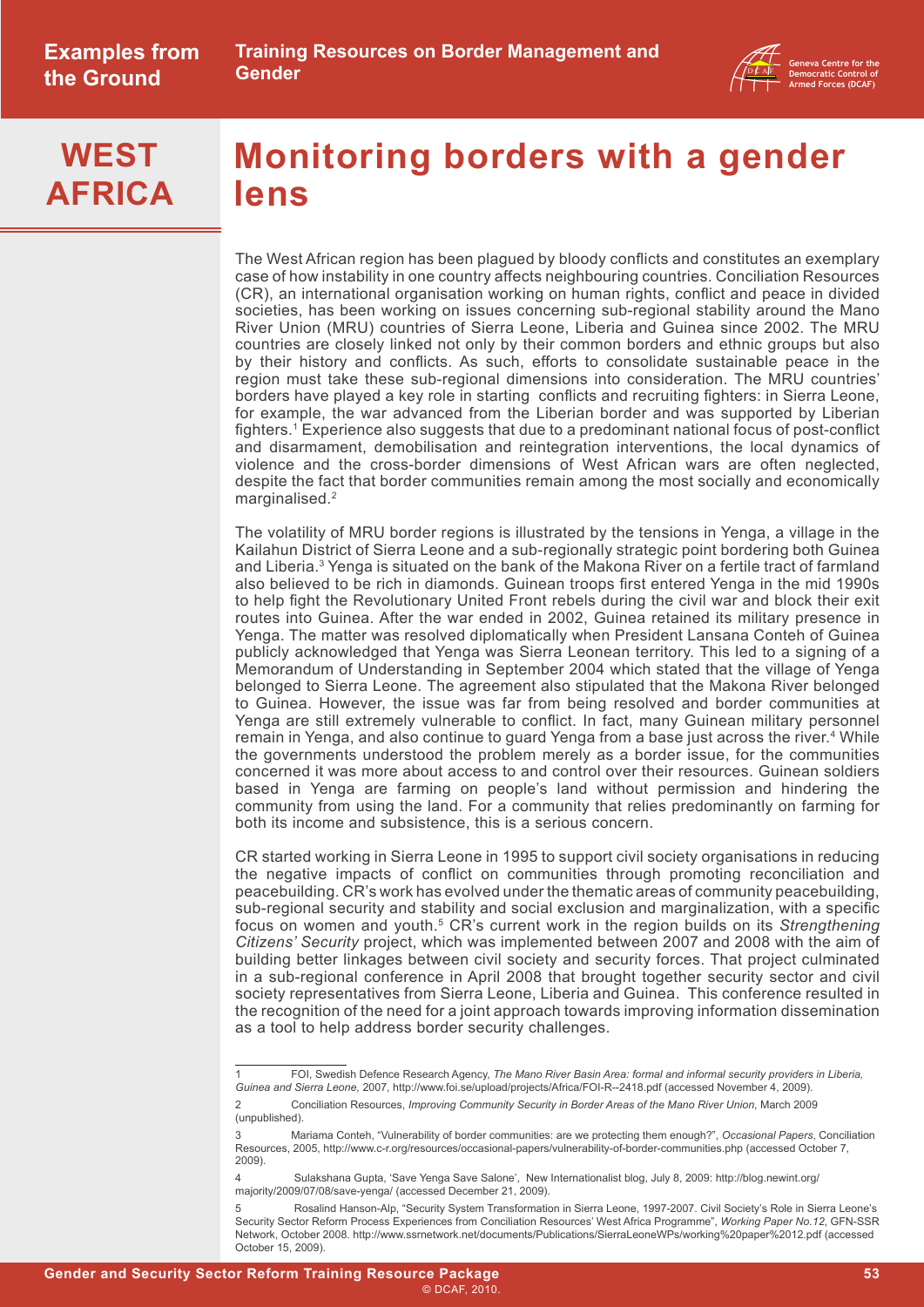

## **WEST AFRICA**

**Examples from** 

**the Ground**

#### **Monitoring borders with a gender lens**

In 2009, CR implemented a project on *Improving Community Security in Border Areas of the Mano River Union*, which aimed to build capacities for civilian oversight and monitoring and increase the accountability of security forces. CR's work on cross border security pays particular attention to the gender dimension of the problem; in particular, it takes into account the specific needs and vulnerabilities of women and girl traders. Between January and May 2009, CR carried out a series of needs assessments to gather information about the key security challenges faced by border communities, border security forces and high level security decision/policy-makers. It conducted focus groups and individual interviews with over 300 people at the border crossings between Sierra Leone and Liberia in Pujehun District/Grand Cape Mount County, between Sierra Leone and Guinea in Kambia District/ Fourcariah Prefecture and at the tri-border crossing in the Kailahun District in Sierra Leone. In March 2009, CR hosted a high level meeting in Monrovia, Liberia, which for the first time brought together officials and policymakers from the MRU countries and the MRU Secretariat to discuss, identify and prioritise the main security challenges faced by the subregion with a particular focus on security in border areas.

CR's needs assessments identified the following impediments to good border management in the MRU, which confirmed issues that had been identified in the high-level meeting: $^6$ 

- Illegal trafficking of small arms, drugs and other goods
- Human trafficking, especially of women and children
- Civilians' ignorance of their rights
- Widespread corruption
- Lack of uniform customs tariffs among the three countries
- Lack of adequate knowledge on the part of border security personnel of the relevant national laws, protocols and human rights declarations
- Poor cooperation in the sharing of intelligence and information and allowing free movement of people and goods
- Arbitrary and unprofessional conduct by security officials vis-à-vis border communities, including episodes of sexual harassment of women
- Poor involvement of civilians and civil society organisations in early warning mechanisms established by the security sector reform process which started soon after the civil conflicts had ended in Sierra Leone and Liberia

CR's needs assessments identified and confirmed the priority border security challenges that needed to be addressed and helped to establish legitimate baseline indicators which can be used to monitor the impact of future work. The next phases of the project will include the production of a short film illustrating to the public all the issues that were raised during the assessment process that will be followed by a guided discussion to raise public awareness and encourage behavioural change among stakeholders; the organisation of an advocacy campaign and training workshops; and the setting up of civil society monitoring mechanisms.

- The importance of integrating gender in border management is discussed in section 3 of the *[Border Management and Gender Tool](http://www.dcaf.ch/publications/kms/details.cfm?lng=en&id=47401&nav1=5)*.
- Collaboration with civil society organisations is discussed in section 4.1 of the *[Border](http://www.dcaf.ch/publications/kms/details.cfm?lng=en&id=47401&nav1=5)  [Management and Gender Tool](http://www.dcaf.ch/publications/kms/details.cfm?lng=en&id=47401&nav1=5)*.
- The challenges of integrating gender into border management in post-conflict countries are discussed in section 5.1 of the *[Border Management and Gender Tool](http://www.dcaf.ch/publications/kms/details.cfm?lng=en&id=47401&nav1=5)*.

<sup>6</sup> Conciliation Resources, *Improving Community Security in Border Areas of the Mano River Union*, March 2009 (unpublished).